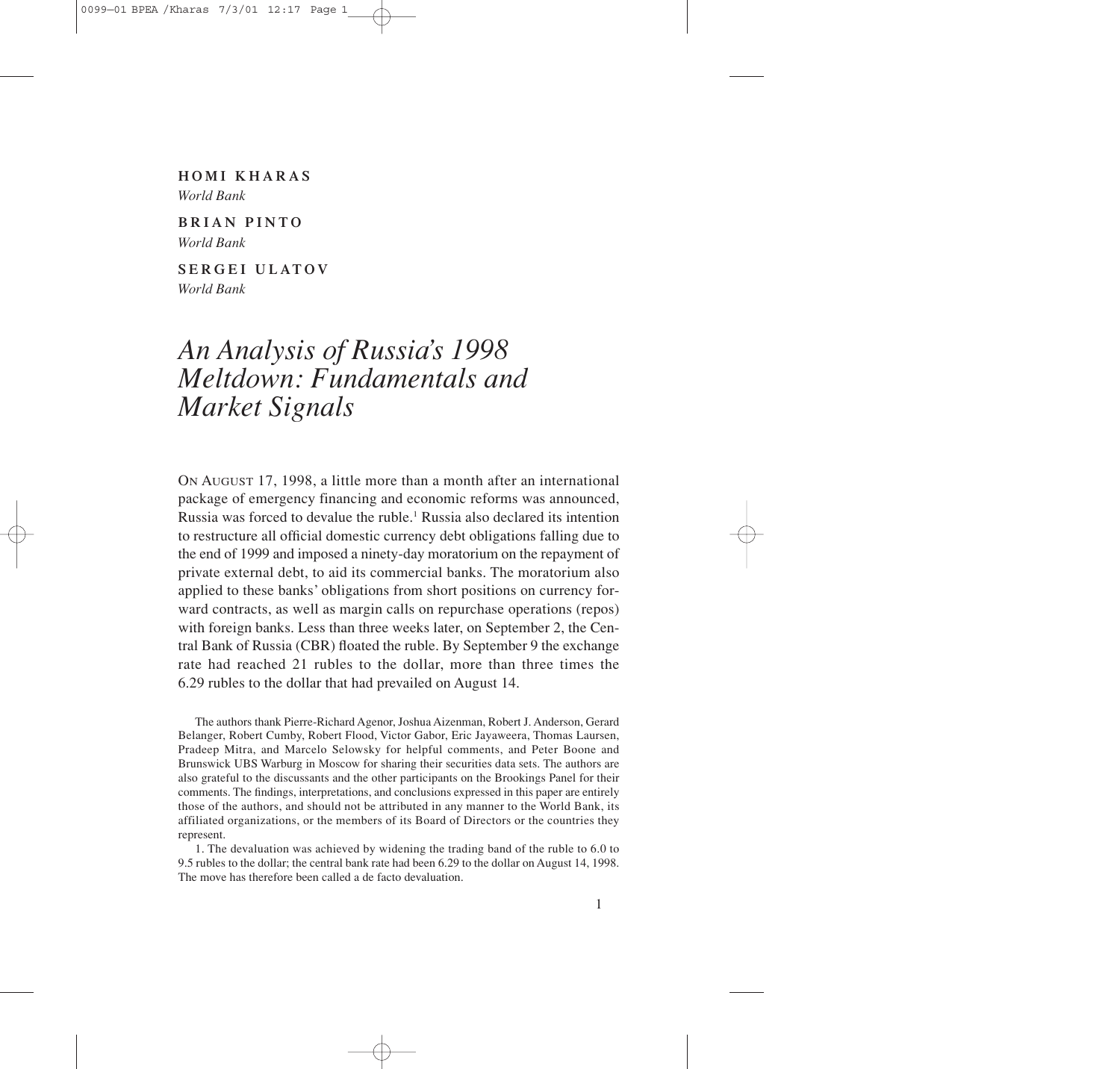The free fall of the ruble and the disruption in the government's access to market borrowing were costly, with an output decline, bank failures, and a spike in inflation. Russia ended 1998 with an output contraction of 4.9 percent for the year, compared with initial expectations of slight growth. Inflation for the year as a whole was 84 percent, compared with an original target of 8 percent. On the political front, the reformist government of Sergei Kirienko was dismissed in the wake of the devaluation, leading to fears of policy reversals and a return to hyperinflation.

In an effort to avoid these economic and political costs and achieve a soft landing for the economy, a \$22.6 billion international financing package to support fiscal and structural reforms had been announced on July 13. The package was designed to maintain the preannounced exchange rate band while buying time to implement what were recognized as difficult and time-consuming reforms, through an injection of liquidity into reserves and a swap out of short-term ruble treasury bills (called GKOs) into long-term Eurobonds.2 The objective of the swap was to address the rollover risk from the maturing of large volumes of GKOs each week, totaling \$32.7 billion over the last seven months of 1998. It was envisaged that the announcement of the package would stabilize the market, reduce real interest rates to levels the government could afford, and take the pressure off the exchange rate. Indeed, GKO yields halved the next day but remained in excess of 50 percent, far above the 8 percent inflation target. By July 24, upon completion of the GKO-Eurobond swap, GKO yields had jumped to 66 percent, and they kept rising until the August 17 devaluation.

Two factors apparently underlay the decision not to abandon the exchange rate band. First, for the Russians, the attainment of single-digit inflation in early 1998 (twelve-month inflation dipped below 10 percent from February until July) represented a major policy achievement, one that they would abandon only with great reluctance. Second, the recent East Asian experience with devaluation had been bad, especially in Indonesia. During the crises in some of those countries in 1997–98, attempts to float had precipitated free falls of the currency, damaging exposed banks and corporations as well as reducing output and raising inflation, and imposing

<sup>2.</sup> The CBR had announced on November 10, 1997, that the exchange rate would be targeted at a central rate of 6.2 rubles to the dollar, with a fluctuation band of  $\pm 15$  percent, for three years beginning January 1, 1998.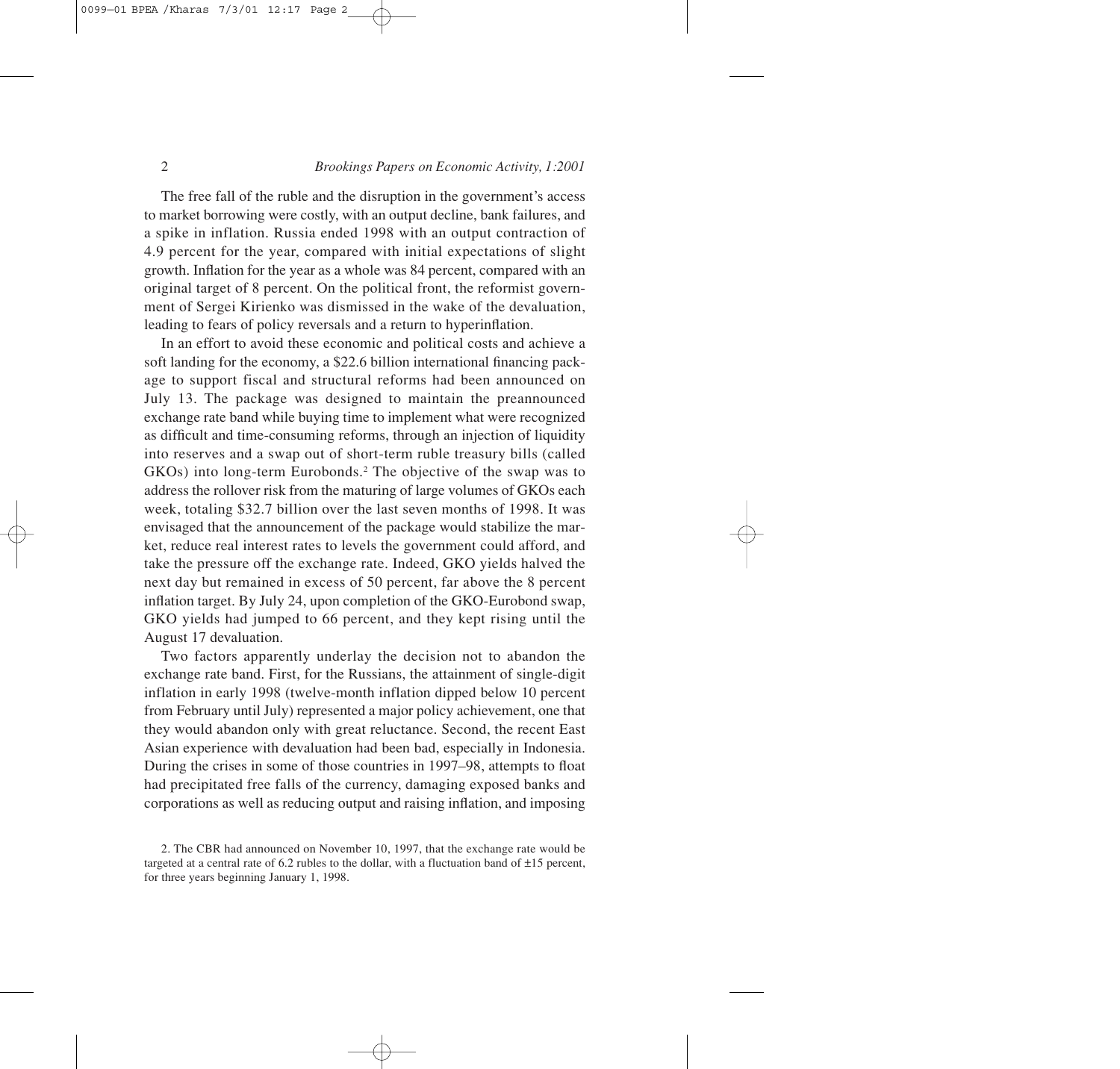large welfare costs. As a result, there was strong motivation in the Russian case to try and maintain market sentiment and access until fiscal and structural reforms could deliver results. This soft landing scenario implicitly underpinned the international package, which also recognized that Russia's fiscal and structural problems admitted no quick fixes.

The package did not achieve its objectives. Total foreign exchange resources, including reserves and new external borrowings, used to defend the ruble between the first speculative attack in late October 1997 and the September 2, 1998, decision to float the currency amounted to \$30 billion, about one-sixth of postcrisis GDP.<sup>3</sup> Russian-era foreign currency debt of the federal government increased by \$20.5 billion over the same period.4 Of this, no less than \$16 billion, or 8 percent of postcrisis GDP, was accumulated over the ten weeks preceding the meltdown, through a combination of official and private new money and the GKO-Eurobond exchange. The international financial institutions—the International Monetary Fund (IMF) and the World Bank—eventually disbursed only one-fourth of the total funds announced as part of the July package. Table 1 presents a breakdown of funds received by Russia between June 1 and August 17, 1998.

Interestingly, \$16 billion is also approximately the value of the losses that external creditors have now been forced to take, which suggests that Russia had already reached its overall exposure limit for external debt by the end of May 1998. At the end of 1998, Russia obtained a preliminary flow rescheduling (later finalized) of most of its debt service obligations falling due during 1999 and 2000 on the Paris Club component of its Soviet-era debt (debt incurred by the Soviet Union before January 1, 1992, which Russia inherited), and in August 2000 an agreement was reached on

3. Approximately \$27 billion was used to defend the ruble between October 1, 1997, and the devaluation of August 17, 1998, followed by another \$2.8 billion before the currency was floated.

4. Russian-era foreign currency debt refers to all debt issued from January 1, 1992, onward and includes Eurobonds, MinFin bonds VI and VII, loans from other commercial sources, and loans from the World Bank, the International Monetary Fund, the European Bank for Reconstruction and Development, and bilateral sources. (Dollar-denominated MinFin bonds, which totaled \$11 billion, were issued after the collapse of the Soviet Union to compensate holders of foreign currency accounts with the state-owned Vneshekonombank. Five tranches were issued in 1993, classified as part of Soviet-era debt, and an additional two tranches—VI and VII—were issued in 1996, classified as part of the debt of the Russian Federation.)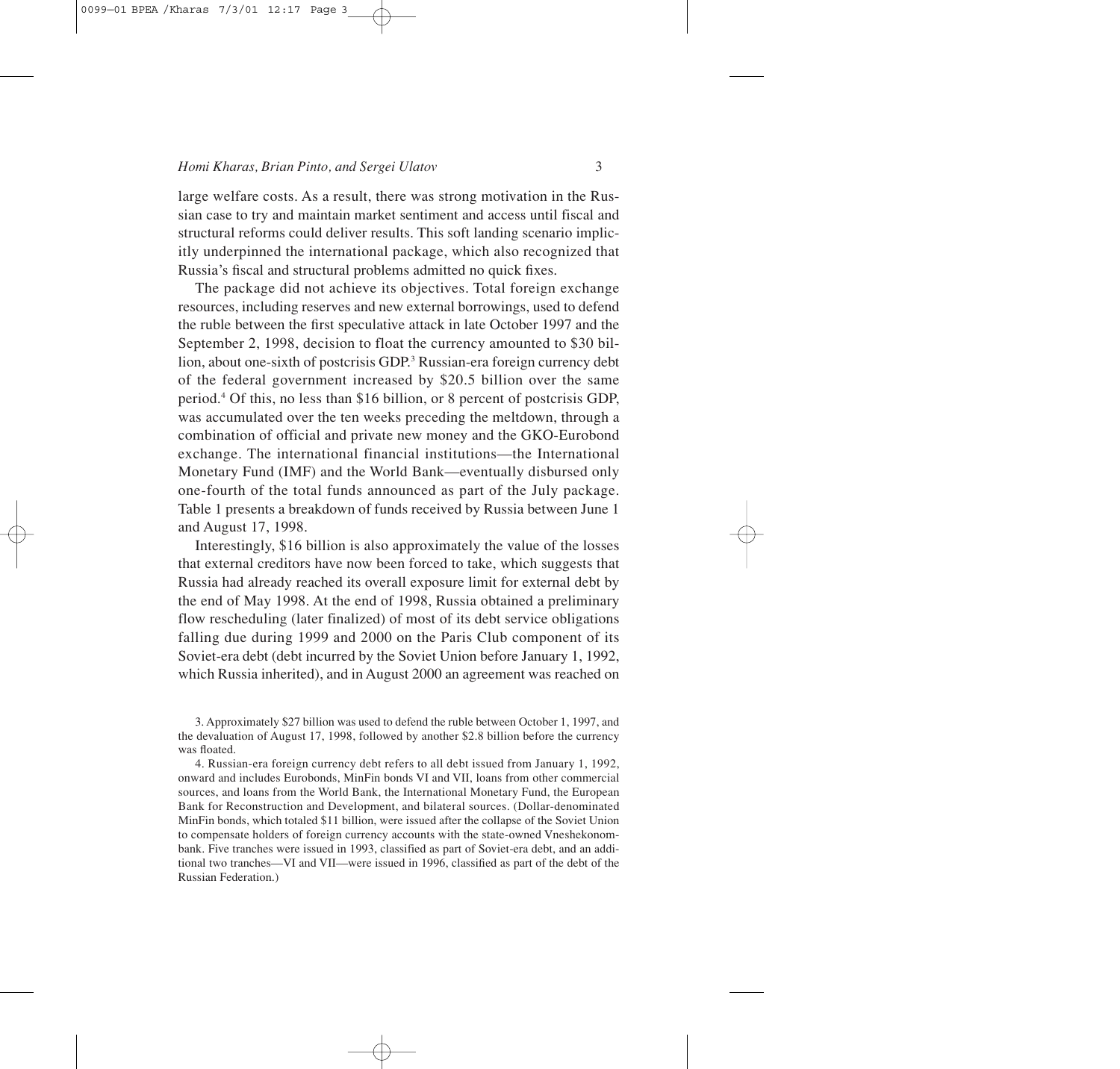| Date           | Method of finance                          | Value (billions of dollars) |
|----------------|--------------------------------------------|-----------------------------|
| June 4, 1998   | Eurobond                                   | 1.25                        |
| June 18, 1998  | Eurobond                                   | 2.50                        |
| June 25, 1998  | <b>IMF</b> tranche                         | 0.67                        |
| July 20, 1998  | <b>IMF</b> tranche                         | 4.80                        |
| July 24, 1998  | Eurobond                                   | $6.44^{\rm a}$              |
| July 1998      | Japanese cofinancing with World Bank loans | 0.40                        |
| August 6, 1998 | First tranche of World Bank SAL3           | 0.30                        |
|                | Total                                      | 16.36                       |

**Table 1. International Financing in the Weeks Preceding the Devaluation**

Sources: IMF, Russian Ministry of Finance, and World Bank data.

a. \$5.9 billion related to the GKO-Eurobond swap plus \$0.5 billion in new money.

the London Club component of that debt. This agreement included a writedown of a third of the face value of \$31.8 billion; the total reduction in present value terms has been estimated at over 50 percent.<sup>5</sup> Although these debt restructurings appear to offset the incremental debt identified above, other costs typically incurred in such circumstances—such as loss of reputation and loss of trade financing and other banking services—should not be ignored. However, despite widespread expectations that the recession and crisis would deepen, the macroeconomic situation reversed in 1999. Aided by the devaluation, domestic industry rebounded strongly, output actually increased by 5.4 percent in 1999, and inflation was brought back below 40 percent and remained on a downward trend.<sup>6</sup>

Two broad analytical approaches can be used to try to explain why the July 1998 package did not work and why the August speculative attack on the ruble succeeded. The first approach is based on so-called firstgeneration crisis models, which emphasize fiscal fundamentals, credit rationing, and inconsistencies between fiscal and exchange rate policies. The typical first-generation crisis arises from a growing fiscal deficit

5. Paris Club debt is a subset of Soviet-era debt owed to official bilateral creditors; London Club debt is that owed to private sector institutions. The latter had three components: Prins (\$22.2 billion), IANs (\$6.8 billion), and past-due interest on the first two components (\$2.8 billion). The write-off of \$10.6 billion applied to the Prins and IANs. (Prins and IANs are debt payable by Vneshekonombank that was restructured from commercial bank loans in December 1997.) The conversion of London Club liabilities into Russian Federation Eurobonds was completed by the end of August 2000. For details see Deutsche Bank Global Markets Research, "Russia London Club Restructuring," July 20, 2000; and Fitch IBCA, Duff & Phelps, "Sovereign Report: Russia," August 31, 2000.

6. Ahrend (1999) provides an analysis of the spectacular effects of the real devaluation. See also IMF (2000a).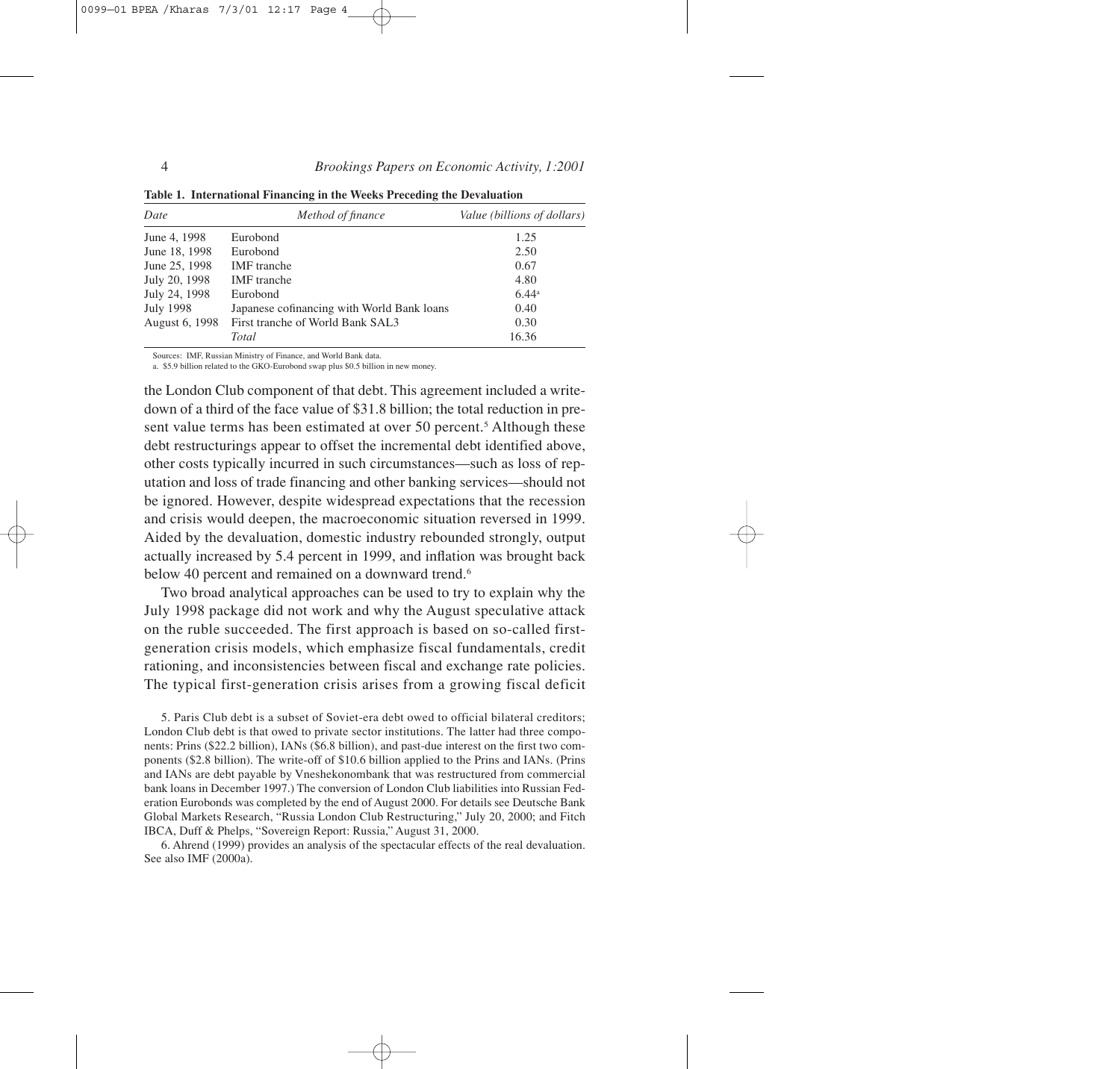financed by domestic credit in the face of a fixed exchange rate and finite reserves, leading eventually to a speculative attack when credit limits imposed by lenders are reached. In contrast, the newly popular secondgeneration models emphasize the presence of multiple equilibria, where changes in market sentiment or confidence can trigger a sudden capital outflow and precipitate a crisis even when the fundamentals are sound.7

In the real world, fundamentals and confidence are intertwined. The key fundamentals in the case of Russia centered around fiscal deficits and the dynamics of the public debt, and the prospects for sustained economic growth. The attempt to persuade the market that an immediate exchange rate correction was not needed, so that real interest rates would come down while the fundamentals were being fixed, resonates with second-generation models, which emphasize the shifting nature of market confidence and expectations. These models typically feature at least two stable equilibria, commonly referred to as a good state and a bad state. A financial crisis results when shifting creditor expectations trigger a move from the good to the bad state. In these models, illiquidity and expectations are key. Second-generation models are most useful in explaining why financial crises can spread quickly across many countries, and they suggest that crises and devaluations need not occur if timely measures are taken to boost liquidity.

The package for Russia was the first to include a major, preemptive infusion of external liquidity *before* the crisis from both official and private lenders. Another distinctive feature was the attempt to reduce rollover risk and lengthen debt maturity through the GKO-Eurobond swap. Accompanying fiscal and structural reforms were designed to strengthen the fundamentals but left the exchange rate band untouched. The package therefore was built upon two key assumptions. The first was that securing visible improvements in Russia's fiscal and structural fundamentals would require sustained implementation of the announced reforms. The second was that, in the meantime, local and international capital markets would continue to provide sufficient capital to maintain the fixed nominal exchange rate band if confidence could be boosted.

7. First-generation models are typified by those of Krugman (1979) and Flood and Garber (1984); Furman and Stiglitz (1998) and Eichengreen, Rose, and Wyplosz (1996) are examples of second-generation models.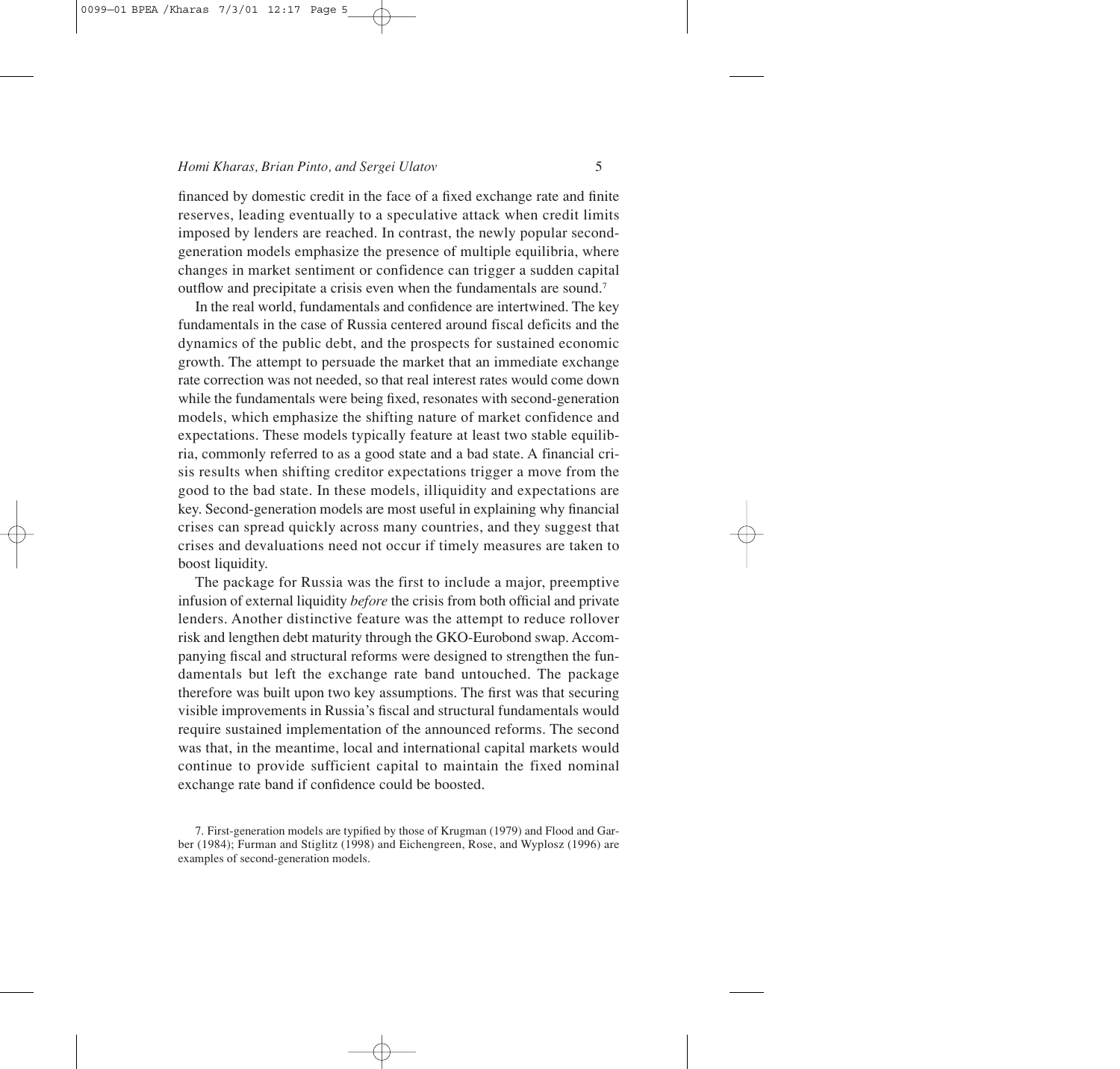We argue that, by mid-May 1998, Russia's economic situation was characterized by rapidly growing public debt, weak growth prospects, the need for time-consuming reforms to correct fiscal and structural fundamentals, and market signals of exceptionally high levels of default and devaluation risk, in the form of high marginal interest rates on public debt.<sup>8</sup> On the basis of this combination of fundamentals and market signals, we try to show that the sequence of events in the Russian crisis is best explained by an inconsistency between the fiscal imbalances and the fixed exchange rate band, generating dynamics along the lines of the firstgeneration models. From this perspective, the Russian crisis was in the making at least since 1996, and by May 1998 Russia was exhibiting classic signs of a fundamentals-based speculative attack. Therefore the probability of achieving a soft landing based on maintaining the fixed exchange rate band, as sought by the July 1998 package, was low. We also argue that the liquidity injection and GKO-Eurobond swap, which added a considerable amount of new foreign debt, may not have bought time and may even have advanced the speculative attack by adding senior debt to the existing debt stock. This may happen if markets perceive that the necessary fiscal and structural measures in the program may be too little and too late to compensate for the increased debt burden induced by the program itself.

The next section presents a chronology of events. We then analyze the fundamental problem with financing the fiscal deficit and show that markets started to respond decisively to greater devaluation and default risk by May 15, 1998, over three months before the crisis finally broke. Next we discuss the interaction among declining liquidity, rising bank vulnerability, and the GKO-Eurobond swap as a decisive factor determining the timing of the speculative attack. The last section extracts lessons.

#### **Timeline and Background**

The appendix presents a chronology of events between October 1997, when the first spillover from the Asian crisis occurred, and early Novem-

<sup>8.</sup> Note that this last observation is contrary to those of studies of second-generation crises, which highlight the failure of interest rate differentials preceding the crisis to compensate for the anticipated devaluation.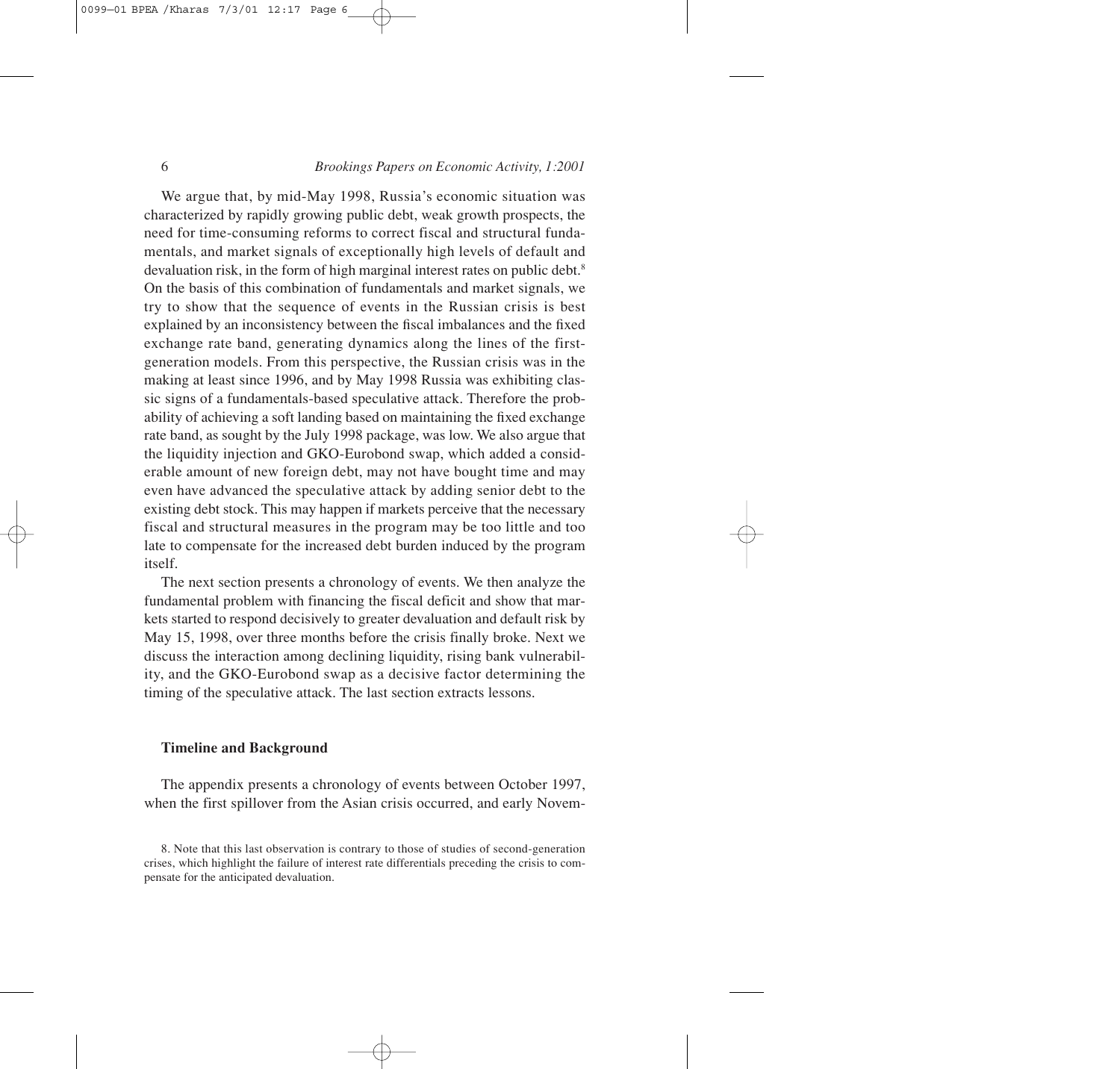ber 1998, when the Russian deputy prime minister in charge of the economy admitted that Russia would not be able to meet its sovereign debt payments. The discussion below centers around the three episodes of instability that Russia endured prior to the meltdown: in October 1997, at the start of the crisis; in January 1998, when investor concerns over Russian fundamentals intensified; and in May 1998, when the final episode began.

Inflation and interest rates had come down over the first ten months of 1997, and Russia was about to register its first year of positive growth since the start of transition. Portfolio investors had thronged to the markets for Russian equities, GKOs, and OFZs (ruble treasury notes), driving up the reserves of the CBR to record levels: some \$25 billion by July. But the fiscal accounts were marked by a chronic shortfall in cash tax collection, which prompted the IMF mission to leave at the end of October without recommending completion of its review, thereby holding up disbursements of IMF loans.<sup>9</sup> This coincided with the first bout of instability as Korean and Brazilian investors, facing liquidity pressures at home, began exiting the GKO market.<sup>10</sup> The CBR attempted to calm the markets by announcing that, starting in January 1998, it would target a central exchange rate parity for the ruble of 6.2 to the dollar within a fluctuation band of  $\pm 15$  percent; the exchange rate at the time was 5.9 rubles to the dollar. The CBR eventually got the situation under control by raising interest rates, although it lost a substantial amount of reserves in the process.

The crisis prompted the government to formulate a Fiscal Action Plan with the IMF in November 1997, to address not only the tax collection problem but expenditure control as well. An end-of-year inflation target of 8 percent and a flat real exchange rate were announced for 1998 as part of the budget package for 1998, which the Duma passed in its first reading on December 5, 1997.

9. As argued in Pinto, Drebentsov, and Morozov (2000a and b), this tax shortfall was symptomatic of much deeper economic problems in Russia, and not just a matter of summoning the political will to crack down on tax delinquents. It reflected large implicit subsidies transferred by the energy monopolies, the biggest tax delinquents, to manufacturing firms as part of a system of soft budget constraints.

10. This and other details of events have been confirmed in informal conversations between Brian Pinto and investment bank analysts based in Moscow.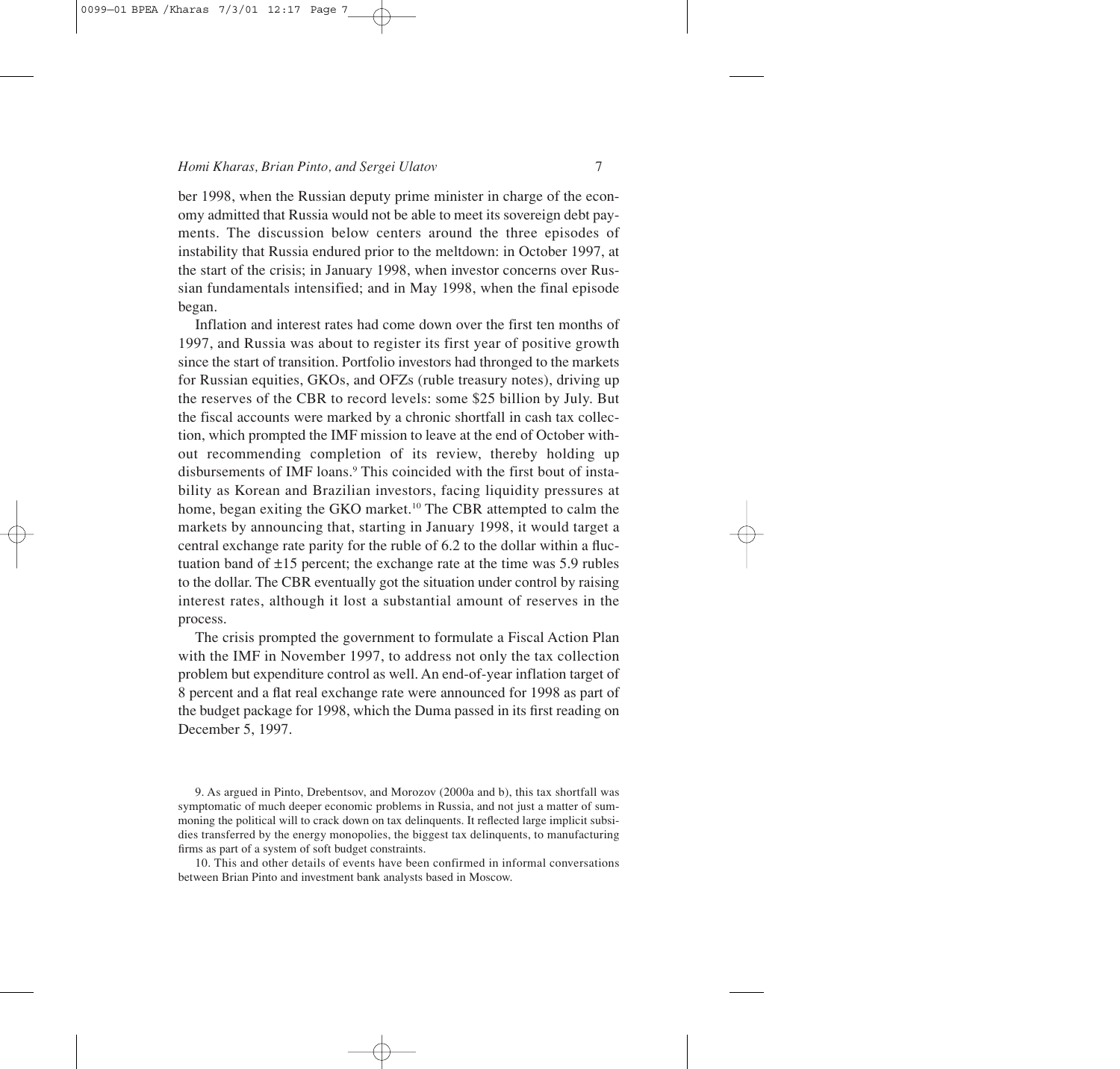By the end of January 1998, however, investor concerns about the fiscal situation and "policy drift" in relation to structural reforms had intensified, leading to a second speculative attack.<sup>11</sup> A credibility gap was developing, which the East Asian crisis accentuated: if those economies, with their established private sectors and track record of prudent macroeconomic management, were in disarray, why not also Russia?12 In an attempt to counter this sentiment, President Boris Yeltsin made a series of tough pronouncements on protecting minority shareholder rights, renouncing tax offsets, and providing a good climate for foreign direct investment, including tax reform and passage of the 1998 budget; he used his February 17 State of the Nation address to reinforce these positive signals.<sup>13</sup>

In early March, the Duma passed the 1998 budget in its final reading with the Ministry of Finance's tough expenditure controls intact. However, this was soon followed by several weeks of political turmoil, with Prime Minister Viktor Chernomyrdin dismissed on March 23, 1998, and Kirienko finally confirmed in a political cliffhanger on the third vote on April 24.

The third and final bout of instability began in mid-May, coinciding with the intensification of the Indonesian political and financial crisis. With interest rates soaring, oil prices plunging, and growth prospects vanishing, Russia's public debt dynamics were increasingly becoming a matter of concern, and by June the government was talking openly of combating the "financial crisis." It began tapping the Eurobond market, seeking to move away from what was regarded as "expensive, short-term ruble debt" (that is, GKOs) to "cheaper, longer term dollar debt" (Eurobonds), and managed to raise a total of \$3.8 billion from Eurobonds issued on June 4 and 18. It also skipped GKO auctions, in effect using the dollar proceeds of the Eurobonds to redeem maturing GKOs. Eventually, a macroeconomic program was negotiated for 1998 that kept unchanged the inflation and real exchange rate targets (8 percent and flat, respectively) that had been negotiated the previous year. The IMF released a \$670 million tranche of its Extended Fund Facility arrangement with Russia on June 25.

12. Slay (1999) calls this a global repricing of risk.

13. Tax offsets are deals between the government and large tax debtors, in particular, to settle mutual debts arising from government spending arrears and tax arrears.

<sup>11.</sup> In private conversations, analysts at local investment banks called this the "Davos effect"—Russia's key policymakers were all in Davos, Switzerland, at the time for the annual World Economic Forum.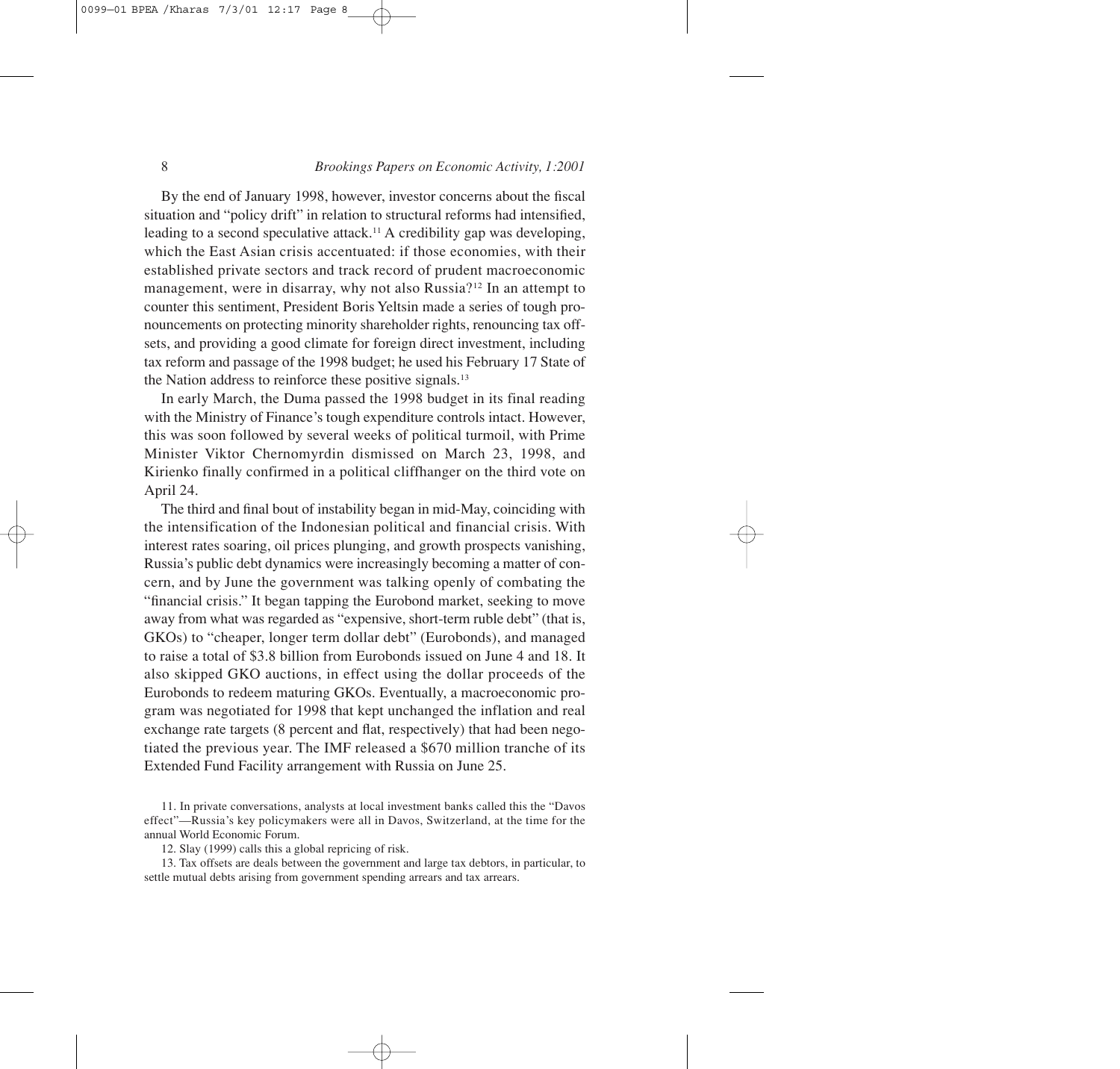Around the same time, the Kirienko government presented its anti-crisis Economic Stabilization and Finance Program.<sup>14</sup> An accompanying report traced the crisis to 1995, when money financing of the deficit had ceased. But, the report noted, this had not been accompanied by better tax compliance and spending restraint. Instead, the government had relied on issuing debt while permitting a proliferation of tax offsets. The crisis was attributed to three factors: fiscal deficits and mounting interest payments; an unfavorable public debt structure, with predominance of short-term, high-yielding GKOs in new borrowings; and contagion effects from the Asian crisis combined with a decline in oil and gas prices. To restore investor confidence and policy credibility, two crucial actions were singled out. The government would aim for a significant primary fiscal surplus for 1999, thereby minimizing borrowing and lowering interest rates; it would also resolve the nonpayments and barter crisis (described below), thus creating the conditions for output recovery, income growth, and expansion of the tax base.

On June 23, negotiations began on an IMF–World Bank–Government of Japan package to support the ruble and restore confidence. A \$22.6 billion package was announced on July 13, on the same day that the Russian government released the details of a plan designed to swap GKOs into long-term Eurobonds. Box 1 lists the key features of the package. As noted in the introduction, GKO yields halved the next day but remained in excess of 50 percent. The IMF's board of directors approved the package on July 20. Four days later, however, upon completion of a limited GKO-Eurobond swap, GKO yields were back to the levels of mid-June.

Russian banks came under increasing liquidity pressure in August, when rollovers on syndicated loans from Western banks peaked at about \$500 million. Key Russian banks such as SBS-Agro were also exposed to changes in the price of domestic and external Russian government debt. They had entered into repurchase arrangements with foreign banks, collateralized with their holdings of Russian government dollar-denominated paper. The GKO-Eurobond swap completed on July 24 greatly increased the amount of Russian sovereign dollar-denominated debt, depressing its price and triggering calls for more collateral. As cash-strapped Russian banks offloaded their holdings of GKOs and other domestic government

<sup>14.</sup> The core measures were outlined in two documents, "Stabilization of the Economy and Finance Program" and "Stabilization Measures Plan," issued June 19, 1998.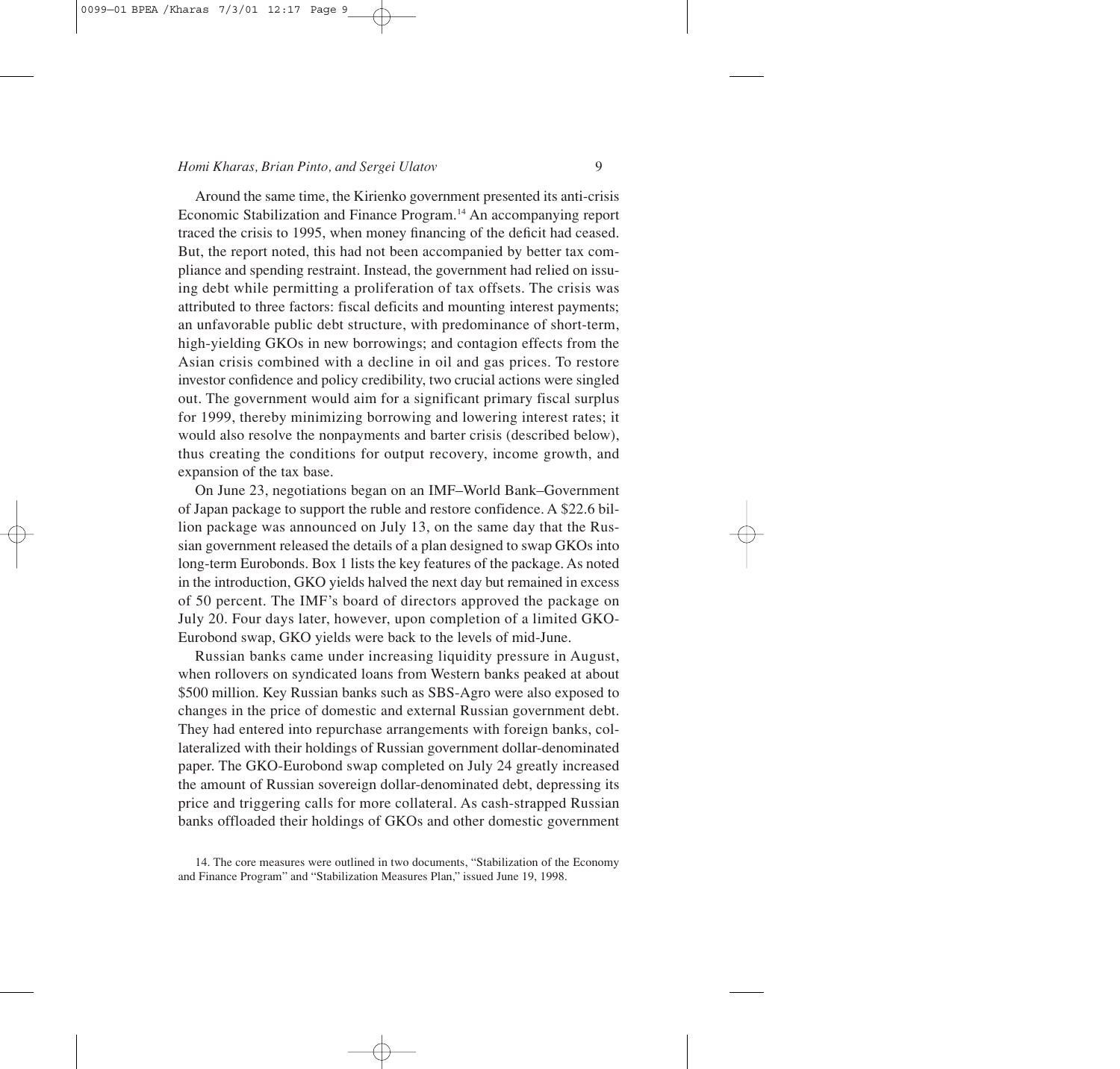#### **Box 1. Key Features of Russia's July 1998 Emergency Financing Package**

The key features of the package were the following:

- —\$22.6 billion in funding (\$15.1 billion from the IMF, \$6.0 billion from the World Bank, and \$1.5 billion from the Government of Japan), of which \$14.8 billion was to be received during the second half of 1998 and \$7.8 billion during 1999 upon completion of fiscal and structural reforms. A total of \$5.5 billion was actually disbursed: \$4.8 billion by the IMF, \$0.3 billion by the World Bank, and \$0.4 billion by the Government of Japan. These turned out to be the only disbursements under the auspices of the July 1998 package.
- —Fiscal reforms to achieve a primary surplus at the federal government level for 1999 of 3 percent of GDP; fiscal targets for 1998 were left unchanged.
- —Structural reforms to deal with nonpayments, enhancing competition, intergovernmental fiscal relations, the financial sector, and infrastructure monopolies—in other words, comprehensive reforms to harden enterprise budgets, ensure long-run fiscal sustainability, and create a good climate for private sector development and investment.
- —A market-based debt swap designed to convert GKOs into long-term dollardenominated Eurobonds (the GKO-Eurobond swap). This was designed to supplement efforts to move away from domestic debt financing by issuing Eurobonds instead, beginning in early June. (Although not formally a part of the package, the swap was seen by the market as an integral component of the overall financing and restructuring effort.)

The package can be divided into two parts: measures to address *confidence* or liquidity problems, and measures to address *fundamental* problems. The confidence-enhancing measures included the \$5.5 billion foreign exchange injection as well as the attempt to reduce rollover risk through the GKO-Eurobond debt swap. The measures addressing the fundamentals included structural reforms to help create a good climate for private sector development, with the elimination of nonpayments receiving prominent attention, and fiscal structural reforms designed to place the consolidated fiscal balance on a stable footing. As it turned out, the Duma, which met in a special legislative session held between the announcement of the package on July 13 and the IMF board discussion on July 20, did not approve all the legislation pertaining to the fiscal package. Therefore the first tranche of the IMF funding was reduced from \$5.6 billion to \$4.8 billion.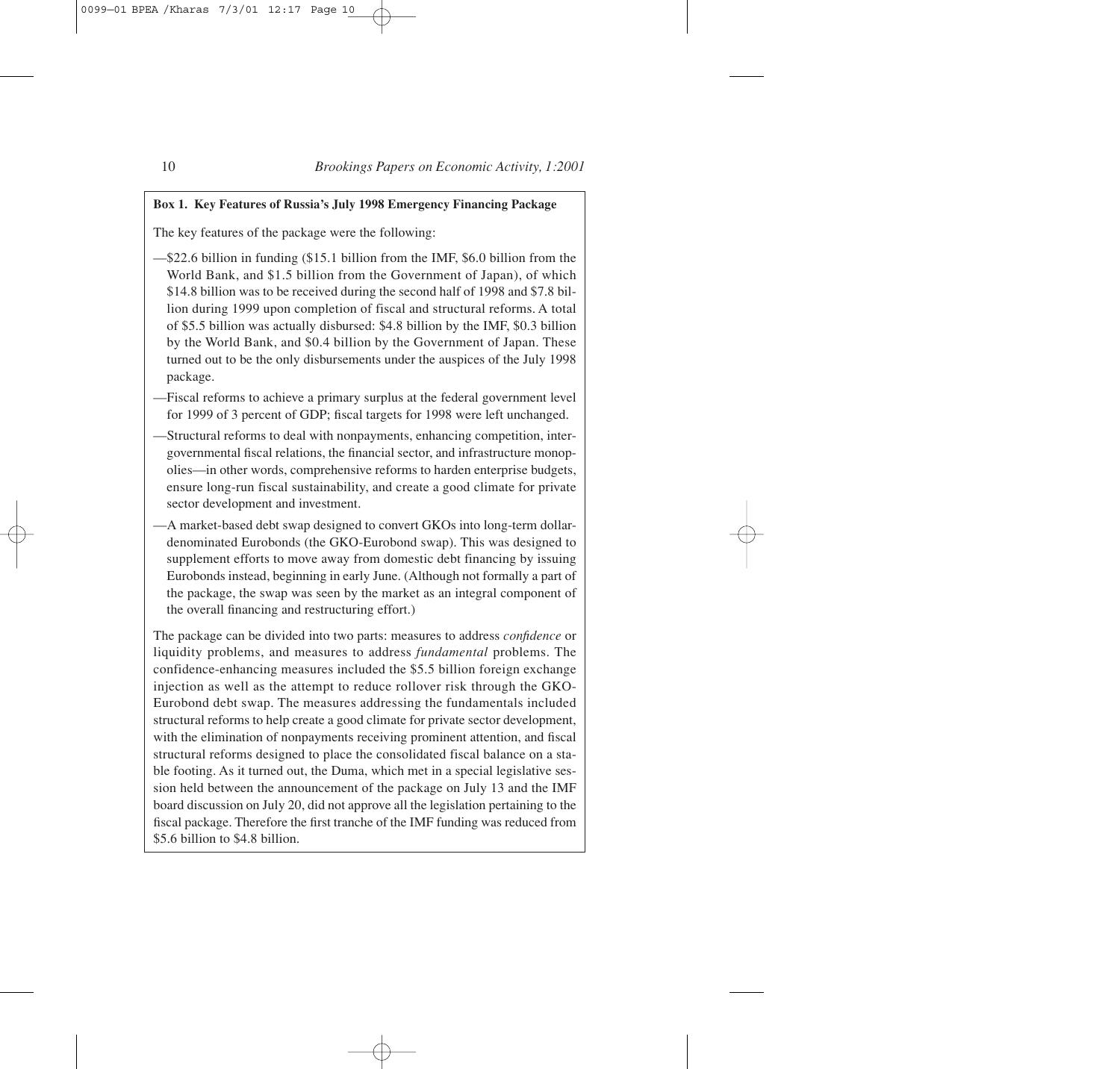paper to meet margin calls and partly or completely pay off maturing syndicated loans, panic set in. Depositors sought first to convert their ruble bank deposits into dollar deposits and then to withdraw them altogether, reinforcing the liquidity shortage. On August 14 it was reported in the press that the CBR had intervened to bail out SBS-Agro, one of the two banks with the largest volume of household deposits after the state-owned Sberbank (the other being Inkombank). During that week alone the CBR lost \$1.7 billion in reserves as portfolio investors exited the equity and GKO markets. A total of \$10.5 billion had been used to defend the ruble since July 10, far more than the IMF and World Bank tranches received under the emergency package (\$4.8 billion on July 21 and \$0.3 billion on August 7, respectively). This forced the emergency measures of August 17, described at the outset. A further \$2.8 billion was lost before the ruble was floated on September 2.

## **Russia's Fundamentals**

Our discussion of the fundamentals of the Russian economy centers on Russia's public debt dynamics over the three years preceding the crisis, during which a stabilization program was implemented with the goal of achieving single-digit inflation by 1997. We argue that a fundamental policy inconsistency—a continuation of high fiscal deficits coupled with a low-inflation regime induced by fixing the exchange rate—in the end triggered the crisis. The deficit got locked in because of a tacit system of enterprise bailouts in the form of reduced tax and energy payments. These implicit subsidies had the effect of compensating for the adverse impact of the real appreciation and high real interest rates engendered by the stabilization and fiscal policies. These subsidies were embedded in what was called the "nonpayments system."15 At first, domestic and foreign banks and portfolio investors eagerly financed the deficit, as Russia's debt was small and there was the promise of rapid growth under the aegis of reform programs supported by the international financial institutions. But with fiscal deficits remaining intractable—in large part because of nonpayments public debt kept growing. A classic fiscal fundamentals crisis was brewing.

<sup>15.</sup> Pinto, Drebentsov, and Morozov (2000a and b) provide a comprehensive analysis of the nonpayments system; see also Commander and Mumssen (1998).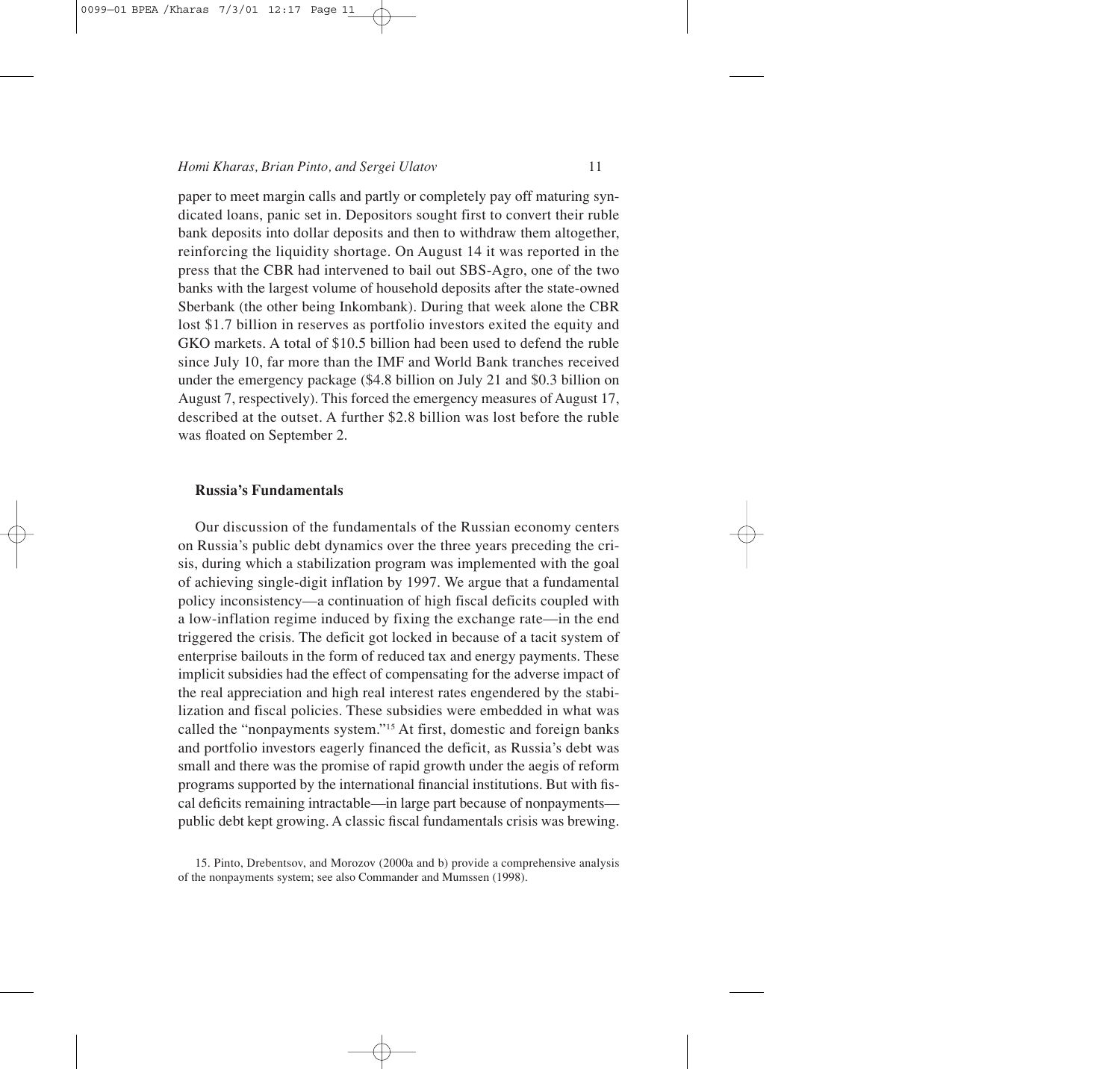The anticipation of a shift to monetization to finance debt service, and hence an abandonment of the fixed peg, triggered the crisis.

This depiction of events echoes results from formal models developed by Paul Krugman, Thomas Sargent and Neil Wallace, Robert Flood and Peter Garber, and Flood and Olivier Jeanne, among others.<sup>16</sup> These models have several features of note. First, the key determinant of the crisis is an inability to fix the underlying fiscal problem. In Russia, cutting spending and raising tax compliance were part of the package. But, as we shall see below, tax revenue could not be raised, predominantly because of slow growth, which in turn was partly attributable to a real overvaluation of the ruble, and because of the interaction of poor tax effort with the nonpayments system. The second feature of these models is that a speculative attack occurs when government debt reaches an endogenous credit ceiling. High real domestic interest rates—reflecting the risks of devaluation and default, for example—accelerate the timing of an attack because they increase the rate at which nominal debt is accumulated. Hence market signals can be a good guide to how long the market will wait for a reform program to work. Third, the models show that augmenting foreign exchange reserves with new debt to defend a peg while the fundamentals are being corrected may be a risky strategy. To quote Flood and Jeanne, "reserves are expensive window dressing . . . by accumulating them the government behaves as an insolvent household that would try to impress creditors by financing large cash balances with credit card debt."17 Thus the dynamics of the public debt, including taxes and growth, domestic real interest rates, and asset transactions such as borrowing for reserves and debt restructuring, are key variables in determining the timing of a fundamentals-based speculative attack.

#### *Public Debt Dynamics*

Public debt dynamics are captured by equation 1:

(1) 
$$
\dot{d} = (pd - ndfs) + (r - g)d,
$$

16. Krugman (1979); Sargent and Wallace (1981); Flood and Garber (1984); Flood and Jeanne (2000).

17. Flood and Jeanne (2000, p. 11).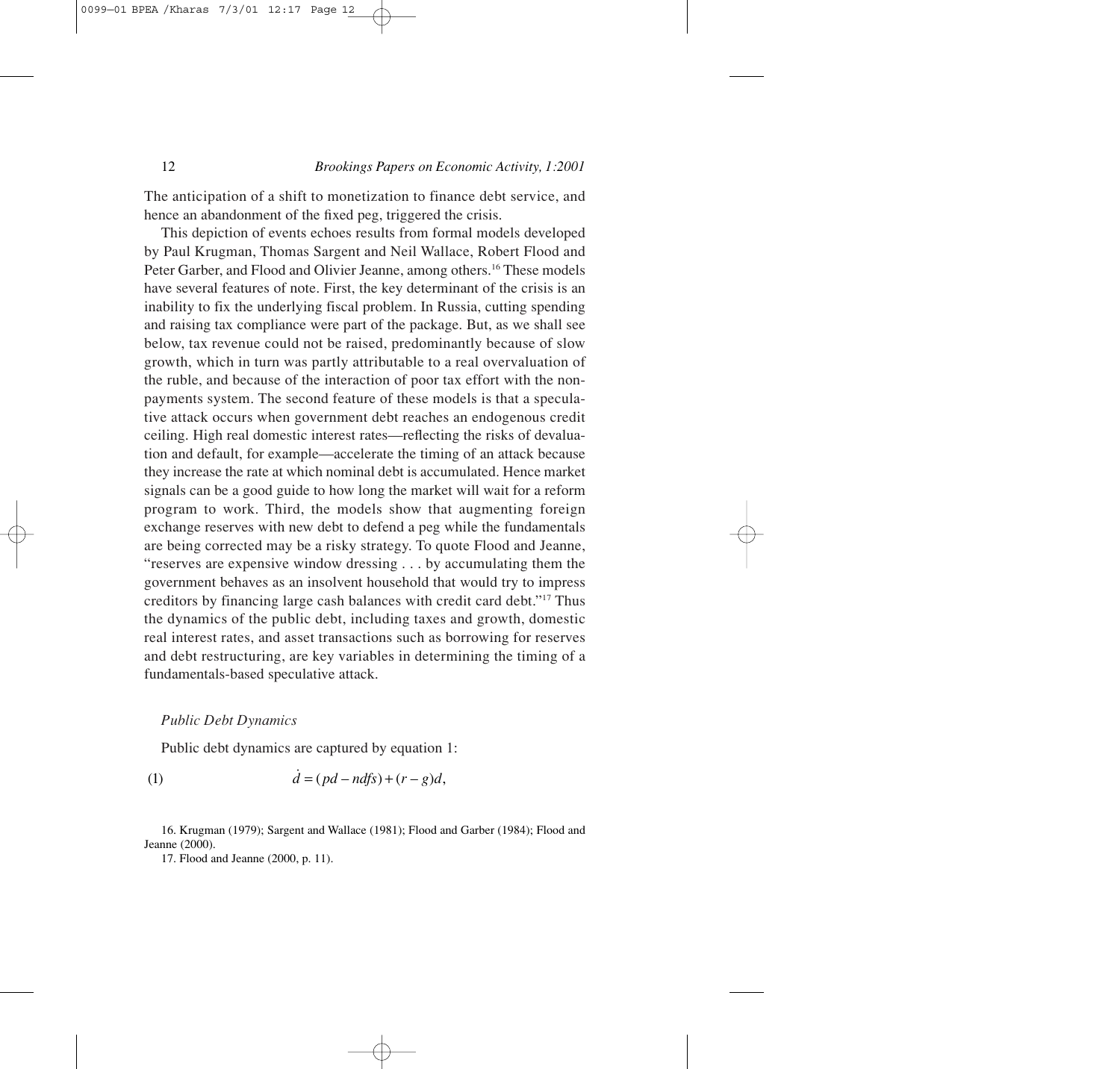where *d* is the ratio of public debt to GDP,  $\dot{d}$  is its time derivative, pd is the primary deficit as a ratio to GDP, *ndfs* is the ratio of nondebt financing sources (such as seigniorage and privatization revenue) to GDP, *r* is the real interest rate on public debt, and *g* is the growth rate of real GDP. Russia's public debt dynamics flowed from its stabilization strategy implemented over the roughly three years preceding the crisis. This strategy consisted of fixing the exchange rate, replacing central bank credit to the government with market debt (principally consisting of GKOs, OFZs, and foreign currency Eurobonds), and tightening private sector credit. Fiscal retrenchment lagged behind. This comes out very clearly in table 2, which shows that the mid-1990s targets originally set for the fiscal deficit were consistently exceeded, even as the original inflation targets were largely met in 1996 and 1997. In fact, as noted in the introduction, twelvemonth inflation fell to single-digit levels between February and July 1998, before the August collapse.

Meanwhile, the fiscal deficits had become intractable because of the nonpayments system, which had developed to bail out enterprises unable to cope with the high real interest rates and the real appreciation of the ruble, discussed below. This system enveloped the entire economy, including all levels of government, the energy monopolies, and manufacturing enterprises. It consisted of two parts: the accumulation of arrears, which grew from 15 percent of GDP at the end of 1994 to an estimated 40 percent of GDP at the end of 1998, and a growing resort to nonmonetary transactions. By the summer of 1998, cash collections were as low as 12 to 13 percent on domestic sales for the gas and electricity monopolies, and about 30 percent for the railways. By that year the share of noncash settlements in enterprise sales had increased to 50 to 70 percent, with the largest enterprises at the high end of this range. During the disinflation period from 1995 to mid-1998, noncash settlements accounted for as much as 50 percent of spending by regional governments, and money surrogates and offsets averaged over 20 percent of federal government noninterest spending. Nonpayments distorted the price system and led to substantial implicit subsidies on tax and energy payments for manufacturing enterprises. These implicit subsidies from the energy monopolies to the manufacturers were passed on to the fiscal accounts as these monopolies became delinquent on their own tax payments, leading to a chronic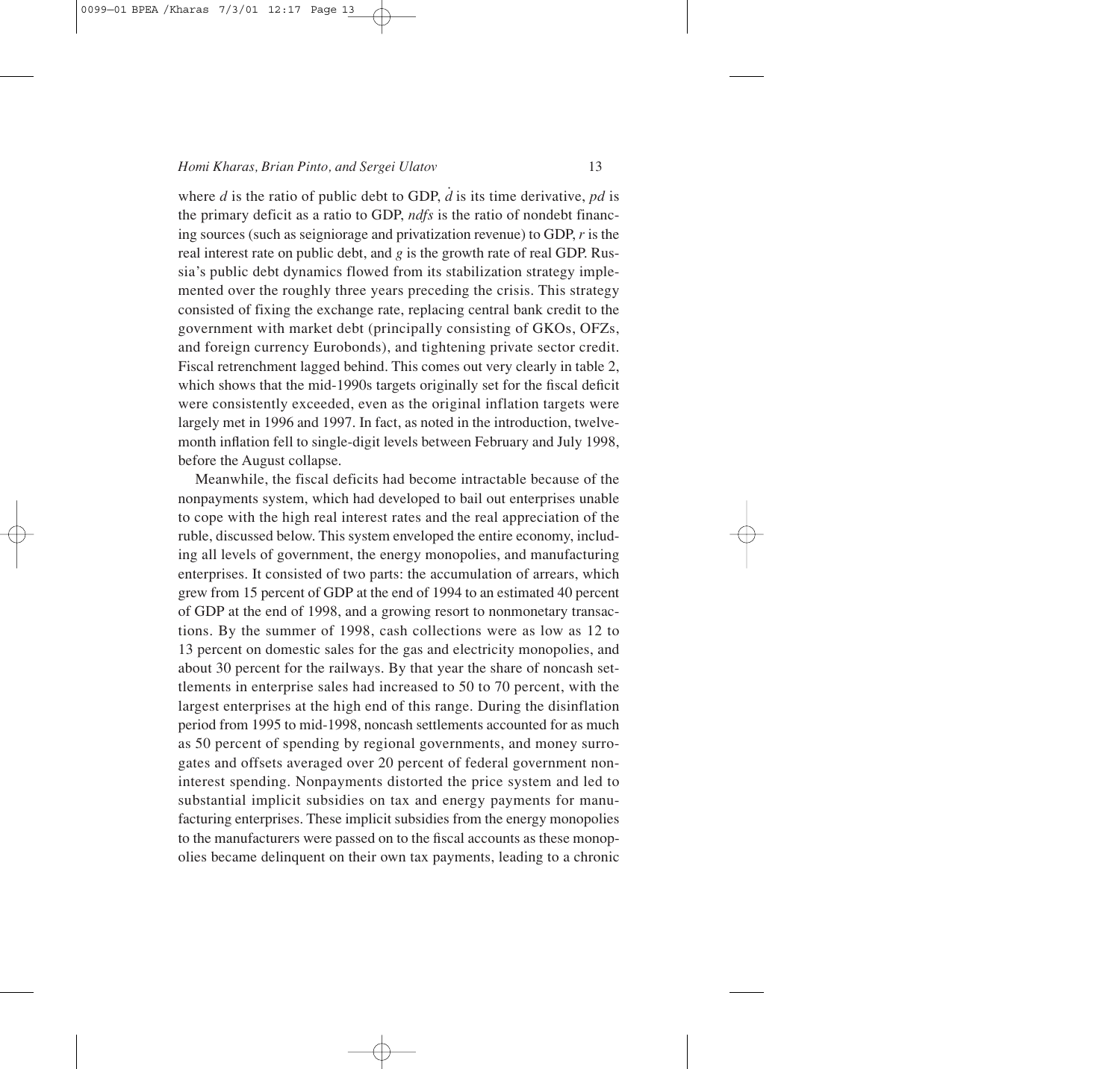| Year | 12-month inflation rate<br>(percent a year) |        | Fiscal deficit<br>(percent of $GDP$ ) <sup>a</sup> |                  |
|------|---------------------------------------------|--------|----------------------------------------------------|------------------|
|      | Target <sup>b</sup>                         | Actual | Target <sup>b</sup>                                | Actual           |
| 1995 | 63                                          | 131    | 6.0                                                | 5.7              |
| 1996 | 25                                          | 22     | 4.2                                                | 8.4              |
| 1997 | 9                                           | 11     | 3.2                                                | 7.0              |
| 1998 | 6                                           | 84     | 2.2                                                | 5.9 <sup>c</sup> |

|                    | Table 2. Targeted and Actual Inflation and Fiscal Deficit, 1995–98 |  |  |  |
|--------------------|--------------------------------------------------------------------|--|--|--|
| Units as indicated |                                                                    |  |  |  |

Sources: Ministry of Finance and internal IMF reports.

a. Deficit of the federal government on a commitments basis.

b. Targets for 1995 were established by the Stand-By Arrangement with the IMF. For 1996–98 the targets were set as part of a three-year Extended Fund Facility credit. (These were the original program targets, which were later revised.)

c. Excludes overdue interest on GKOs and OFZs.

tax shortfall relative to targets and, hence, ever-rising borrowing requirements.18

Table 3 summarizes Russia's public finances and economic growth during this period. Paradoxically, despite negative or slow positive growth, large primary deficits, and sizable interest payments, the ratio of public debt to GDP stayed roughly constant over 1995–97. From equation 1, one would have expected this ratio to be on an explosive path. In particular, using the data in table 3, the debt-GDP ratio should have grown by some 8 percentage points in 1996, and a further 7 percentage points in 1997, to 65 percent. Why did it remain flat?

| Real GDP<br>growth  |
|---------------------|
| (percent a<br>year) |
| $-4.0$              |
| $-3.4$              |
| 0.9                 |
| $-4.9$              |
|                     |

**Table 3. Public Finances and Economic Growth, 1995–98**

Sources: Ministry of Finance, Goskomstat, and internal IMF reports.

a. Cash plus noncash basis.

Units as indicated

b. Domestic plus foreign, end of period.

18. For details see Pinto, Drebentsov, and Morozov (2000b), who link about 65 percent of the debt increase in 1996 and 1997 to these subsidies.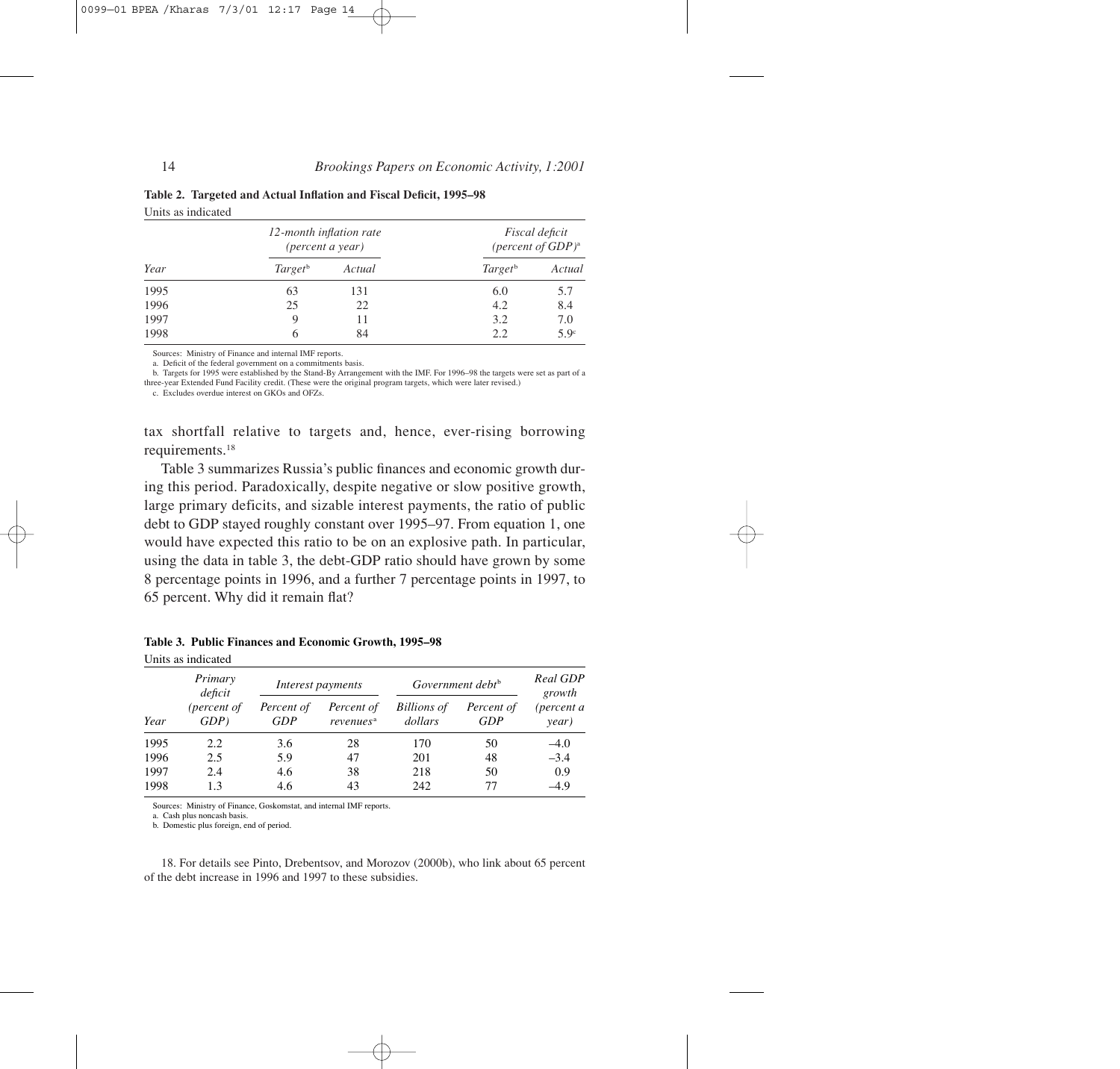Table 4 provides additional information that helps answer this question. The costliest share of public debt at the margin—the GKOs and OFZs grew quickly, from 10 percent of total public debt in 1995 to 27 percent by the end of 1997. Hence this factor cannot explain why the ratio of public debt to GDP stayed constant. Nor can seigniorage, which fell substantially with declining inflation, although there might have been additional inflation tax gains on the nonmarket portion of the domestic debt ("other domestic" debt in table 4).

The remaining factor is the real exchange rate. The sizable impact of the real appreciation of the ruble, which started in mid-1995 when the exchange rate was fixed and lasted until mid-1997, is demonstrated by replacing *r,* the real interest rate in equation 1, with its expanded version (a derivation is available from the authors upon request): $19$ 

(2) 
$$
r = wr_d + (1 - w)(r_f - \rho),
$$

where  $r_d$  is the ruble real interest rate,  $r_f$  is the foreign real interest rate,  $\rho$  is the percentage change in the real exchange rate (defined such that  $\rho > 0$ denotes a real appreciation), and  $w$  and  $(1 - w)$  are the shares, respectively, of ruble and foreign debt in total public debt. Substituting equation 2 into equation 1, it can be seen that a real appreciation reduces the growth of the debt-GDP ratio:  $\frac{\partial d}{\partial \rho} = -(1 - w) d < 0$ . If the share of foreign debt is high, and if  $r_f$  is small and  $\rho$  positive and sufficiently high, the impact of both high domestic real interest rates and slow growth could be more than offset. For example, using the discrete time version of equation 1 in conjunction with equation 2, the impact of real appreciation in 1996 alone was to lower the ratio of public debt to GDP by 8 percentage points.20 The

19. The exchange rate was fixed in the sense that it was managed within the context of tight bounds aimed at keeping the rate of depreciation far less than prevailing inflation, so that the nominal exchange rate became an anchor for stabilizing prices.

20. For this computation, we use the equation  $d_t - d_{t-1} \equiv \Delta d = (pd_t - ndfs_t) + d_{t-1} (r - g)$  $(1 + g)$ . For 1996,  $(1 - w) = 0.69$ ,  $ρ = 0.22$ ,  $d<sub>1−1</sub> = 0.50$ , and  $g = -0.034$ . This gives ∆*d* = -0.08. Note that  $\rho$  is based on the real effective exchange rate shown in figure 2, which is a tradeweighted real exchange rate using the consumer price index as the deflator. Strictly speaking, we should calculate ρ using an arithmetic mean of individual bilateral ρs, with weights given by beginning-of-period shares in total debt, and using GDP deflators. We calculated such a ρ for 1996 and 1997 using the fact that most Russian foreign debt was denominated in dollars and deutsche marks, and obtained 22 percent and 4.6 percent, respectively, which by coincidence are close to the numbers shown in table 4.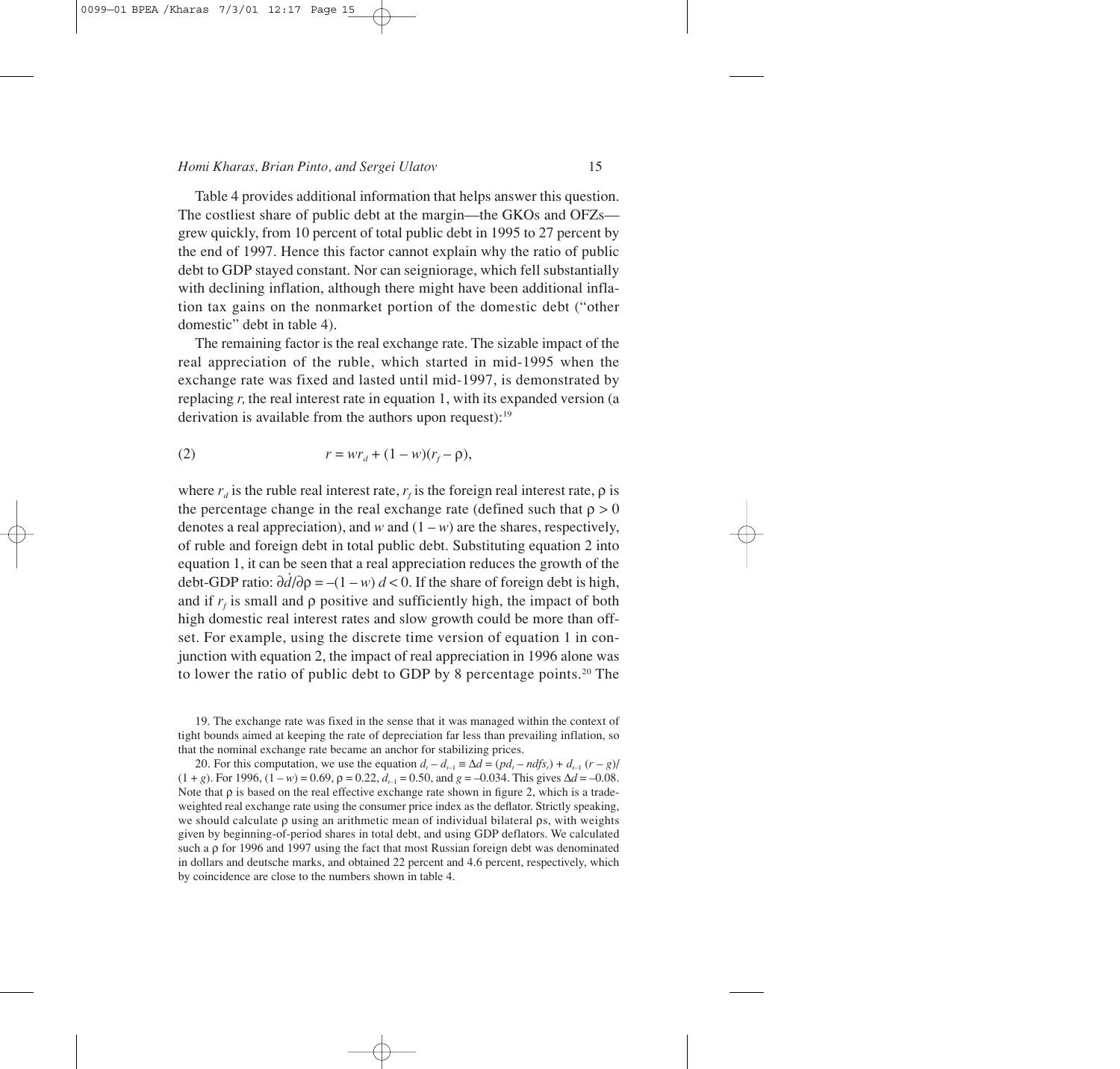| Real yield<br>on GKOs |                                    | Debt composition (percent of total) <sup>b</sup> |                          |         | Real exchange<br>rate              | Seigniorage                       |
|-----------------------|------------------------------------|--------------------------------------------------|--------------------------|---------|------------------------------------|-----------------------------------|
| Year                  | (percent a<br>$vear)$ <sup>a</sup> | GKO <sub>s</sub><br>and OFZs                     | <i>Other</i><br>domestic | Foreign | appreciation<br>( <i>percent</i> ) | (percent of<br>$GDP$ <sup>c</sup> |
| 1995                  | 99                                 | 10                                               | 14                       | 76      | 10                                 | 3.62                              |
| 1996                  | 58                                 | 21                                               | 10                       | 69      | 22                                 | 1.26                              |
| 1997                  | 14                                 | 27                                               | 10                       | 63      | <sub>(</sub>                       | 1.36                              |

**Table 4. Interest Rates, Debt Composition, and the Real Exchange Rate, 1995–97** Units as indicated

Sources: Authors' calculations based on data from Brunswick UBS Warburg, Moscow; internal IMF and Ministry of Finance reports; and *Russian Economic Trends,* various issues.

a. Average nominal GKO yield adjusted by the inflation target for that year.

b. End of period.

c. Change in nominal base money.

significance is that the apparent stability in the public debt–GDP ratio between 1995 and 1997 was not due to sound fundamentals, but rather to one-shot gains from a real appreciation that could not be expected to continue, and which disguised the rise in nominal debt.

By May 15, 1998, Russia's debt dynamics were increasingly unstable. Growth forecasts had been downgraded to 0 to 1 percent for the year, and GKO auction rates had reached 40 percent. The rest of the macroeconomic program looked as follows: an 8 percent domestic inflation target, a constant real exchange rate target, and a target fiscal deficit of \$25 billion for 1998 (152 billion rubles under the IMF program) to be financed with \$6 billion in new Eurobonds at rates of about 12.5 percent and the ruble equivalent of \$19 billion in domestic debt. Given these parameters, the weighted marginal *real* interest rate (assuming 2 percent U.S. inflation) was close to 27 percent.<sup>21</sup>

What happened is that, with stabilization substantially achieved by early 1998, and with the CBR aiming for a constant real exchange rate, public debt began to reflect its true underlying dynamics as determined by the primary deficit, high domestic interest rates, a growing reliance on domestic borrowing, and disappointing growth. Based on the marginal cost of borrowing computed above, and the fiscal track record, public debt could have been regarded as being on an explosive path.

21. Using equation 2 and making appropriate substitutions, the marginal real interest rate is given by  $(6 \div 25)[0.125 - 0.02] + (19 \div 25)[0.40 - 0.08] = 0.2684$ , or 27 percent.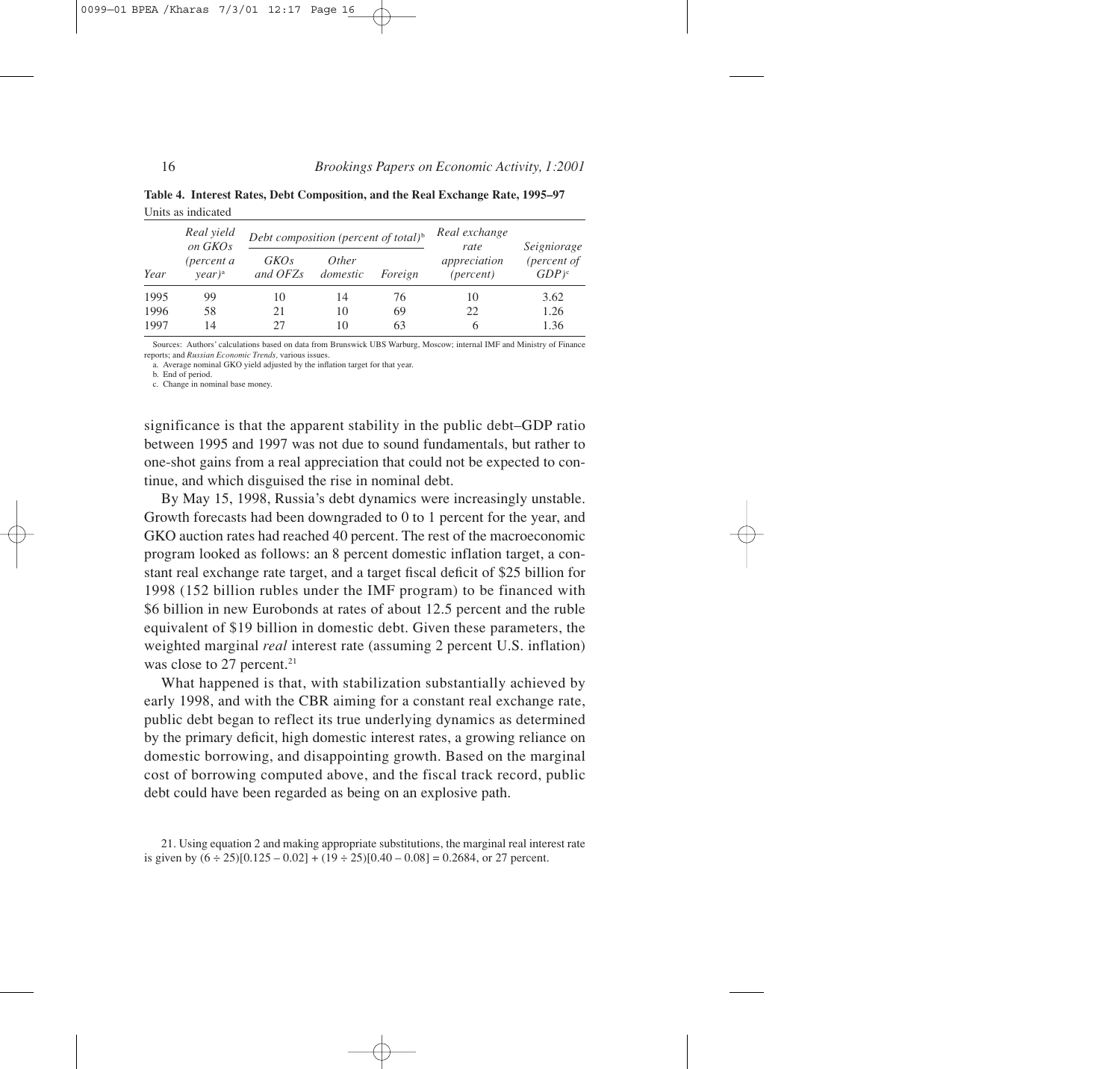#### *Growth*

Rapid growth would have improved Russia's debt dynamics by facilitating higher tax collections while also increasing seigniorage and the demand for public debt. After a cumulative decline in real GDP of 40 percent during 1990–95, there was widespread expectation that Russia would resume growing in 1996. Typical was this quote from the Economist Intelligence Unit: "As the EIU has long been predicting, 1996 is expected to be the year in which Russia finally achieves real GDP growth. . . . This opinion is shared by most other forecasters. . . . "<sup>22</sup> In fact, Russia's pursuit of a rapid reduction in inflation to single-digit levels had been undertaken in the hope that this would lead to the resumption of growth, as had happened in the transition countries of central Europe.<sup>23</sup>

As it turned out, growth expectations were consistently belied.<sup>24</sup> The first ten months of 1997 held out hope, as inflation and interest rates fell. But insufficient progress on structural reforms, the chronic tax shortfall, and global volatility transmitted from the East Asian crisis starting in October 1997, which inevitably led investors to scrutinize Russia's fundamentals more carefully, dampened prospects. It was becoming plain by mid-1998 that Russia would have to solve its nonpayments problem in order to create a foundation for sustainable growth, and that there were no quick fixes available, as the Kirienko government's own analysis showed in June 1998. Growth for 1998 was initially projected at 1 to 2 percent, but with the wisdom of hindsight, it is clear that there never was a structural foundation for growth to reach the levels required to stabilize the debt dynamics. The inability to achieve growth during 1995–98, despite the very low levels to which output had fallen, was partly the result of an inhospitable macroeconomic environment, featuring high real interest rates and a currency that had appreciated excessively in real terms, as discussed below.

<sup>22.</sup> *EIU Country Report: Russia*, 1st quarter 1996.

<sup>23.</sup> Fischer, Sahay, and Végh (1996).

<sup>24.</sup> Buckberg and Pinto (1997). For example, the Economist Intelligence Unit's country report on Russia for the first quarter of 1996, page 8, forecast real GDP growth at 3 percent for 1996 and 4 percent for 1997. Actual outcomes, as reported in table 3, were –3.4 percent for 1996, +0.9 percent for 1997, and –4.9 percent for 1998.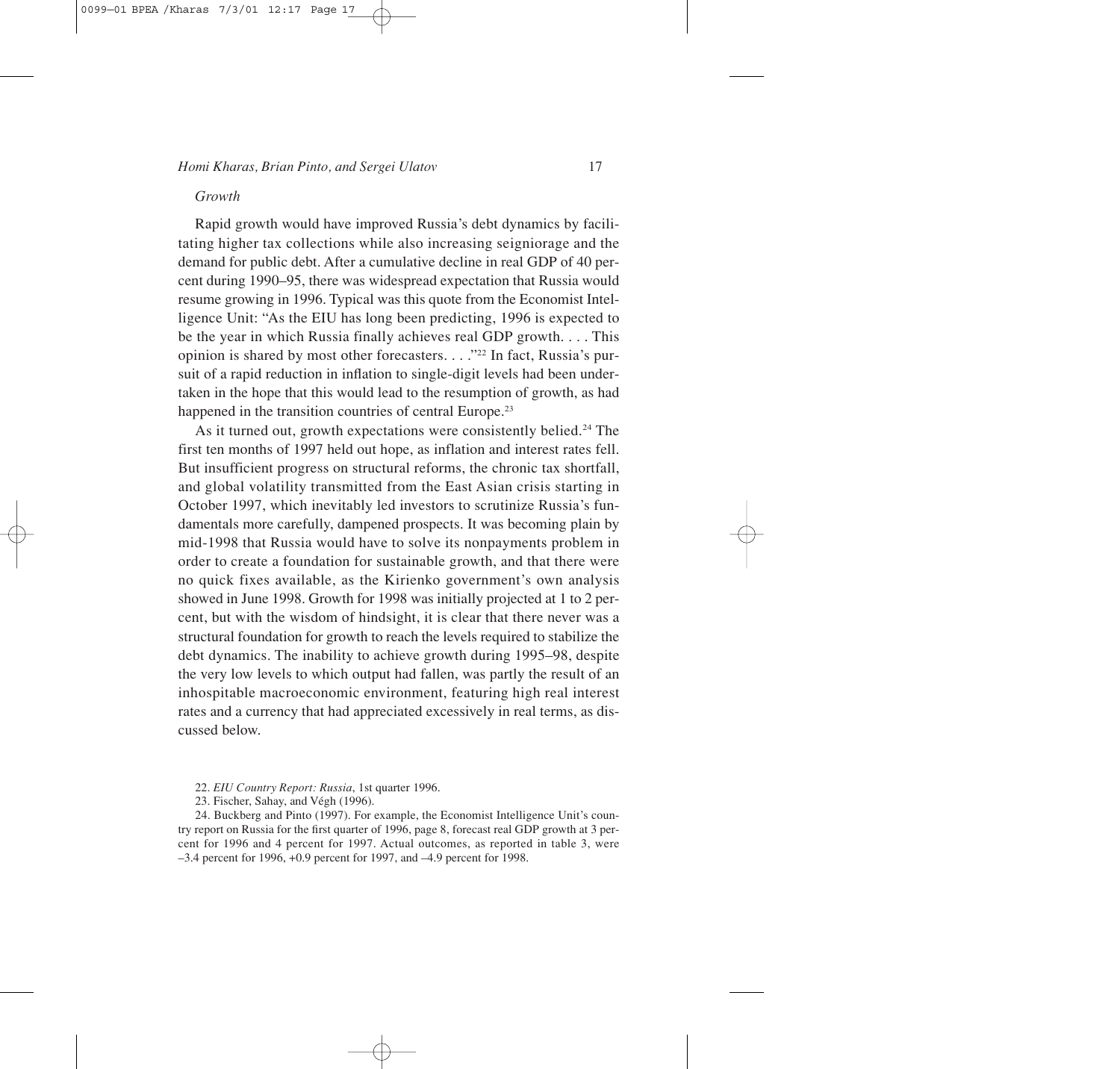## *Real Interest Rates*

As a result of the credit squeeze and heavy public borrowing associated with the stabilization program, real interest rates soared in mid-1995 (figure 1), averaging 56 percent per year based on the average GKO yield between May 1995 and July 1997.<sup>25</sup> There are three possible reasons why real interest rates remained so high for so long in spite of the fixed exchange rate, hitting enterprises with a "double whammy" of real ruble appreciation and a liquidity squeeze. The first was that macroeconomic policy lacked a track record of credibility, and fiscal deficits remained high, resulting in a high risk premium. The second was the political uncertainty preceding the June 1996 presidential elections, which might have made foreign portfolio investors nervous about increasing their exposure to Russia.26 The third reason was that the structure of the GKO market might have led to collusive behavior by the large banks operating as primary dealers, while restrictions on conversion into foreign currency and repatriation of the ruble proceeds of maturing GKOs dampened the enthusiasm of potential foreign investors.

The evidence supports all three possibilities. Fiscal deficits were indeed high and seemingly intractable, justifying concerns about policy credibility, and foreign portfolio inflows were relatively small until 1997, as table 5 shows. Real interest rates in 1996 were at their peak in the months leading up to the 1996 presidential elections, but they came down sharply after Yeltsin finally won in the second round in early July (figure 1). And although informed traders reject the possibility that the GKO market was rigged, nonresident access to the GKO market was not officially permitted until early 1996, and dollar returns were capped through compulsory purchases of currency forward contracts at preset prices. These restrictions were progressively relaxed, and this liberalization might partly explain the boom in foreign participation in 1997, which coincided with reduced political uncertainty and the appointment in early 1997 of an economic "dream team" spearheaded by two young

<sup>25.</sup> On the credit squeeze for enterprises, see Commander and Mumssen (1998) and Organization for Economic Cooperation and Development (1997).

<sup>26.</sup> Boris Yeltsin's public approval ratings were at single-digit levels as late as March 1996, with elections scheduled for June. He finally staved off a spirited challenge from the communist party leader, Gennady Zyuganov, winning by a small majority in the second round.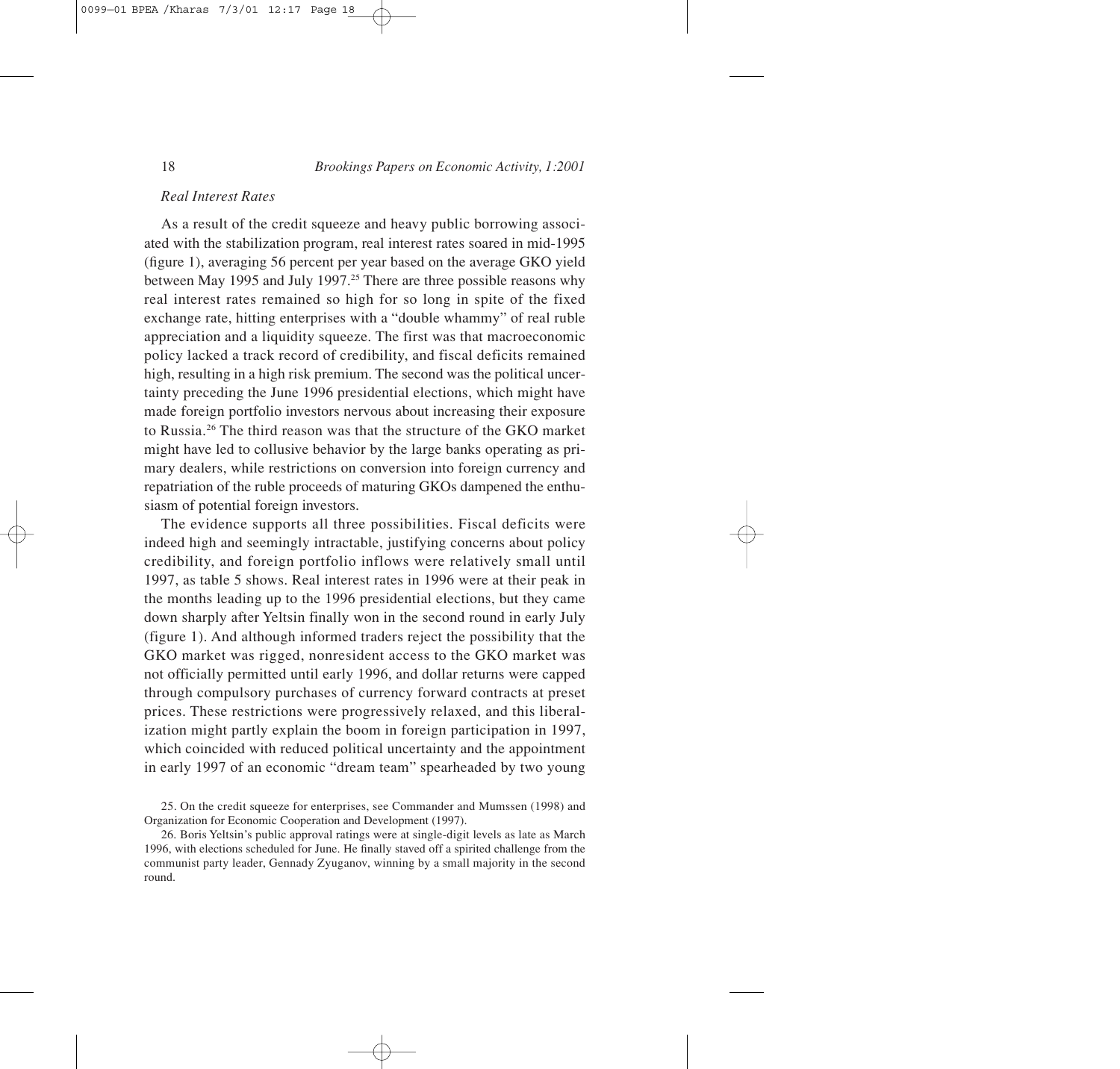

**Figure 1. Real Short-Term Interest Rate, 1995–98a**

Source: Authors' calculations based on data from Brunswick UBS Warburg, Moscow, and internal IMF data. a. Average nominal yield on GKOs in the secondary market adjusted by the twelve-month IMF inflation target.

#### **Table 5. Portfolio Capital Inflows, Foreign Exchange Reserves, and the Stock Market, 1995–98**

Units as indicated

| Year   | Portfolio inflows<br>(billions of dollars) <sup>a</sup> | Official reserves<br>(billions of dollars) <sup>b</sup> | RTS index $\epsilon$ |
|--------|---------------------------------------------------------|---------------------------------------------------------|----------------------|
| 1995:4 | 0.1                                                     | 17.2                                                    | 82.9                 |
| 1996:1 | 1.0                                                     | 19.2                                                    | 75.6                 |
| 1996:2 | 1.7                                                     | 15.9                                                    | 204.1                |
| 1996:3 | $-0.1$                                                  | 15.1                                                    | 165.9                |
| 1996:4 | 1.8                                                     | 15.3                                                    | 200.5                |
| 1997:1 | 5.9                                                     | 16.5                                                    | 301.3                |
| 1997:2 | 8.2                                                     | 24.6                                                    | 418.6                |
| 1997:3 | 2.0                                                     | 23.1                                                    | 498.4                |
| 1997:4 | 2.3                                                     | 17.8                                                    | 396.9                |
| 1998:1 | 4.3                                                     | 16.9                                                    | 325.5                |
| 1998:2 | 4.3                                                     | 16.2                                                    | 151.4                |
| 1998:3 | 1.0                                                     | 12.7                                                    | 43.8                 |
| 1998:4 | 0.7                                                     | 12.2                                                    | 58.9                 |

Sources: Central Bank of Russia and the World Wide Web site of the Russian Trading System.

a. Includes purchases of both government securities and equities by foreigners.

b. Gross reserves of the Central Bank of Russia, including gold.

c. Official (ruble-based) index of the Russian Trading System, the stock exchange.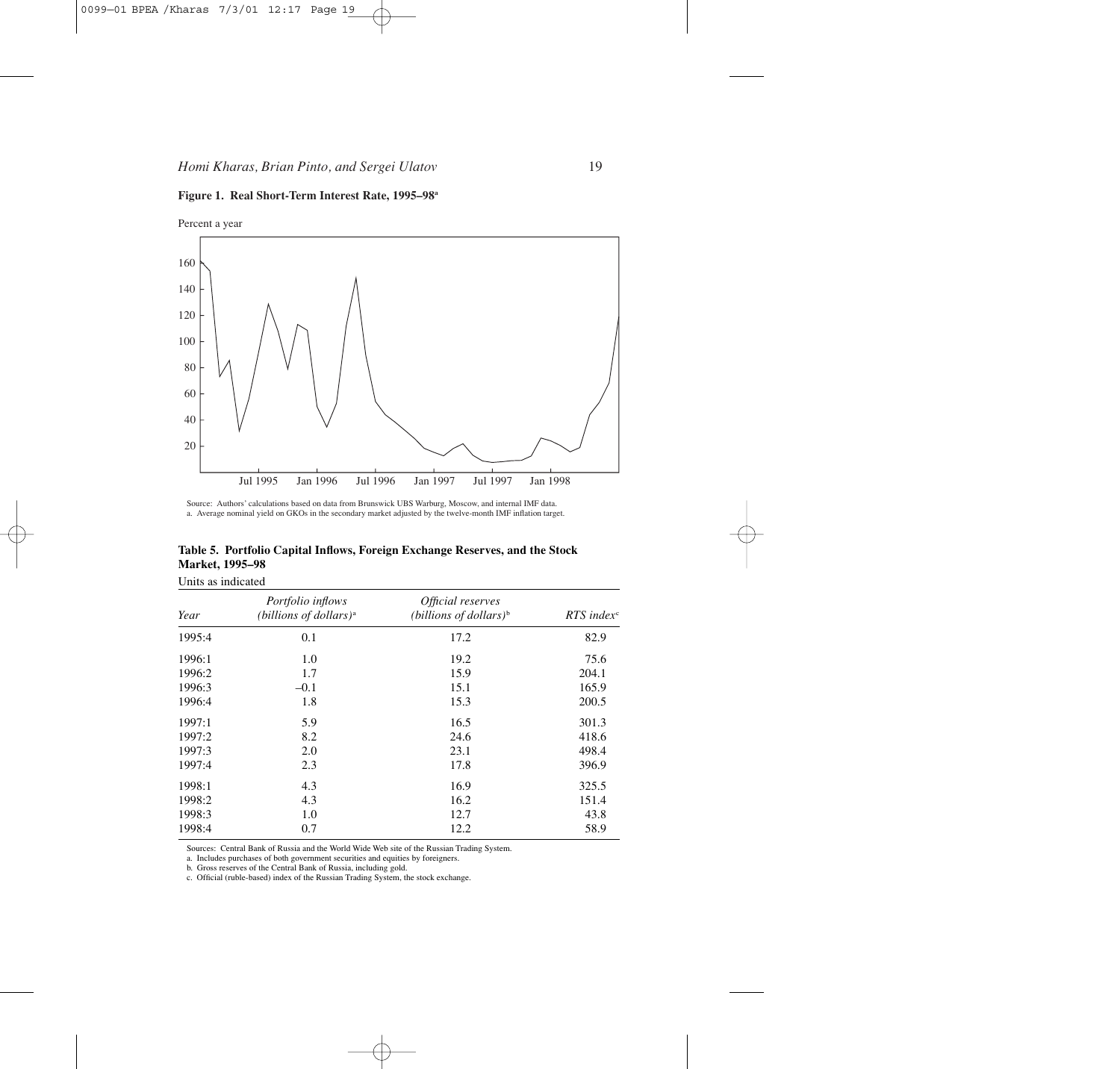reformers.27 The CBR's foreign exchange reserves soared, as did the stock market as measured by the Russian Trading System index. Restrictions on foreign participation in, as well as repatriation of proceeds from, the GKO-OFZ market were substantially eased by early 1998, and according to investment analysts in Moscow, exit could then occur in a matter of two days.

#### *Real Exchange Rate*

The real exchange rate during the three years preceding the crisis can be regarded as depending on the oil price, on the current account balance and capital flows (the balance of payments), and on the stabilization program. Although it is conventional to think of the real exchange rate as endogenously determined, it may be dominated for a long time by nominal exchange rate policy.<sup>28</sup> For example, if the government is embarking on a stabilization program and initial debt levels are low, a real appreciation may be supported for several years if real interest rates remain high enough to attract private capital. But when the stock of debt reaches default levels, a sudden, sharp correction may result. We argue here that the Russian stabilization and accompanying high real interest rates were the dominant influence on the real exchange rate before the crisis, leading to a large real appreciation that was sustained until August 17, 1998.

The oil price does not appear to have played a prominent role in the real appreciation before the crisis. For example, even though nominal oil export prices rose by 25 percent in 1996, the terms of trade improved by only 8 percent. However, the sharp decline of oil prices in 1998, leading to a 13 percent deterioration in the terms of trade, probably did contribute to accelerating the speculative attacks in 1998, as it was not reflected in an exchange rate adjustment. Furthermore, oil did not play a significant role in public debt dynamics before the crisis. The link between oil prices and fiscal revenue at the level of the federal government was tenuous, because many of the taxes on oil were specific rather than ad valorem, and oil companies had consistently managed to show low profits, regardless of the

28. Dornbusch, Goldfajn, and Valdés (1995) make this point in their study of currency crises.

<sup>27.</sup> Privatization czar Anatoly Chubais was appointed first deputy prime minister and minister of finance, and the reformist governor of Nizhny Novgorod, Boris Nemtsov, was appointed first deputy prime minister and minister for fuel and energy.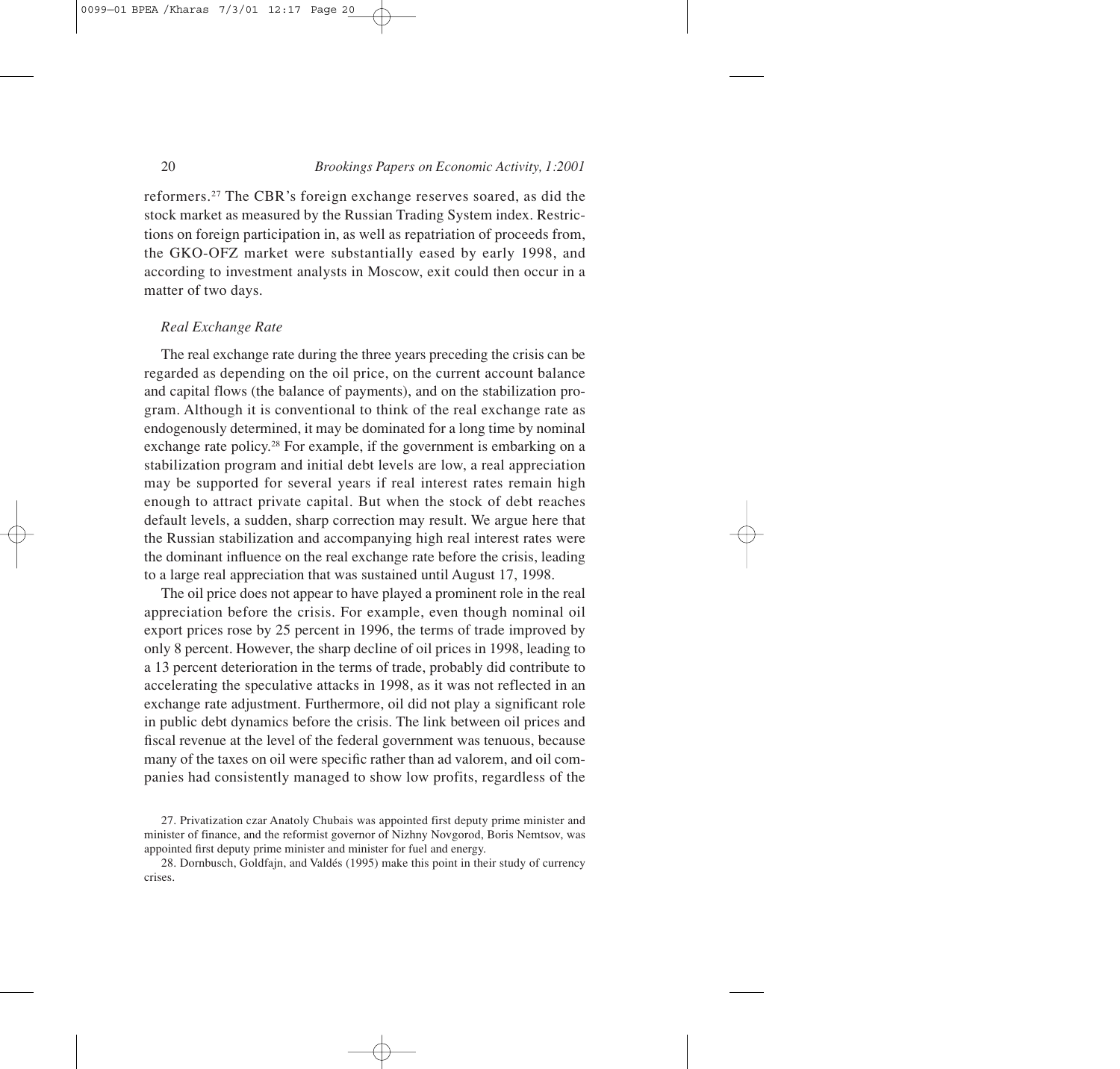price level. In addition, much of the tax revenue from oil was retained at the subnational levels of government. Only when oil export taxes were reintroduced in early 1999 and raised substantially in 2000 as oil prices took off was a strong link established between the primary fiscal surplus at the federal level and oil prices.<sup>29</sup>

At no point did Russia's current account balance reach levels commonly considered dangerous. After a surplus in 1996, the current account deficit in 1997 was less than 1 percent of GDP, and at the end of 1997 rough balance was projected for 1998; this was revised to a deficit of 2 percent of GDP by July 1998, just before the meltdown.<sup>30</sup> Likewise, the net impact of capital flows is ambiguous, although, ceteris paribus, one would have expected both the current account deficit and capital flight to have put downward, not upward, pressure on the real exchange rate. For example, 1996 was one of the worst years for capital flight, as political uncertainty intensified in the months leading up to the presidential elections. In early 1996 Yeltsin appeared to have little chance of beating communist party leader Gennady Zyuganov in the elections scheduled for June, which were resolved only after a second round in early July.<sup>31</sup> Gross capital outflows were estimated at \$26.7 billion, or 7.3 percent of GDP.<sup>32</sup> However, the reduction in reserves was much smaller, less than \$2 billion: most of the capital outflows in 1996 were financed by the current account surplus, incoming portfolio flows, and rising public external debt, mainly bilateral and multilateral official borrowings. Thus capital outflows, which would have put downward pressure on the real exchange rate, were largely offset

29. IMF (2000a) attributes the large fiscal improvement in 2000 to discretionary tax policy changes, including, importantly, the reintroduced and expanded export taxes on oil. These factors were either nonexistent or insignificant in the precrisis period. Thus, falling oil prices aggravated macroeconomic instability in 1998 but did not fundamentally determine public debt dynamics.

30. In principle, there is nothing sacrosanct about the level of the current account balance in relation to an overvaluation. A country may be running a surplus but still have a real overvaluation if, for example, the surplus is not enough to meet external transfers.

31. The General Accounting Office (2000, p. 46) notes that targets under the IMF program were frequently modified in the months preceding the 1996 elections ". . . because of unexpected events, especially the large capital outflow in advance of the presidential elections that made those targets unattainable."

32. The basic equation is as follows: current account surplus + foreign portfolio investment + government external borrowings = increase in CBR gross reserves + capital outflows. For 1996 the current account surplus was \$11.8 billion (on a cash basis), portfolio investment \$4.5 billion, government borrowing \$8.6 billion, and CBR reserves fell by \$1.9 billion.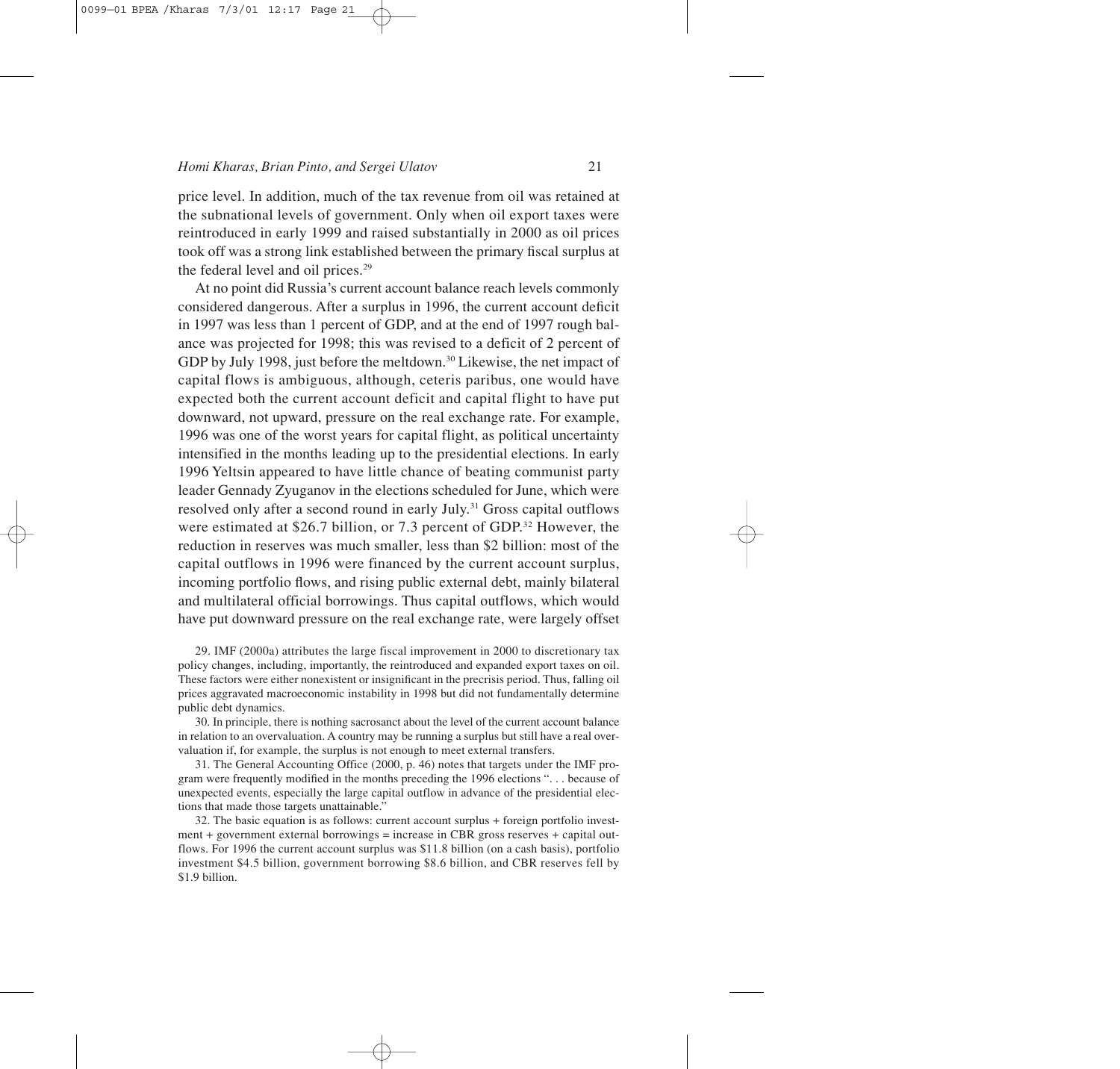by the capital inflows needed to finance the fiscal deficit, by portfolio inflows into the stock market, and by the current account surplus.<sup>33</sup> Hence we would have to conclude that the main factor influencing the real exchange rate was macroeconomic policy, and in particular the exchange rate–based stabilization.

Figure 2 illustrates the impact of stabilization on the real exchange rate. In December 1995, inflation for the preceding twelve months was 131 percent—a substantial reduction from 200 percent in 1994, but far greater than the 31 percent nominal depreciation of the ruble against the dollar over the same period. This appears to be a standard fate of exchange rate–based stabilizations, as inflation comes down much more slowly than the currency depreciates.34 Just as real interest rates were coming down in 1997 on the basis of substantial portfolio inflows from abroad, the ruble started slowly appreciating again in real terms. It sustained its late-1997 level until August 17, 1998, as the government stuck to its stabilization goals and raised interest rates to defend the ruble.

Rudiger Dornbusch and Alejandro Werner note that a real appreciation can be considered an equilibrium phenomenon under three conditions: when it coexists with increasing efficiency in the traded goods sector and prospects of growth; when a boom in asset prices translates into higher investment; and when everybody wins—real wages go up, growth is strong, tax receipts increase, and interest rates come down.<sup>35</sup> None of these conditions was fulfilled in Russia's case. Quite the opposite: this was exactly the time when hidden subsidies through nonpayments were pro-

33. A caveat: as Loungani and Mauro (2000) note, capital flight estimates for Russia are bedeviled by the poor quality of balance of payments statistics, which lead to a variety of estimates (and definitions). Two possibilities cannot be ruled out. The first is that the trade surplus, and hence capital flight, are both overestimated. The second is that round tripping, that is, flight capital returning in the guise of foreign portfolio investment, occurred, for example to take advantage of high GKO yields. (This is a more plausible argument than to assert that ignorant foreigners were bringing money in while informed Russians were taking it out.) An example of round tripping would be an oil company underinvoicing its exports to evade taxes, and then creating a foreign shell company to invest in GKOs as a nonresident.

34. Dornbusch and Werner (1994); Dornbusch, Goldfajn, and Valdés (1995). Summing up lessons from past exchange rate–based stabilizations, Dornbusch and Werner (1994) warn that ". . . almost without exception, a fixed rate will not imply *zero* inflation. . . . there is a need to assess very quickly when to abandon the fixed rate and settle for some inflation, though at a far more moderate rate than before the stabilization." They note that the Chilean authorities, learning from their unsuccessful experience in the 1970s, ". . . never made inflation the absolute and exclusive target" in the 1980s.

35. Dornbusch and Werner (1994).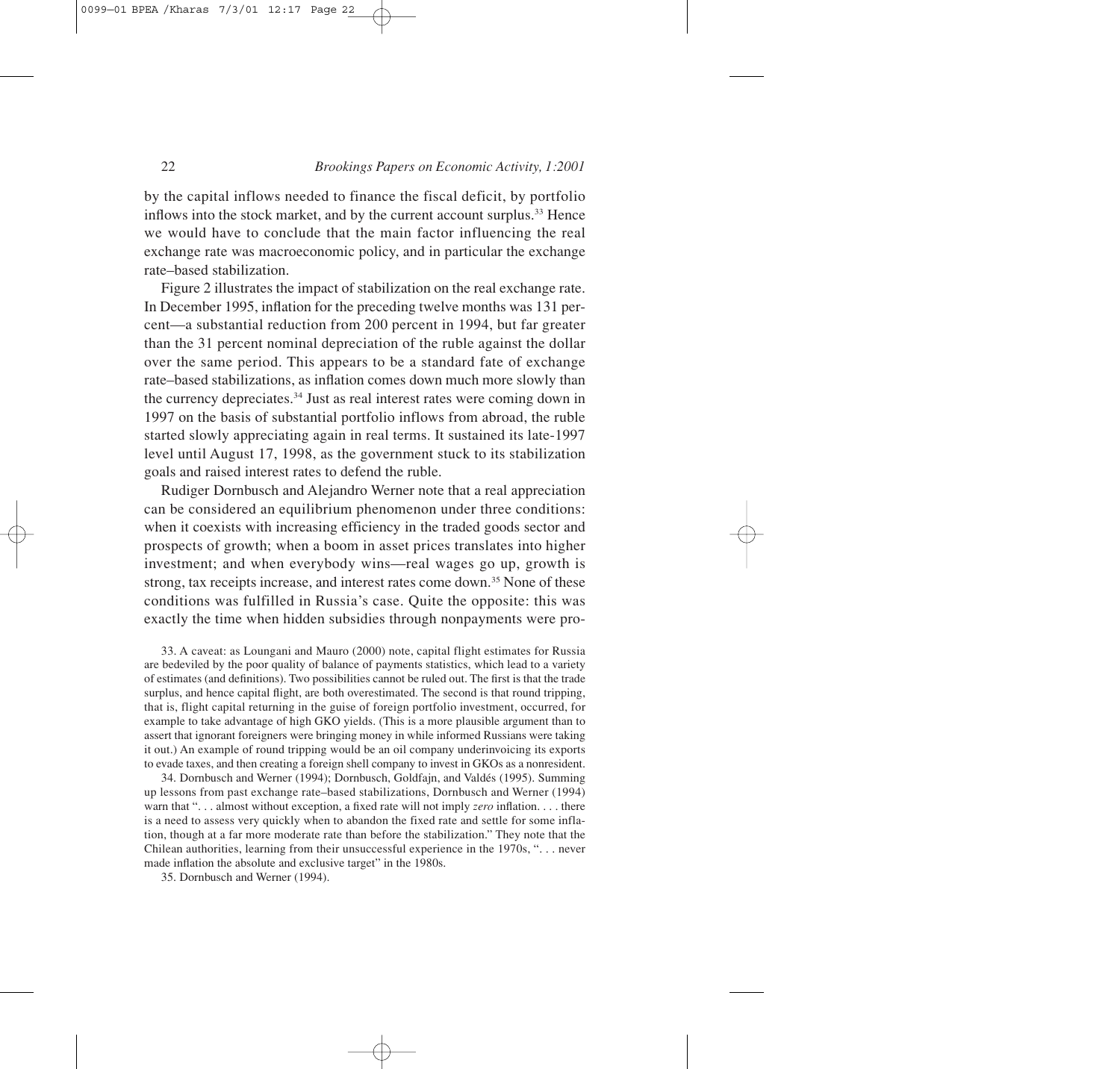

**Figure 2. Real Effective Exchange Rate, 1995–99a**

liferating, diluting incentives for enterprise restructuring. Further, even though the stock market boomed, investment did not take off; instead, asset stripping and capital flight accelerated.36 In particular, real appreciation was not associated with credible fiscal and structural reforms.<sup>37</sup> The strongest proof that the real exchange rate had become a barrier to growth is provided by what happened after the crisis: the real devaluation associated with the meltdown has given domestic industry a huge boost and improved enterprise finances.<sup>38</sup>

36. See, for example, Blasi, Kroumova, and Kruse (1997); Black, Kraakman, and Tarassova (2000).

37. General Accounting Office (2000, pp. 120–24) describes the inadequate implementation of reforms designed to address budgetary imbalances and create a good climate for private sector development in the precrisis period. It also notes (p. 45) that "Russia did succeed in bringing inflation under control in 1995 in part due to the government's adoption of an exchange rate band."

38. For a discussion of the impact of the postcrisis real depreciation, see Ahrend (1999). Noting the strong output, balance of payments, and fiscal rebound after the crisis, IMF (2000a, p. 4) asserts that "The strong macroeconomic performance reflects mainly the large real ruble depreciation in 1998, but also the increase in oil prices in world markets and a significant strengthening of fiscal and monetary policies."

Source: IMF, *International Financial Statistics.* a. Ratio of Russian CPI to the product of trading partners' trade-weighted CPI and exchange rate.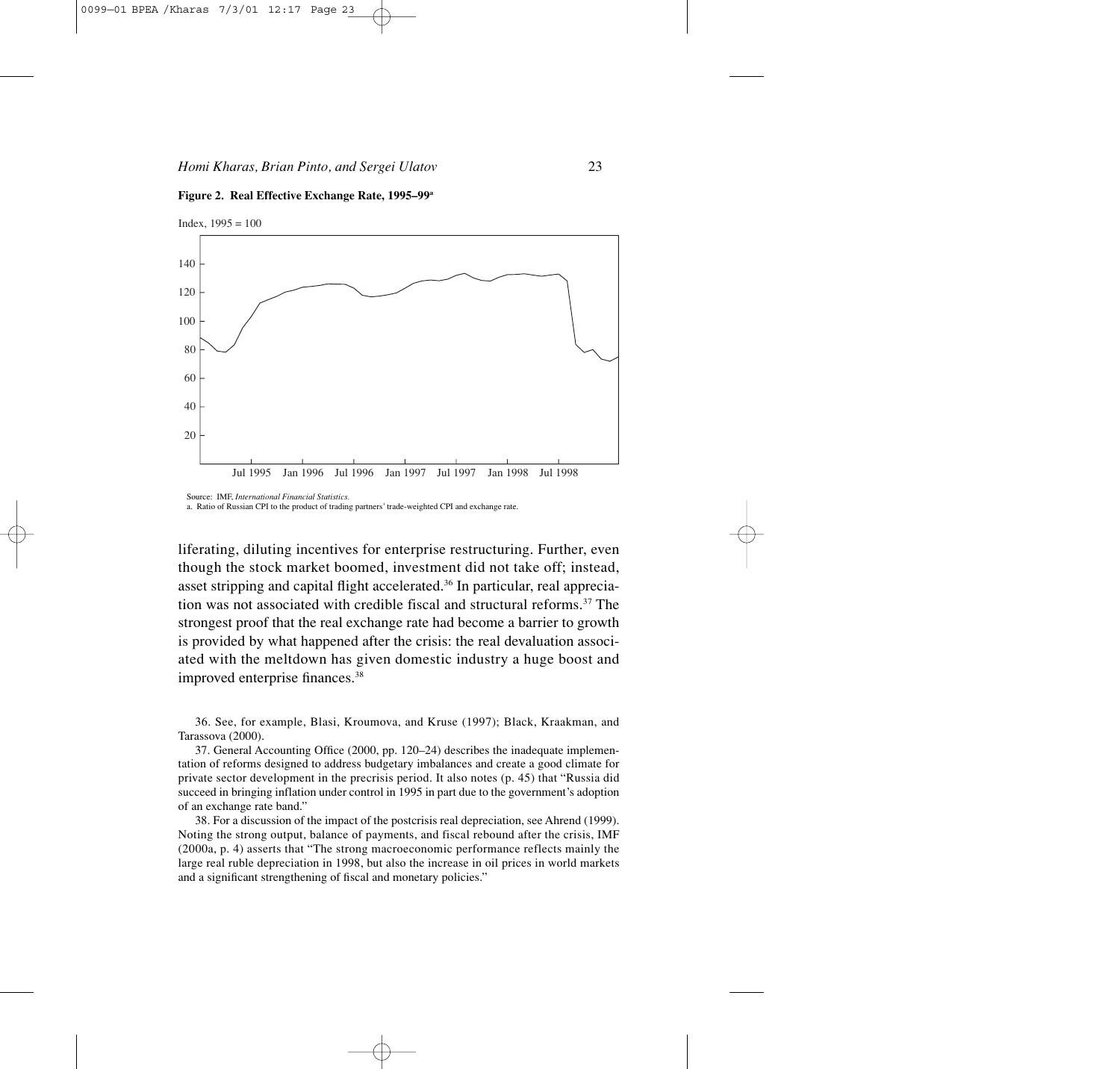#### **Market Signals**

## *The External Debt Market*

In June 1998, in keeping with the Kirienko government's analysis, which held that the predominance of costly, short-term GKOs in new borrowings was contributing to financial crisis, the Russian authorities began a program to shift back toward external debt. In fact, \$32.7 billion worth of domestic debt (GKOs and OFZs, including OFZ coupons) was scheduled to mature over the last seven months of 1998 (table 6). The idea was that these could be replaced with foreign debt at lower nominal interest rates from the international financial institutions and through market borrowings.

In the runup to the negotiations over the July emergency financing package, various recommendations were put forward on the size of such a package. Box 2 presents some of these estimates in chronological sequence. These estimates focused largely on Russia's liquidity needs over the short term, not on the fiscal fundamentals. They implicitly assumed that a devaluation would be bad, that there was a confidence crisis, and that Russia faced a flat supply curve for dollars. Hence acquiring more dollar reserves would be a good thing, as this would enable holders of costly GKOs to exit upon maturity, while offering comfort that dollar obligations could also be serviced. What was missed was that any such augmentation of reserves would mean an increase in public debt at a time of weak fiscal fundamentals. How would the market take this?

As it turned out, the marginal interest rate on Russian external debt was already high and rising (table 7). In June 1997 Russia had issued ten-

| $\sim$       |        |                      |
|--------------|--------|----------------------|
| Month        | Rubles | Dollars <sup>a</sup> |
| June         | 31.9   | 5.1                  |
| July         | 37.9   | 6.1                  |
| August       | 28.5   | 4.6                  |
| September    | 36.6   | 5.9                  |
| October      | 28.9   | 4.7                  |
| November     | 25.4   | 4.1                  |
| December     | 13.4   | 2.2                  |
| <b>Total</b> | 202.6  | 32.7                 |
|              |        |                      |

**Table 6. Value of Maturing GKOs and OFZs, June–December 1998** Billions

Sources: Author's calculations based on internal Ministry of Finance data and IMF, *International Financial Statistics.*

a. Converted at 6.20 rubles to the dollar, the exchange rate at the end of June.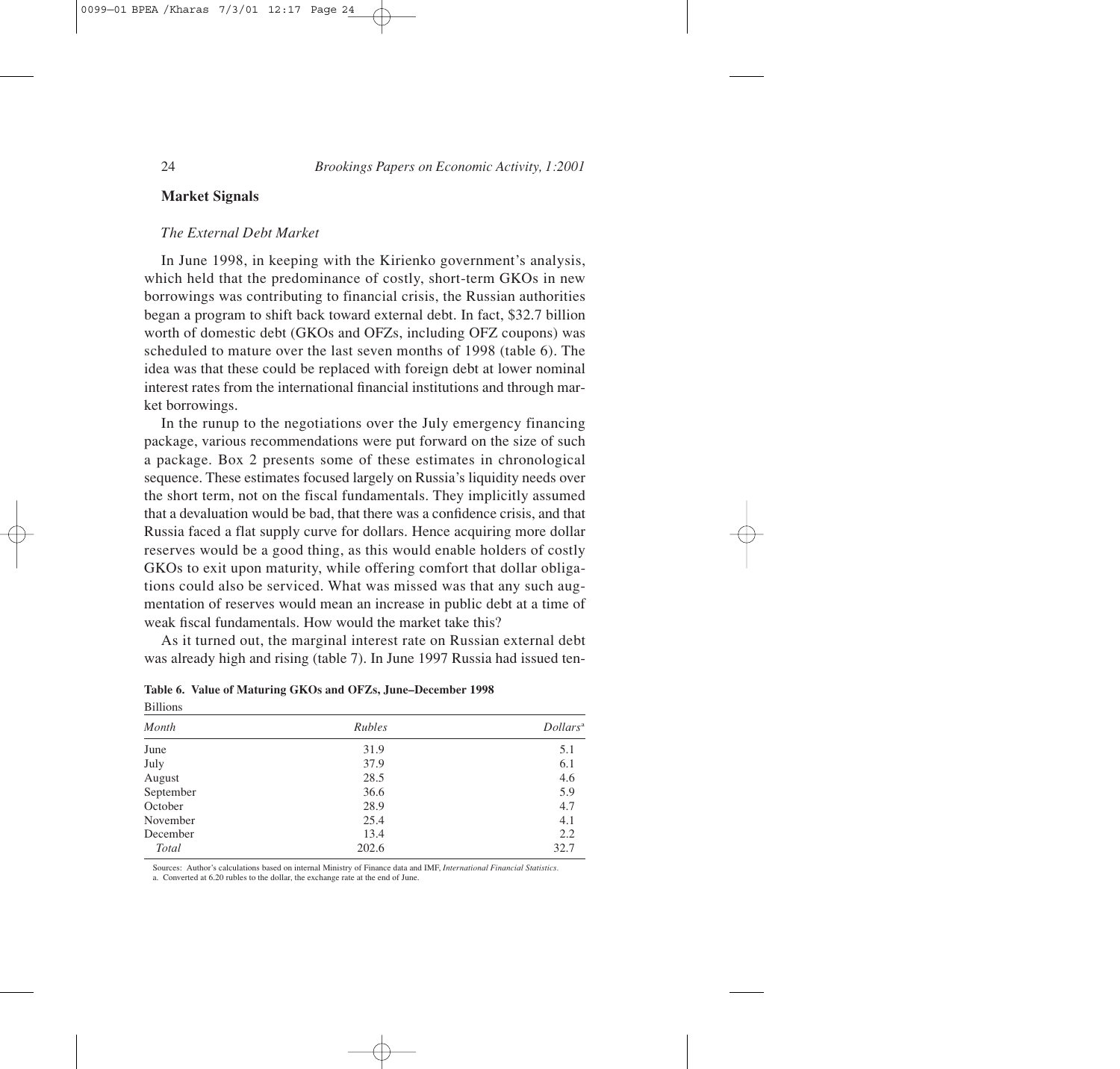| <i>Issue date</i> | Maturity date              | Yield spread<br>$(basis points)^a$ | <i>Face value</i><br>(billions of<br>dollars) |
|-------------------|----------------------------|------------------------------------|-----------------------------------------------|
| June 26, 1997     | 2007                       | 375                                | 2.40 <sup>b</sup>                             |
| June 4, 1998      | 2003                       | 650                                | 1.25                                          |
| June 18, 1998     | $2028(2008)^c$             | 753                                | 2.50                                          |
| July 24, 1998     | 2005 and 2018 <sup>d</sup> | 940                                | 6.44                                          |

| Table 7. Yield Spreads on Russian Eurobonds upon Issue, 1997–98 |  |  |
|-----------------------------------------------------------------|--|--|
| Units as indicated                                              |  |  |

Source: Ministry of Finance.

a. Over U.S. Treasury securities of similar maturity.

b. Of which \$0.4 billion was settled on October 28 at a yield spread of 334 basis points.

c. Issued as a thirty-year bond with a put-at-par option after ten years.

d. Seven- and twenty-year bonds issued as part of the GKO-Eurobond swap.

year Eurobonds at 375 basis points over comparable U.S. Treasuries. A year later, as part of its ruble defense strategy, Russia issued \$1.3 billion worth of five-year Eurobonds at a spread of 650 basis points. Only a few days thereafter, on June 18, 1998, Russia issued additional Eurobonds at a substantially higher 753 basis points over Treasuries. And the July 24 Eurobond issued as part of the GKO exchange was priced at a spread of 940 basis points—another substantial increase, at a yield of over 15 percent. These numbers indicate that Russia was facing a steeply rising marginal supply curve for its external debt and probably could not have raised the sort of sums described in box 2 without triggering a disruption in the market for its external debt.

As a benchmark for default risk, it is worth noting that on June 10, 1998, the spread on the Russian ten-year Eurobond was 100 basis points below that of Indonesia, which was in the throes of its own economic and political crisis. By June 25, however, the spreads were equal. On July 24, when the GKO-Eurobond swap was completed, Russian spreads were 160 basis points above Indonesia's.39

### *The Domestic Debt Market*

The domestic debt market was also indicating growing default and devaluation risk, starting in May 1998. Equation 3, which is an expanded form of the familiar interest rate parity equation, shows how the domestic

<sup>39.</sup> These spreads were measured with reference to the benchmark 10 percent coupon Russian Eurobond issued in 1997, maturing July 26, 2007, and Indonesia's benchmark 7.75 percent coupon Eurobond issued in 1996, maturing August 1, 2006, from Datastream.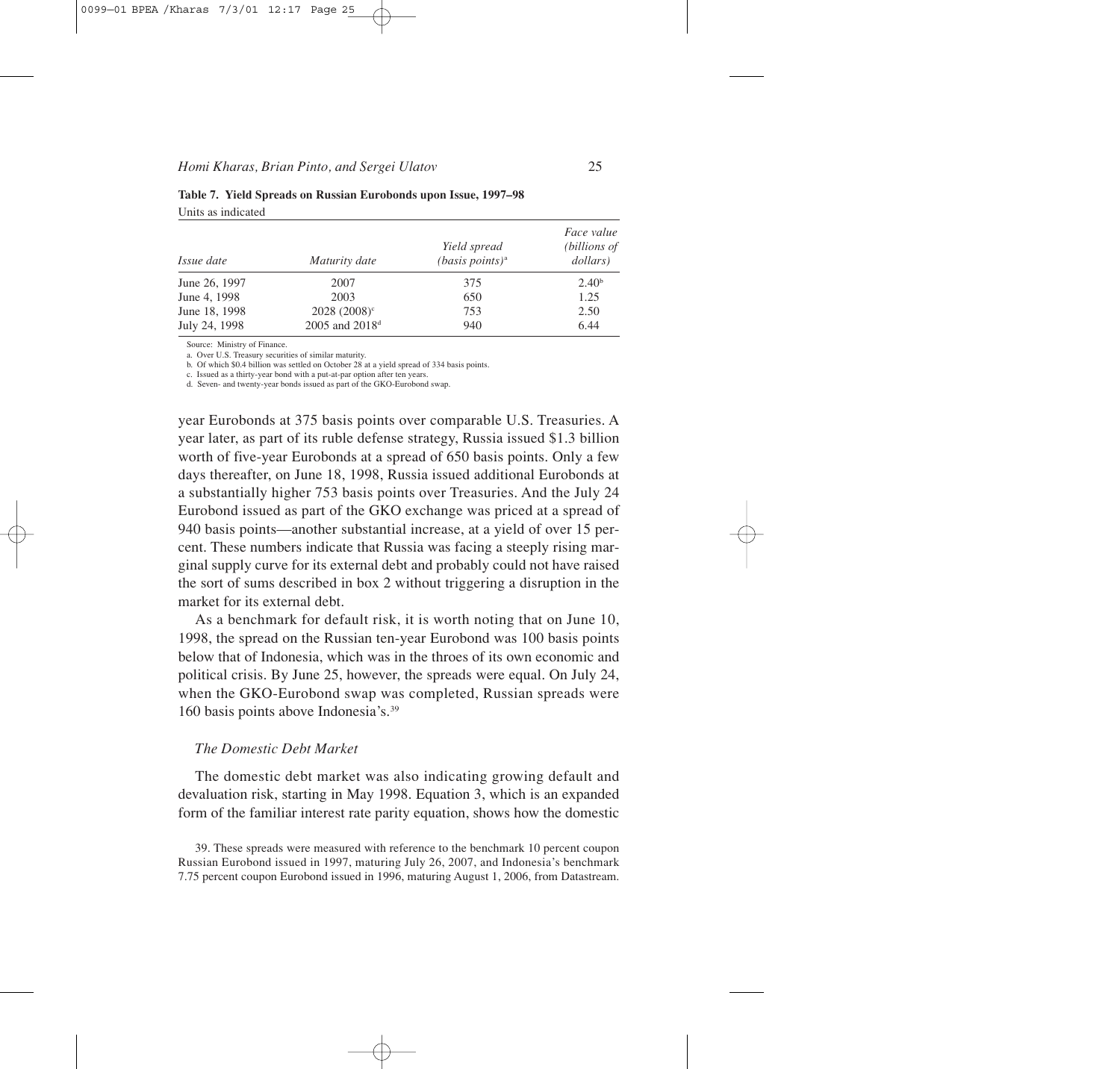## **Box 2. Contemporary Estimates of Required Financing Package for Russia**

#### *June 11, 1998*

An Oxford Analytica report concluded by saying: "The government is not wellplaced to defend the rouble with only vague promises of international support. The G7/IMF could restore confidence by announcing a stabilisation fund of at least 5 billion dollars—a fund which Russia would be highly unlikely to draw on." (Oxford Analytica, "Russia: Devaluation Threat," Oxford Analytica Brief, June 11, 1998.)

#### *June 17, 1998*

The *Moscow Times* quoted one expert as follows: " 'If global risk premiums remain stable, \$10 billion should provide Russia several months to re-establish confidence in its credit fundamentals,'said Eric Fine, debt analyst at Morgan Stanley in London. He cautioned, however, that if the worldwide slump continues, the figure could be as high as \$40 billion." (Sujata Rao, "News of IMF Delegation's Visit Boosts Market," *Moscow Times,* June 17, 1998.)

## *June 23, 1998*

Writing in the *Financial Times,* Martin Wolf mentioned the need for ". . . .at least the \$10 bln–\$15 bln the Russians are asking for—ideally more," based on the idea that Russia faced high devaluation risk, but that default was out of the question, and (implicitly) that the real exchange rate was in equilibrium. (Martin Wolf, "Russian Knife-Edge—The West Should Provide Funds to Help Save the Ruble. If It Does Not, Russian Reforms Will Be Set Back for Years," *Financial Times*, June 23, 1998.)

#### *June 26, 1998*

Reuters reported: "Another billion dollars here or there from reserves-backed loans would not change Russia's position and could hurt its name. 'Anything

interest rate can be decomposed to give estimates of default risk and devaluation risk.40

(3) 
$$
i_d = i_f + SRP + (dx/x)^* + DRP,
$$

40. This is a variant of a decomposition originally made by Frankel and MacArthur (1988). An implicit assumption is that GKOs and the 2001 dollar Eurobond (the closest in maturity to the one-year GKO) had the same default risk. After the crisis, Eurobonds were treated as senior to GKOs, which means that part of what is measured as the devaluation risk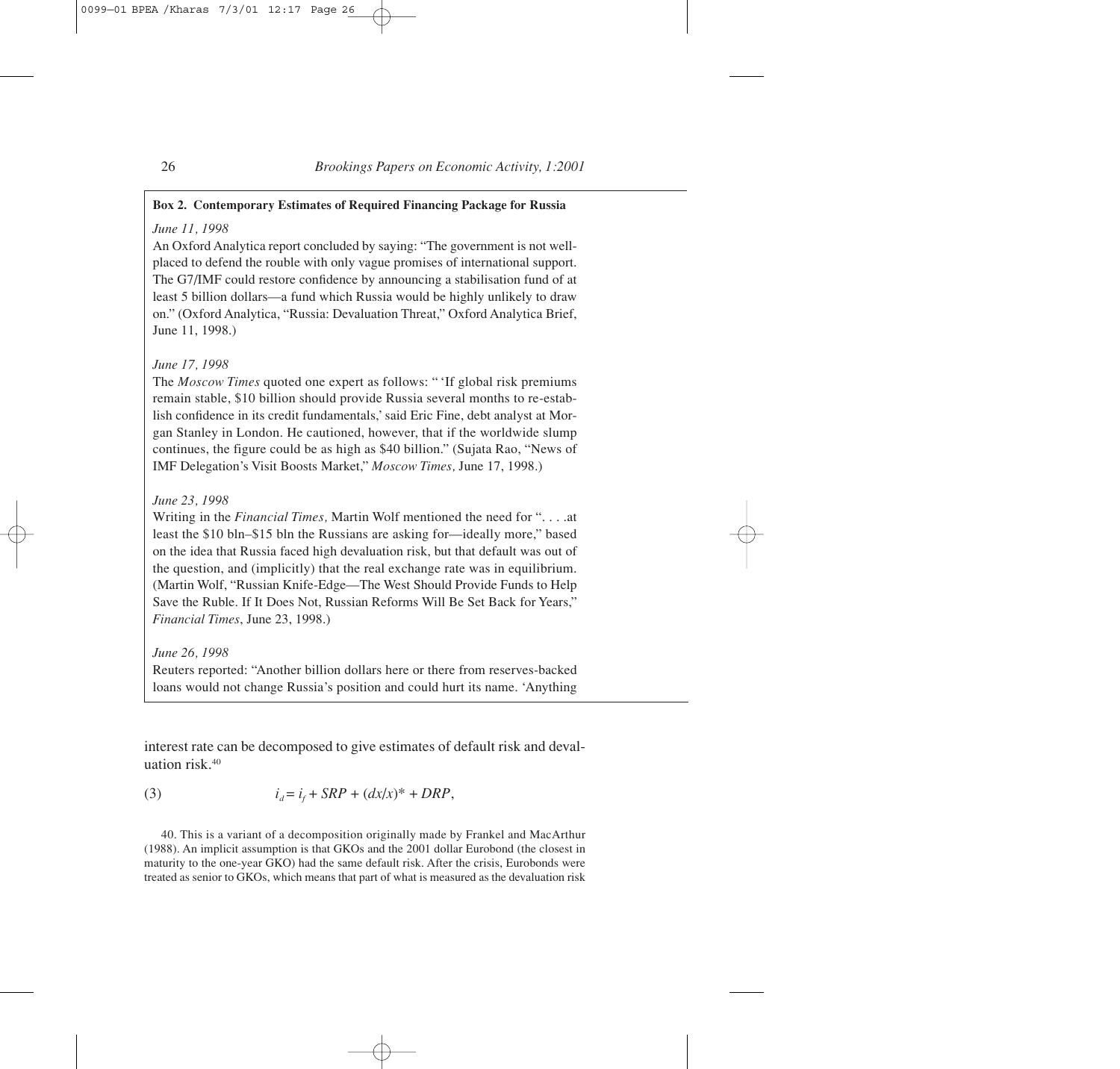like this is just piecemeal and it is not going to restore confidence,' said Peter Boone, co-director of research at Moscow investment bank Brunswick-Warburg. 'You need at least \$10 billion and signals that more is coming and more is available if needed,' he said, referring to hopes of a \$10 billion–\$15 billion IMF package. 'Small amounts of money just go into reserves . . . you just allow a few more investors to convert their money out at the current exchange rate. But you don't solve the underlying problem.'" (Peter Henderson, "Russia Needs Aid from IMF, Not Pawn Shop," Reuters, June 26, 1998.)

#### *July 7, 1998*

Arguing strongly against the devaluation of the ruble, Anders Åslund suggested \$10 billion from the World Bank and the IMF, plus a few billion dollars from Eurobonds, to deal with the "about \$25 billion of treasury bills held by Russian commercial banks and foreign investors, while the international reserves hover around \$15 billion." (Anders Åslund, "Don't Devalue Ruble," *Moscow Times,* July 7, 1998.)

## *July 8, 1998*

The *Moscow Times* reported: "Moody's Investors' Service, a credit rating agency, said Tuesday that Russia may need up to \$20 billion to convince investors of its ability to meet its debts. '. . . Probably \$15 billion to \$20 billion is needed to give the market confidence in Russia rolling over its debt,' David Levey, managing director and co-head of sovereign risk, was quoted by Reuters as saying. Economists say Russia would not necessarily need to spend the loan but would hold it in reserve to restore investor confidence in the ruble." (Jeanne Whalen, "Chubais Says Russia Close to IMF Deal," *Moscow Times,* July 8, 1998.)

where  $i_d$  is the domestic interest rate and  $i_f$  is a base risk-free rate, for example the yield on one-year U.S. Treasury bills; *SRP* is the sovereign risk premium and captures default risk;  $(dx/x)^*$  is the target rate of devaluation of the currency against the U.S. dollar; and *DRP* is the devaluation risk premium, or the compensation for the risk of actual devaluation exceeding the target rate. In our analysis, for the domestic interest rate  $(i_d)$  we use the

premium in equation 3 is the wedge between default risk on the 2001 Eurobond and that on GKOs. If we treat this as a constant, equation 3 still gives a good idea of the trend.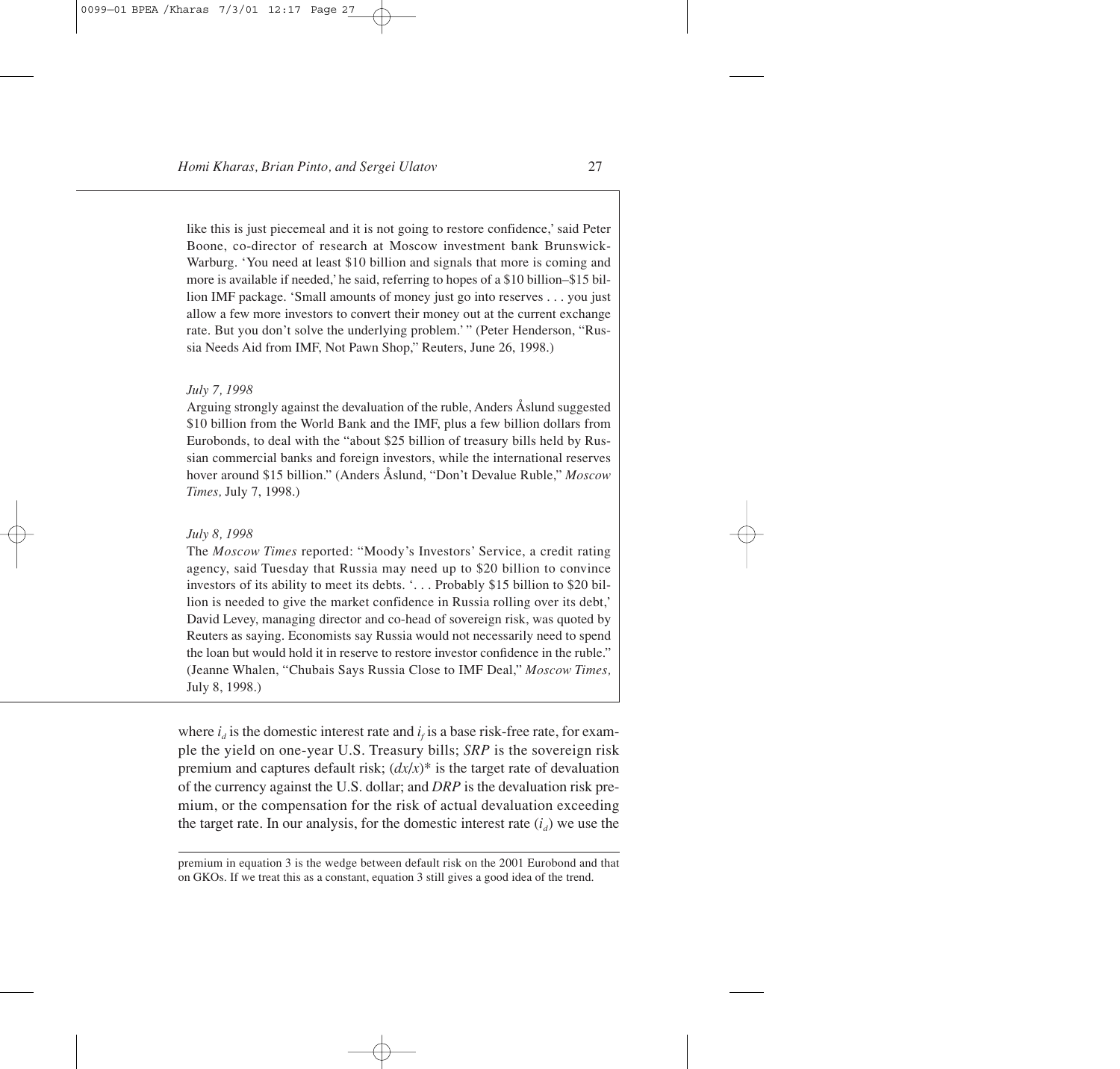one-year GKO auction rate. For the base risk-free rate  $(i_f)$  we use the yield on the one-year U.S. Treasury bill. This rate was fairly steady at about 5.5 percent over the period in question, and therefore the base rate is assumed fixed at that rate.41 We proxy the sovereign risk premium by the spread of the market yield of the Russian 2001 dollar Eurobond, with a 9.25 percent coupon, over that of the comparable 2001 U.S. Treasury note with a 6.25 percent coupon. We calculate the target devaluation rate as follows. The ruble-dollar exchange rate at the start of 1997 was 5.55 rubles to the dollar, and it was anticipated that the exchange rate at the end of the year would be at the midpoint of the announced band of 5.75 to 6.35 to the dollar. This gives a target devaluation rate of 9 percent. For 1998, the CBR announced its aim to maintain a constant ruble-dollar real exchange rate. Given an 8 percent inflation target and U.S. inflation at about 2 percent, this gives a target nominal devaluation rate of 6 percent for 1998. Finally, the devaluation risk premium is obtained as a residual.

Figure 3 shows that both devaluation risk and default risk started to rise in November 1997, coinciding with the spread of the Thai crisis to Korea and other Asian markets. The default risk premium then declined somewhat, only to increase once again toward the end of January 1998. Thereafter the situation appeared to calm down until mid-May, when the final speculative attack began. Table 8 shows our estimates of the sovereign risk premium and the devaluation risk premium for key dates between May 15 and the meltdown. It shows that devaluation risk had become acute by July 13, and even though it more than halved after the announcement of the international package on that day, it nevertheless remained well above its level on May 15, when the speculative attack started. Default risk meanwhile barely budged, indicating market skepticism about the package and concern about the total volume of debt. Both risk premiums jumped on July 24, when the GKO-Eurobond swap was settled, and continued rising as the speculative attack intensified, leading to the events of August 17, 1998. It is significant that the default risk premium (measured by the spread on the 2001 Eurobond) resumed growing strongly upon completion of the GKO-Eurobond swap, despite the expectation that the swap would improve the short-run debt dynamics.

41. The volatility and level of the yield on the one-year U.S. Treasury bill are so low in comparison to the one-year GKO that this is a conservative assumption.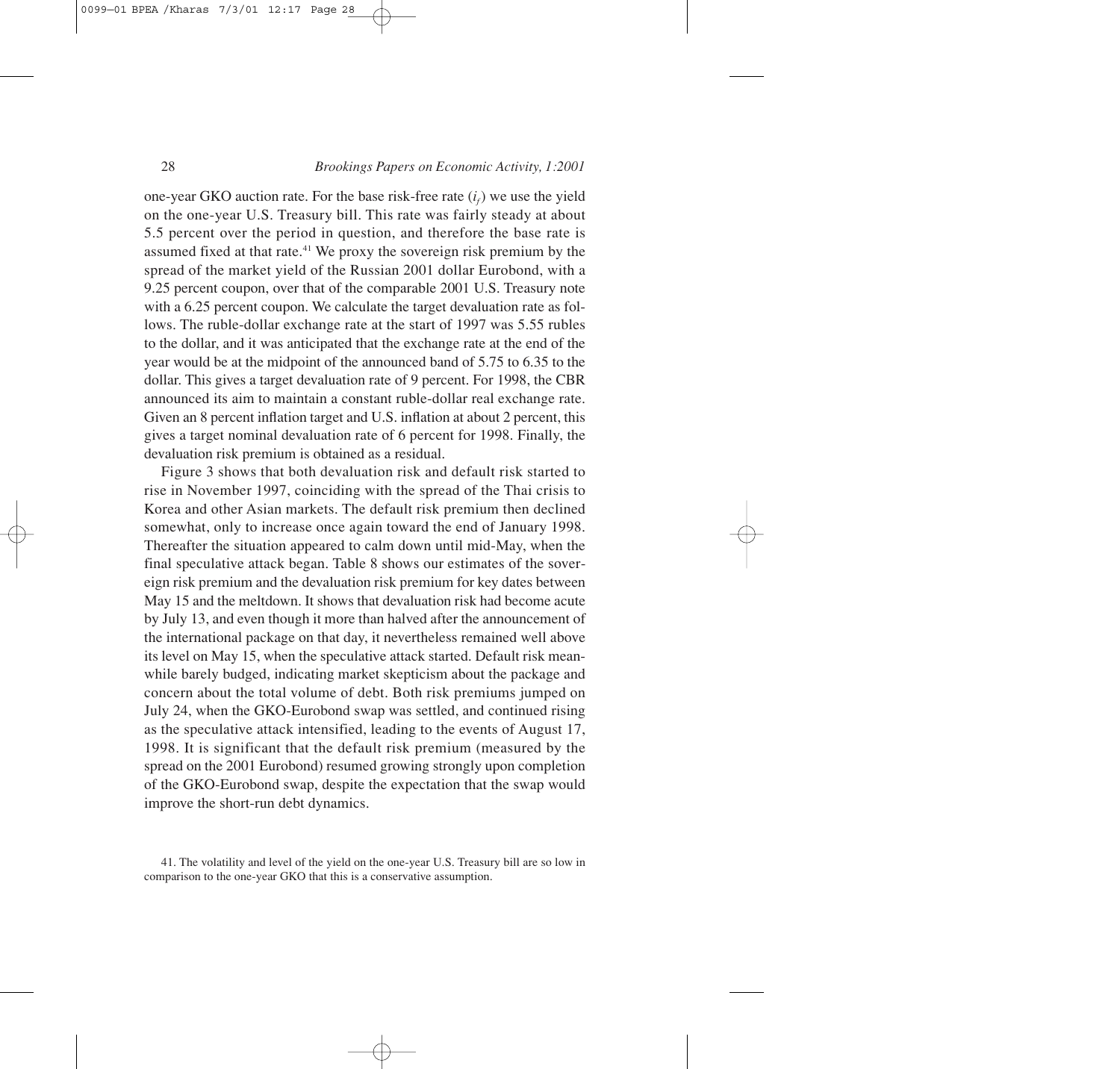

**Figure 3. Sovereign Risk and Devaluation Risk Premiums, 1997–98**

Source: Authors' calculations based on data from Brunswick UBS Warburg, Moscow. a. See text for definitions.

## **Issues of Crisis Timing**

In theoretical models that assume perfect foresight, a crisis (defined as the forced switch from a fixed to a floating exchange rate) occurs when the size of the desired portfolio shift out of domestic currency into foreign currency exactly equals foreign exchange reserves, exhausting reserves

| Date      | Yield on GKOs | Sovereign risk<br>premium <sup>a</sup> | Devaluation risk<br>premium <sup>a</sup> |
|-----------|---------------|----------------------------------------|------------------------------------------|
| May 15    | 39.3          | 4.8                                    | 23.0                                     |
| July 13   | 102.3         | 8.5                                    | 82.3                                     |
| July 14   | 58.2          | 8.1                                    | 38.6                                     |
| July 20   | 51.6          | 7.8                                    | 32.3                                     |
| July 23   | 54.2          | 8.2                                    | 34.4                                     |
| July 24   | 66.4          | 10.0                                   | 44.9                                     |
| August 6  | 77.7          | 12.0                                   | 54.1                                     |
| August 10 | 99.0          | 20.0                                   | 67.5                                     |
| August 14 | 144.9         | 23.8                                   | 109.5                                    |

**Table 8. Sovereign Risk and Devaluation Risk Premiums for Selected Dates in 1998** Percent a year

Source: Authors' calculations based on data from Brunswick UBS Warburg, Moscow.

a. See text for definitions.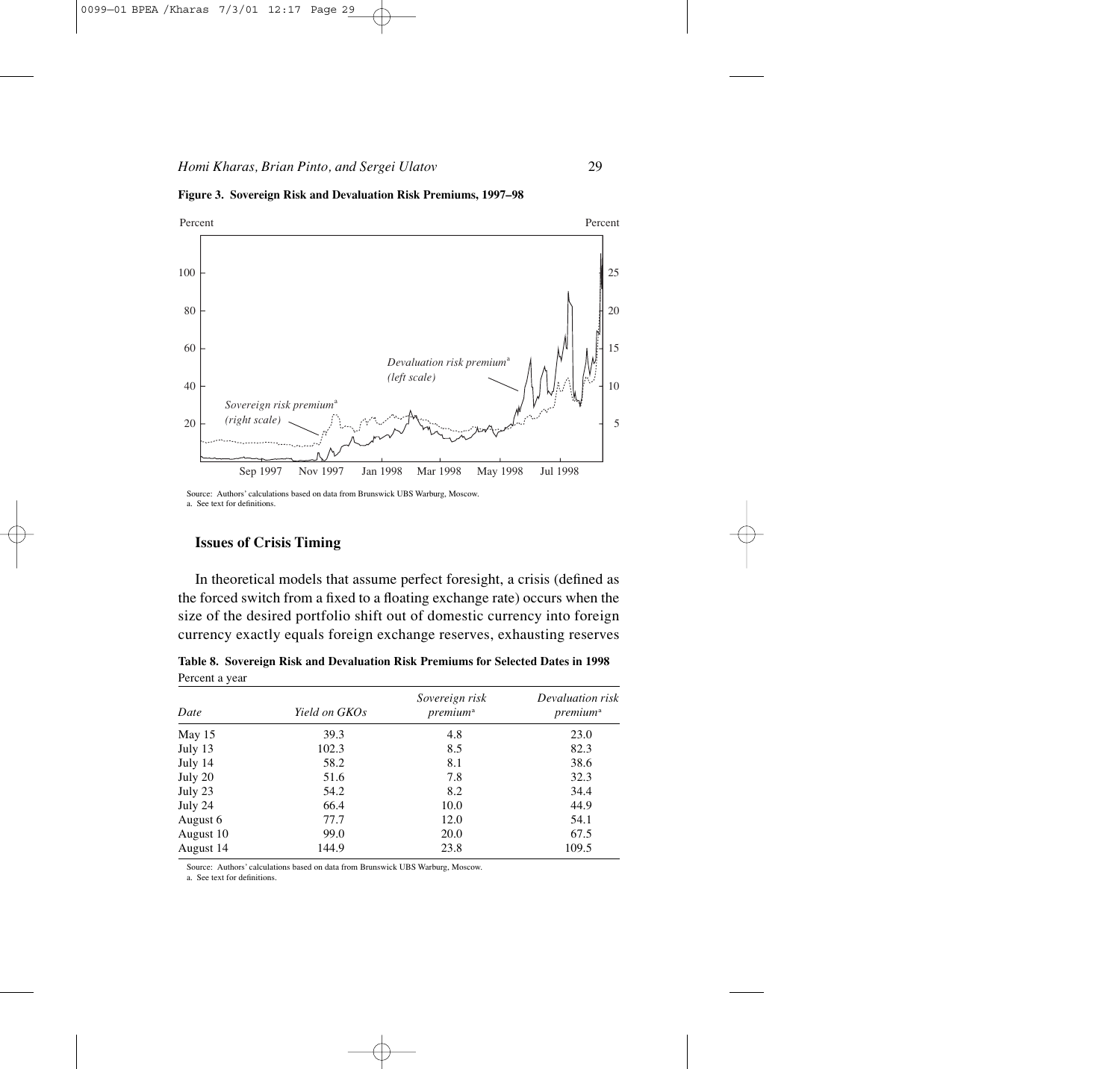instantaneously and avoiding a jump in the exchange rate. The currency then depreciates at a steady-state rate equal to the inflation rate needed to finance the fiscal deficit through the inflation tax. In the real world, it is impossible to pinpoint when a switch to a float will occur. Here we look at three factors that were key to the timing of the Russian exchange rate collapse: liquidity, bank vulnerabilities, and the July 1998 GKO-Eurobond swap.

#### *Liquidity*

The ratio of short-term debt to reserves is commonly used to gauge a country's vulnerability at times of macroeconomic volatility.42 One variable that received considerable attention in the lead-up to the Russian crisis was the ratio of GKOs held by foreign investors to the CBR's reserves. The gap between maturing debt and reserves explicitly or implicitly underpinned the estimates of the necessary financing package, as suggested by the quotations in box 2. However, given widespread currency substitution as well as the history of exchange rate crises in Russia (for example, in late 1994), any hint of crisis would probably be followed by a wholesale shift into dollars, including from cash rubles and bank accounts.<sup>43</sup>

Table 9 therefore presents two measures of liquidity in Russia. We call the first measure a comprehensive liquidity index (CLI) and define it to include broad money (including foreign exchange–denominated bank deposits) plus the market value of GKOs, divided by the CBR's foreign exchange reserves including gold. The second measure is the limited liquidity index (LLI), the measure on which attention focused prior to the crisis; this is defined as the ratio of the market value of GKOs held by nonresidents to CBR reserves. The reason for taking the market value, and not the face value, of GKOs is that the former is more relevant at a time of exit: fleeing investors dump their GKOs in the secondary market, convert the proceeds into dollars, and leave. These liquidity measures capture the two opposing effects of interest rate policy. Raising interest rates to defend the ruble would lower the liquidity indexes by reducing the market value of the outstanding stock of GKOs (a smaller numerator), but it would also worsen public debt dynamics in the face of persistent

42. IMF (2000b).

43. On "Black Tuesday," October 11, 1994, the ruble dropped by 27 percent against the dollar, although it quickly recovered. See Åslund (1995, pp. 205–07).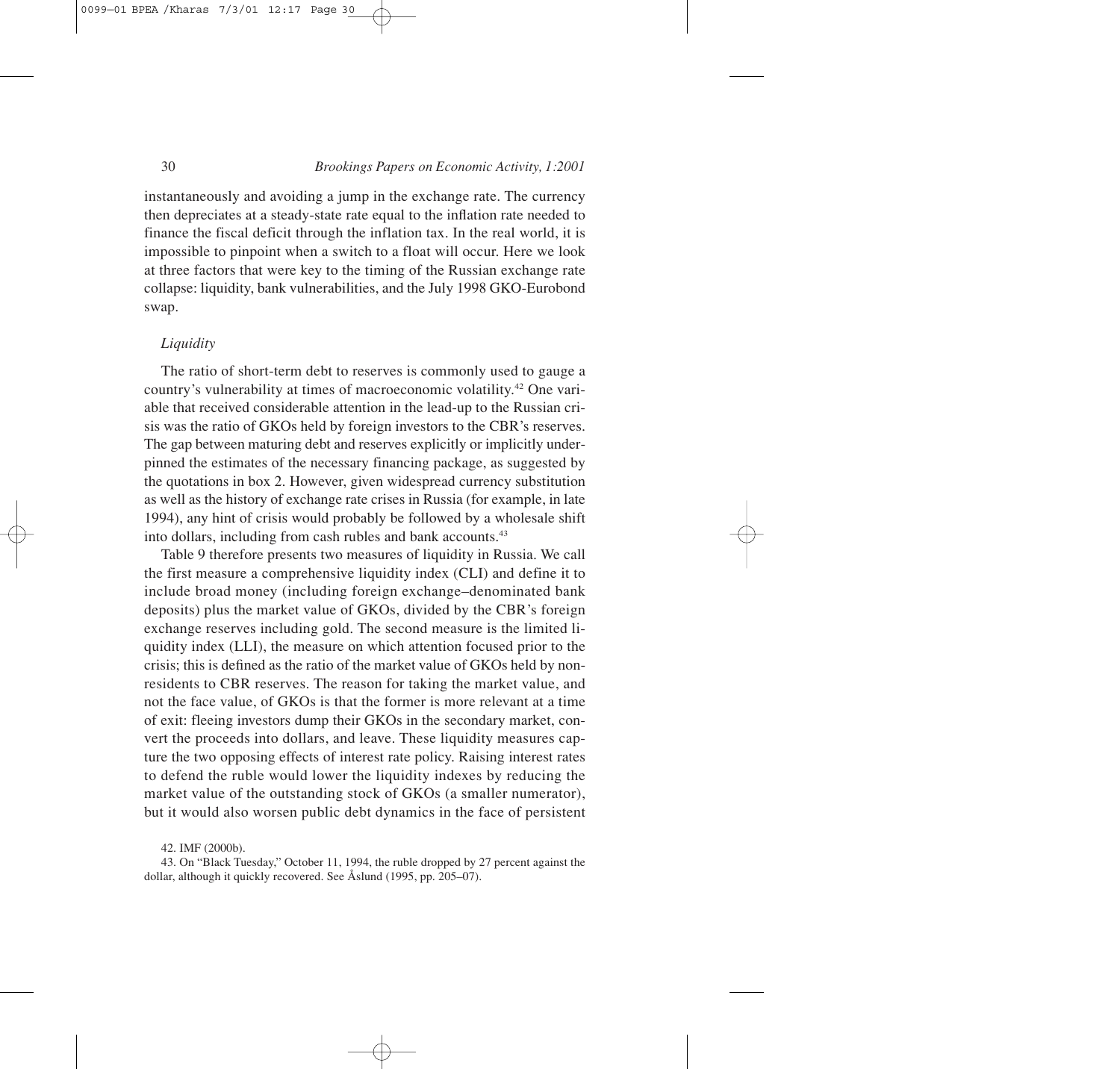| $Date^a$        | Comprehensive liquidity index <sup>b</sup> | Limited liquidity index <sup>c</sup> |
|-----------------|--------------------------------------------|--------------------------------------|
| 1996:1          | 4.1                                        | 0.28                                 |
| 1996:2          | 5.7                                        | 0.50                                 |
| 1996:3          | 6.4                                        | 0.65                                 |
| 1996:4          | 6.9                                        | 0.77                                 |
| 1997:1          | 6.8                                        | 0.80                                 |
| 1997:2          | 5.2                                        | 0.62                                 |
| 1997:3          | 5.9                                        | 0.76                                 |
| 1997:4          | 7.4                                        | 0.95                                 |
| 1998:1          | 7.8                                        | 1.08                                 |
| May 31, 1998    | 8.6                                        | 1.08                                 |
| June 30, 1998   | 7.6                                        | 0.94                                 |
| July 17, 1998   | 9.3                                        | 1.19                                 |
| July 24, 1998   | 6.2                                        | 0.72                                 |
| August 14, 1998 | 7.2                                        | 0.73                                 |
| 1999            | 3.4                                        | .                                    |

**Table 9. Alternative Measures of Liquidity, 1996–99**

Source: Authors' calculations based on data from Central Bank of Russia and Brunswick UBS Warburg, Moscow.

a. Quarterly and yearly data are end of period.

b. Ratio of market value of GKOs plus broad money to foreign exchange reserves.

c. Ratio of market value of GKOs held by nonresidents to foreign exchange reserves. It is assumed that 30 percent of GKOs are held by nonresidents.

fiscal deficits (a rising numerator over time). At the same time, if interest rates were not raised enough, exit might continue, draining reserves.

Table 9 shows a deteriorating trend in both measures throughout 1996, and then again starting in the fourth quarter of 1997, reflecting growing domestic debt to fund continued fiscal deficits, and falling reserves as these were used up to defend the fixed peg. The indexes rose further in 1998, with the CLI reaching 8.6 by the end of May, indicating that a portfolio shift of less than 12 percent out of domestic assets would have exhausted reserves. At that point the debt restructuring strategy was launched. As already noted, two Eurobonds were issued in June for a total of \$3.8 billion, and weekly auctions of GKOs were cancelled. An IMF tranche of \$670 million was also received. This led to a temporary improvement in June, but the CLI then resumed rising as investors converted the proceeds of maturing GKOs and OFZs into dollars.<sup>44</sup> By July 17 the CLI had reached 9.3 and the LLI stood at 1.19, their highest levels since the beginning of 1996.

44. With the numerator of the CLI much larger than the denominator, and with an exit from the GKO market meaning an equal absolute reduction in both, the ratio rose; that is, liquidity worsened.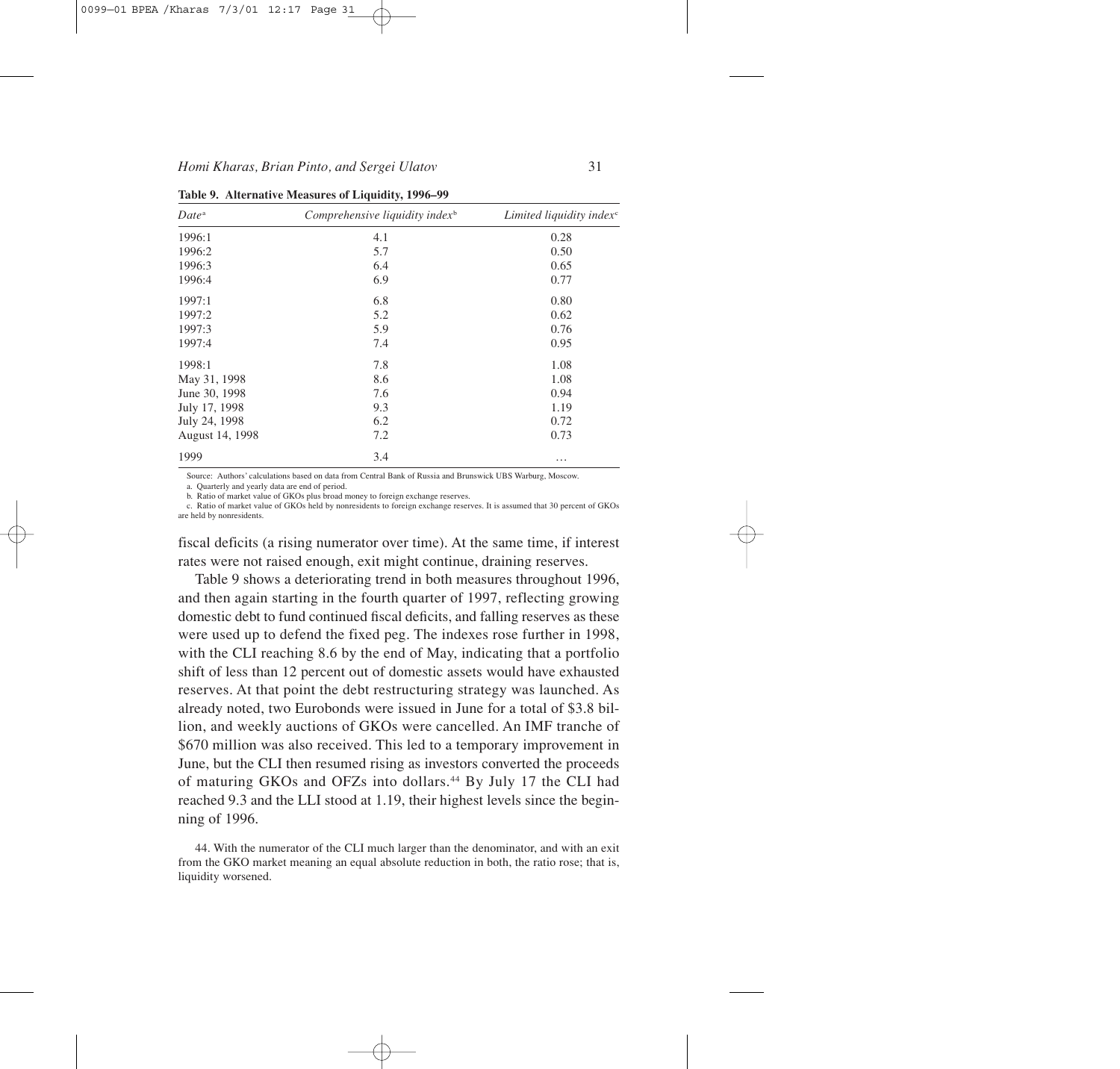The injection of \$4.8 billion from the IMF on July 20, as part of the package, and the completion of the GKO-Eurobond swap on July 24 improved liquidity considerably. After July 24, however, exit from the GKO market intensified and interest rates rose, in a trend that continued until the August 17 crisis. This is captured by the rise in the CLI from 6.2 on July 24 to 7.2 on the eve of the crisis; the LLI, however, shows only a minor variation as the market value of GKOs was shrinking as fast as reserves. This sequence of events indicates that adverse fiscal fundamentals had resumed dominance. If the market was skeptical about the decisive implementation of fiscal and structural reforms, the benefit of lengthening maturity under the swap would be outweighed by the burden of more senior debt on fiscal balances, and this may have prompted exit from the remaining GKOs so soon after the swap. Only the devaluation and restructuring of domestic debt after the crisis proved effective in bringing the CLI down to levels approximating those of 1996; it reached 3.4 by the end of 1999.

### *Vulnerable Banks*

The large Moscow banks, which have been the focus of attention in the Russian crisis, had large exposures to the government debt market. These banks differ from their counterparts in the more advanced transition countries of central Europe in three respects. First, they have typically had limited links to the real sector, a factor that contributed to the unexpectedly quick rebound in output after the 1998 crash. Second, they tended to develop as part of segmented financial-industrial groups, which typically coalesced around large natural resource companies; this kind of structure encouraged connected lending. Third, these banks have enjoyed extraordinary political clout. Their influential position contributed to the way in which these banks initially made their money: designated as "authorized banks" for treasury operations, they received what amounted to interest-free loans at a time of high inflation and devaluation and, subsequently, high real interest rates. Their political connections also allowed them to perpetuate their wealth through the notorious "loans-for-shares" privatization auctions in 1995–96, and even in the wake of the crash, it has enabled them to delay the restructuring of the banking sector.<sup>45</sup>

<sup>45.</sup> Black, Kraakman, and Tarassova (2000) provide one account of how the large Moscow banks made their money. In the loans-for-shares scheme, carried out in late 1995, lending by the Russian banks to the government was collateralized with the shares of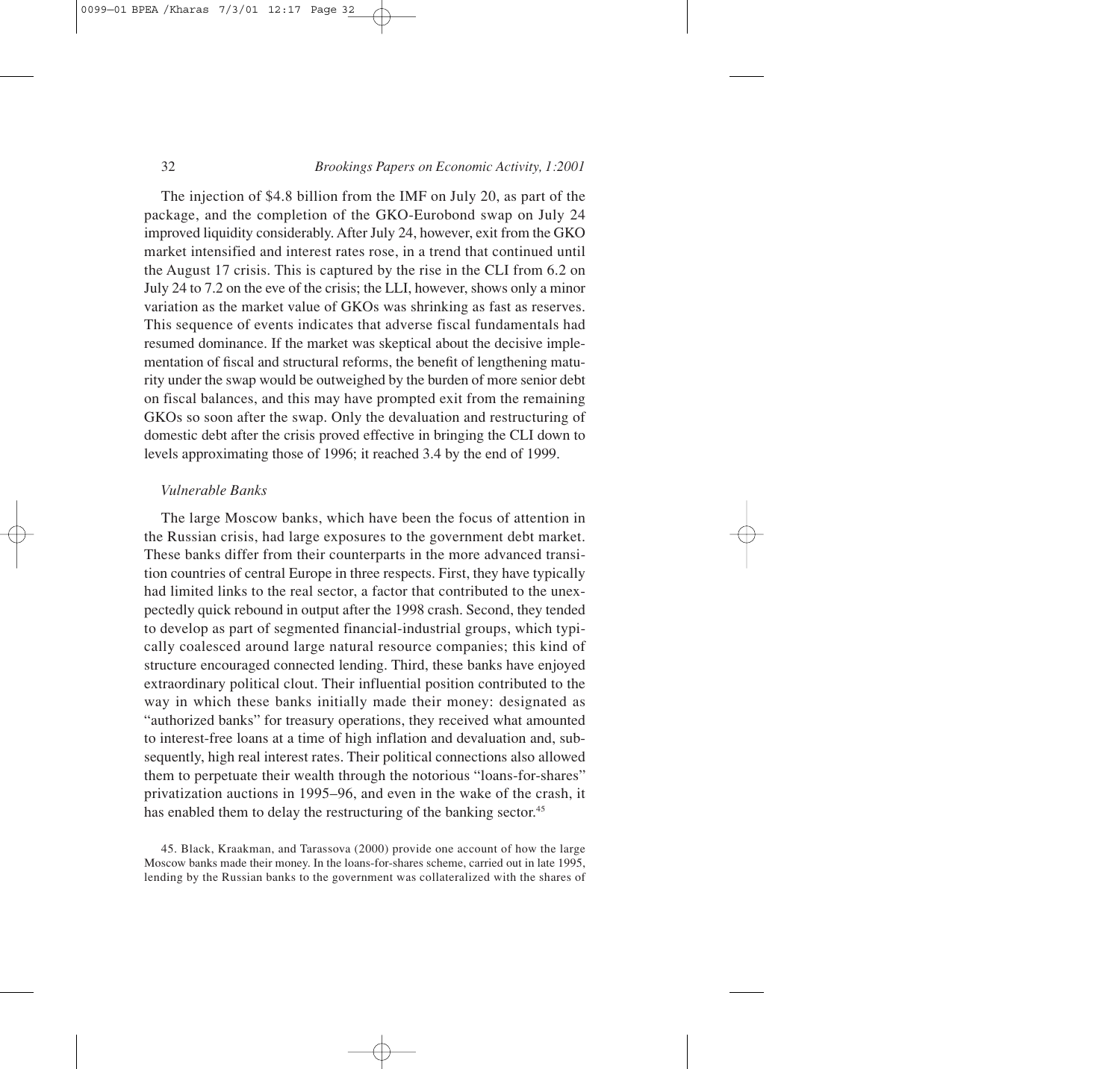Ex ante assessments of banks' portfolios were made difficult by the unreliability of published accounting data.<sup>46</sup> Nevertheless, the banks' vulnerability to a deteriorating macroeconomic environment became obvious after the first contagion episode in late 1997, and stemmed from their involvement in the government debt market.<sup>47</sup> Russian banks were vulnerable to default risk, owing to their heavy investments in government debt (GKOs, OFZs, Eurobonds, and MinFins). They were also exposed to devaluation risk, on account of their having sold dollars forward to nonresident investors in the GKO market, and because of currency mismatches fueled by the exceptionally high interest differential between the end of 1994 and early 1997 (banks had borrowed in foreign currency overseas and invested in ruble treasury bills). And they were vulnerable to rollover risk on syndicated loans extended by foreign banks as well as margin calls on repo operations collateralized with MinFins.

Given the banks' exposures, the raising of interest rates to defend the ruble combined with growing default risk toward the end of 1997 to depress the market value of their portfolios. This made them vulnerable to rising margin calls and potential refusals by foreign banks to roll over loans. Either of these actions would have forced the Russian banks to sell liquid assets—their holdings of government debt—at a loss, further depressing the price of that debt and possibly setting off a downward spiral. Moreover, the need to raise dollars to meet margin calls and repay syndicated loans in part or in full would deplete the CBR's reserves. Another

valuable companies in the oil, metals, and telecommunications industries. The size of these loans was determined in auctions that were not transparent and are suspected to have been rigged (see Lieberman and Veimetra, 1996). Boris Sinegubko ("A Chance to Start Over? Sacrificing Banks May Be the Lowest Cost of Structural Adjustment," Brunswick Warburg, August 21, 1998) provides an excellent, detailed analysis of the weakness of the banking system and an early quantification of postcrisis balance-sheet and off-balance-sheet losses. John van Schaik ("Russia: The Newly-Wed and the Nearly Dead," *Euromoney,* June 1999, pp. 254–63) reports the results of a postcrash audit, based on international accounting standards, of eighteen large banks. Tompson (1997) describes how the role of Russian banks, once regarded as in the vanguard of the movement toward markets, in fact differed little from that of their Soviet-era counterparts.

<sup>46.</sup> Sinegubko, "A Chance to Start Over?"; van Schaik ("Russia: The Newly-Wed and the Nearly Dead") quotes an auditor as saying that some banks had inflated their capital by 50 to 80 percent.

<sup>47.</sup> CA IB Investment Bank ("Riding out the Storm," Sector Report: Banking Update, Russia, December 1997, p. 10) describes the banks' situation following the first contagion episode in late 1997 and argues that ". . . Russian banks should still be considered sovereign risk for all practical purposes."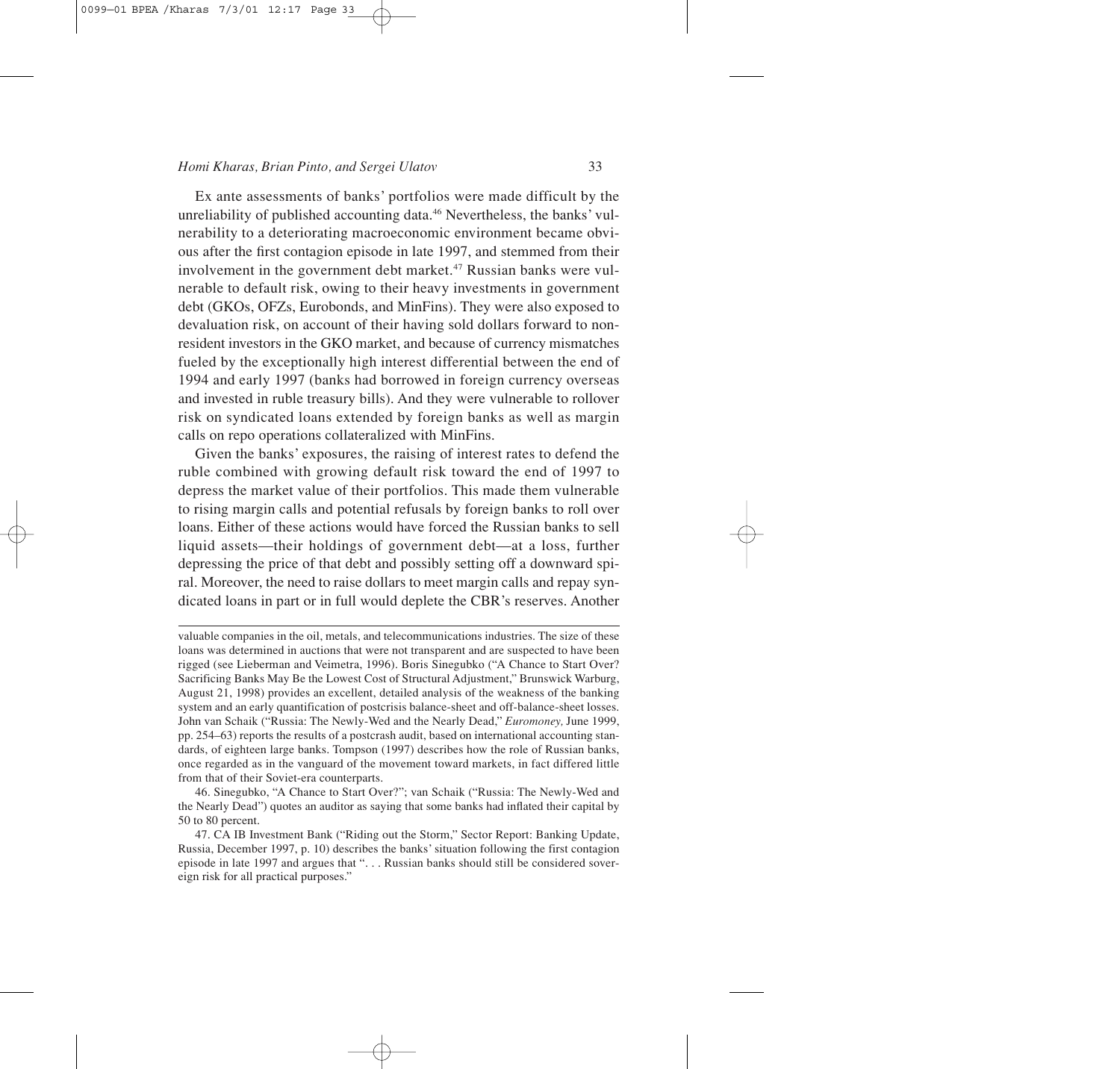exposure stemmed from contracts in which the banks sold dollars forward to nonresident holders of GKOs. Although the precise volume of these forward contracts was not known, it was believed to be substantial enough to cause a banking crisis in the event of a devaluation.<sup>48</sup> Thus the banks also had an incentive to attack the CBR's reserves.

What about the possibility of a bank bailout contributing to crisis? In East Asia the banks' problems arose from private debt, as banks suffered from exposure to corporations hurt by rising interest rates or from losses built up as a result of risky investments; the banks' difficulties then created quasi-fiscal deficits through the presence of explicit or implicit deposit insurance.49 As already noted, Russian banks had limited exposure to the real sector, and the standard welfare concerns associated with the losses of small depositors did not seem applicable, in that about 75 percent of household deposits were held by the state-owned savings bank, Sberbank, under an implicit deposit guarantee. Moreover, household deposits in Russia just before the crisis were only on the order of 7 percent of GDP, compared with over 30 percent in East Asia, owing to widespread currency substitution and hoarding of cash.<sup>50</sup> As it turns out, the amount spent so far to prop up Russia's banks, including emergency loans to large banks before the meltdown, has been estimated at no more than 2 percent of 1998 GDP. Amounts of this magnitude would not have materially affected the debt dynamics described above. This compares with public bailouts of over 10 percent in Hungary in the early 1990s, and a multiple of that figure in the Asian crisis countries.

However, the banks did not go neglected. Vladimir Potanin, a former deputy prime minister and head of Uneximbank, told reporters in early November 1998 that the bankers knew by August 14, 1998, that the ruble was going to be devalued on August 17. Apparently they persuaded the

48. The ex post audit reported in van Schaik ("Russia: The Newly-Wed and the Nearly Dead") found that, of the capital shortfall of the surveyed banks (which amounted to 115 percent of their assets in the base case), 34 percent came from loan losses, 28 percent from losses on currency forward contracts, and 13 percent from losses on GKOs as of September-October 1998. However, it cannot be ruled out that loans were made to related companies to invest additional amounts in GKOs in order to circumvent exposure limits on security holdings.

49. This is the moral hazard argument of Dooley (1998); Burnside, Eichenbaum, and Rebelo (1999) and Kharas and Mishra (2001) discuss the role of prospective fiscal deficits caused by implicit bailout guarantees to banks in the context of the Asian crisis.

50. Sinegubko, "A Chance to Start Over?"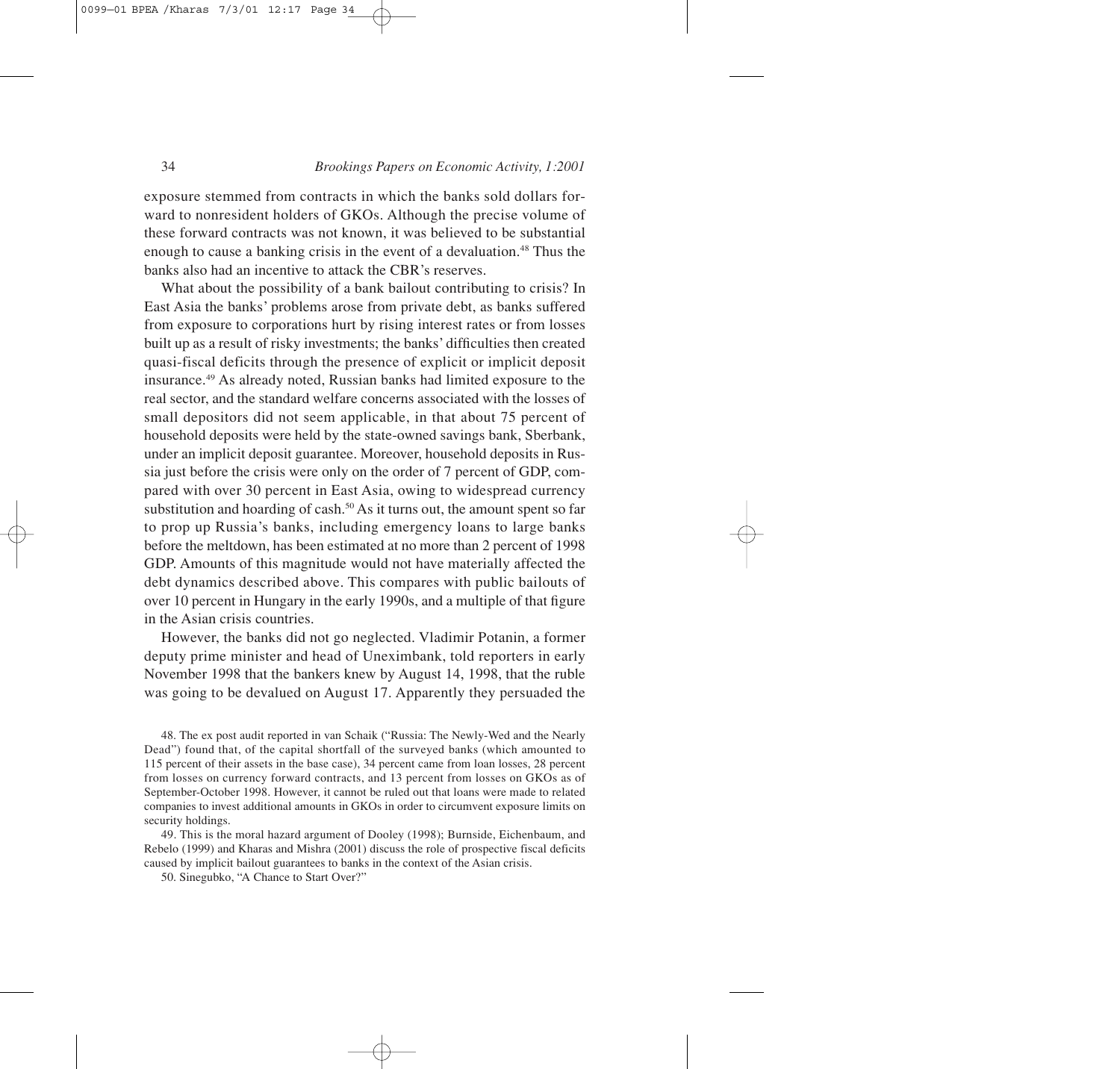prime minister to include a ninety-day foreign debt moratorium (on principal and on margin calls relating to currency forward contracts and repos) as part of the package.<sup>51</sup> Further, the ruble, which was floated after September 2, 1998, showed a strong tendency to appreciate around the 15th of the month in September, October, and November of that year, dates on which maturing currency forward contracts tended to bunch, thereby minimizing losses for the banks on their short dollar positions (figure 4).

Even when the macroeconomic situation worsened after May 15, 1998, it was believed that any devaluation would be postponed until at least November 15, because most of the currency forward contracts of the influential Moscow banks would have matured by then. We argue next that the main factor that brought the crisis forward to August 17 was the GKO-Eurobond swap in conjunction with the substantial exposures of the Moscow banks to exchange rate and interest rate risk.

## *Debt Restructuring: The GKO-Eurobond Swap*

One of the main features of the Russia package was the associated offer of a voluntary, market-based exchange of GKOs for dollar-denominated Eurobonds on July 13, 1998, the same day that the agreement with the international financial institutions was announced. This offer had the following broad parameters and mechanics. First, all GKOs maturing before July 1, 1999, were eligible; these had a total face value of \$39.3 billion and a market value of \$32.3 billion at prevailing exchange rates. Second, the Ministry of Finance announced a buyback price for each GKO series, offering a premium over the market price for maturities falling due over the seven weeks to September 9, 1998.<sup>52</sup> The total buyback value of eligible GKOs was \$33.6 billion. However, the CBR and the state-owned savings bank, Sberbank, were excluded from participating; when their holdings (believed to be 60 percent of the total) are excluded, the buyback value falls to \$13.4 billion. Third, ruble buyback prices were to be converted into dollars using the average ruble-dollar rate on trades on the Moscow Interbank Foreign Currency Exchange over July 14 to 17, 1998.

52. The ministry offered to buy these series back at par, which implied a premium in that GKOs are discounted treasury bills—the market value can never exceed par at positive discount rates. Thus the ministry's main concern over the following seven to eight weeks appeared to be liquidity.

<sup>51.</sup> Reported in Brunswick Warburg, *Daily News Review,* November 6, 1998.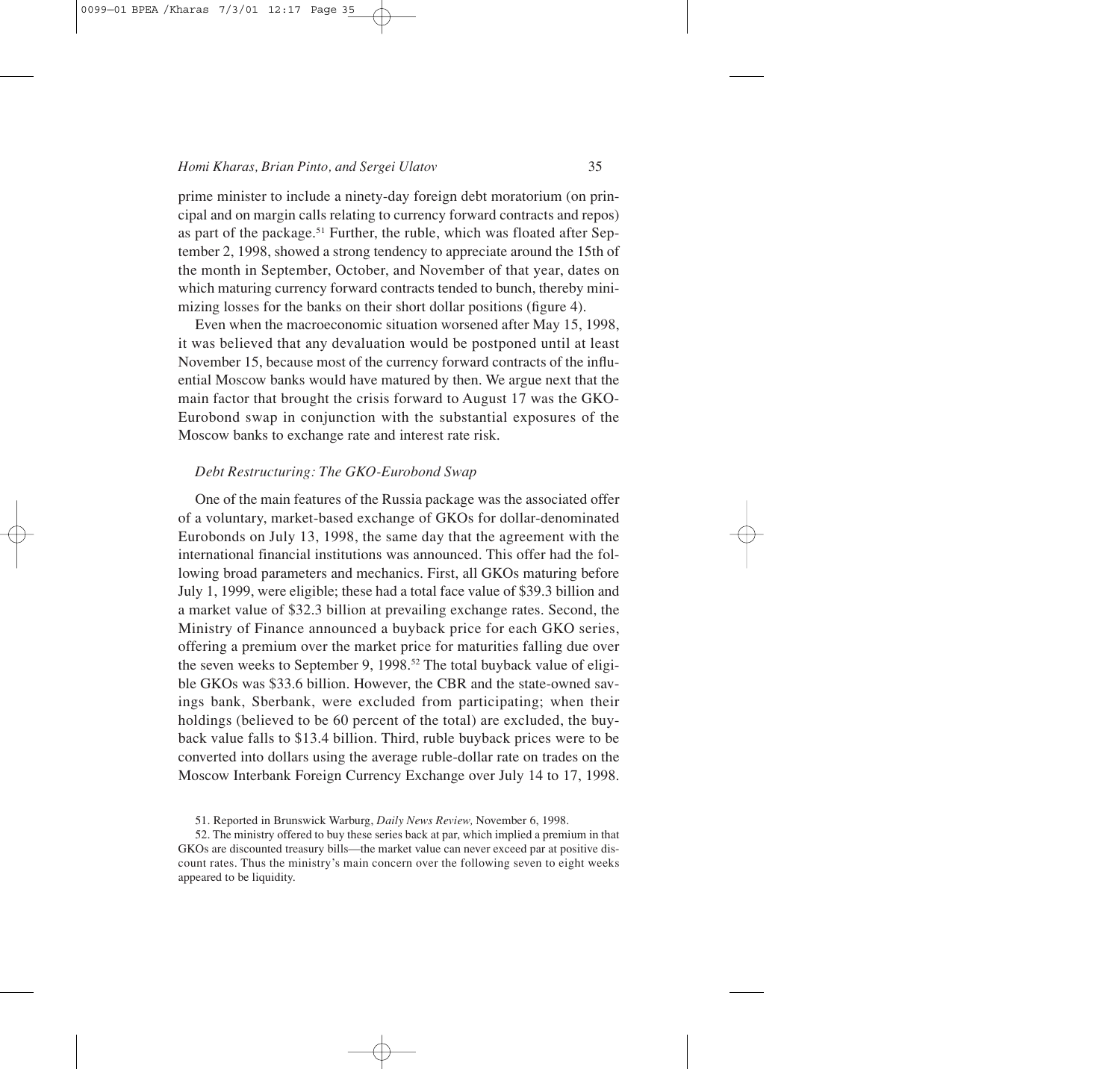

**Figure 4. Nominal Exchange Rate, September–November 1998**

Fourth, those wanting to convert would receive equal amounts by market value of seven- and twenty-year dollar Eurobonds. They were asked to bid by quoting a single spread for both bonds, but against different benchmarks: U.S. Treasuries of May 2008 for the seven-year bonds, and those of August 2027 for the twenty-year bonds. The Ministry of Finance announced a minimum spread of 837.5 basis points. Finally, offers for new money bonds up to \$500 million under the same rules would also be entertained.

The bid results were announced on July 20, 1998. At the maximum spread of 940 basis points chosen by the ministry, the total face value of Eurobonds to be issued was \$6.4 billion, of which \$0.5 billion consisted of new money bonds and \$5.9 billion pertained to the GKO swap. The latter were to be issued in equal tranches of seven-year (8.75 percent coupon) and twenty-year (11 percent coupon) bonds and were priced to yield 940 basis points over their respective Treasury benchmarks, for a yield to maturity (internal rate of return) of 14.9 percent for the seven-year and 15.2 percent for the twenty-year bonds. In other words, the bonds were sold at a steep discount, at a price of 73.8 percent, so that the proceeds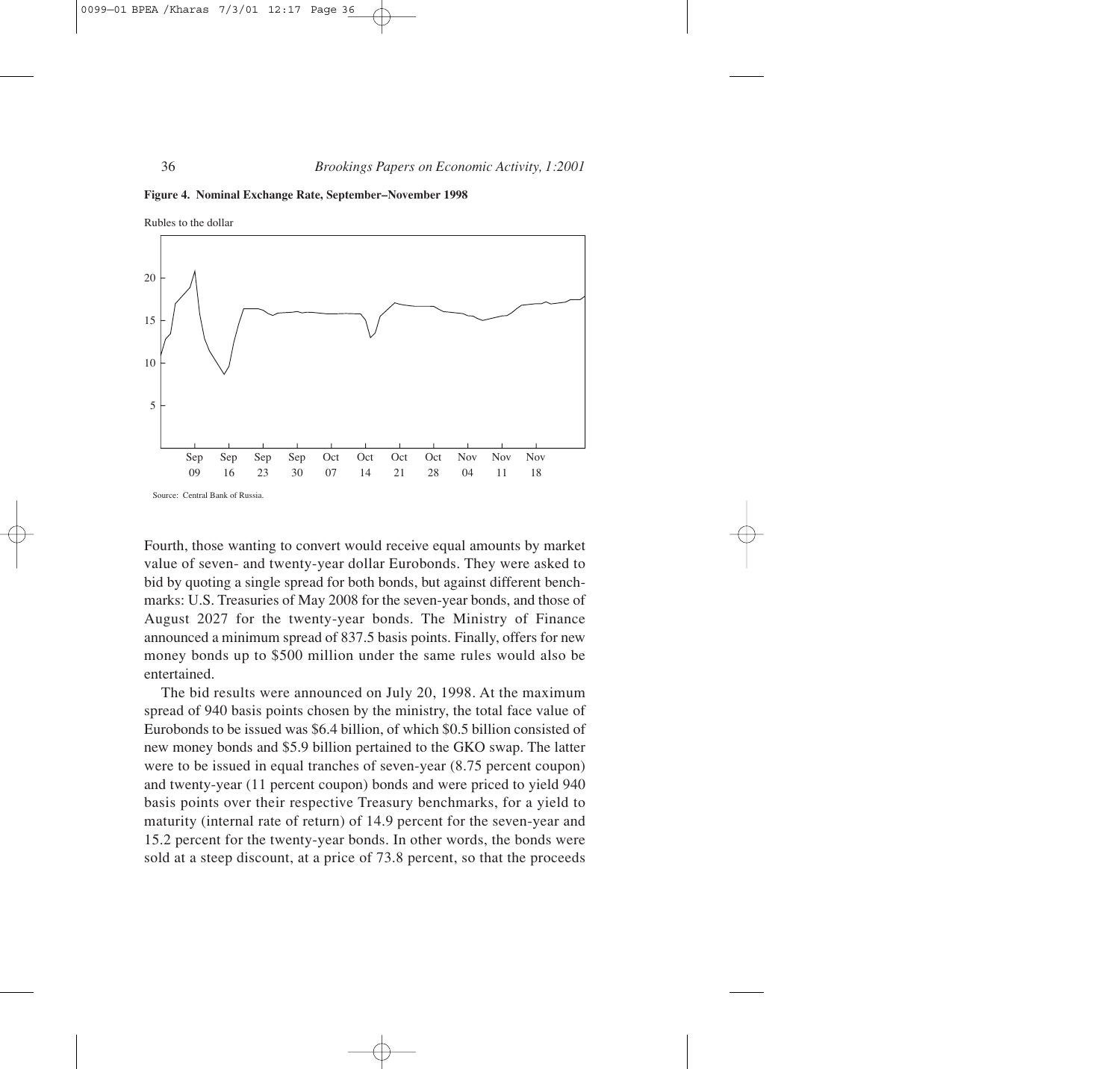available for GKO redemptions amounted to just \$4.4 billion (73.8 percent of \$5.9 billion).

Conceptually, the swap was equivalent to issuing Eurobonds for dollars and using the dollar proceeds to retire GKOs. It was based on the following intuitive notions: that if the exchange rate is fixed, low nominal interest rate debt is preferable; and that lengthening the maturity would help at a time of high rollover risk. This assumed, first, that an interest arbitrage opportunity existed that the market had ignored, and second, that the government could unilaterally choose maturities even at a time of high default risk. In the event, there was not much demand for the Eurobonds: even at the maximum acceptable bid spread of 940 basis points, the amount raised was less than 15 percent of the \$32.7 billion in GKOs and OFZs maturing over the last seven months of 1998. This indicated that the bulk of GKO holders preferred to hold on to their one- to four-month paper yielding 50 percent or more rather than swap it for Eurobonds, which would mean continuing their long-term exposure, although the risk of devaluation would be eliminated. This behavior supports the view that GKO holders believed a devaluation would not occur until November 15 because of the Moscow banks' exposures. Another possible motivation was that the large financing package would enable easy exit.

However, the situation started unraveling soon after the swap was completed. Table 10 shows the impact of the debt restructuring effort, which began with the June Eurobonds, on the market yields of GKOs and the 2001 and 2007 Eurobonds. The table reports yields on these instruments for the last trading day before, the day of, and the first trading day after several key events. Essentially, GKO yields fell with the two June Eurobond issues, thanks to a temporary improvement in liquidity, but then resumed rising. Eurobond yields meanwhile rose continuously. With the July 13 announcement of the package, although GKO yields halved, bond yields fell much less, and both resumed their rise after the completion of the GKO-Eurobond swap on July 24. As noted above, both devaluation risk and default risk jumped sharply after the swap was completed.

The jump in default risk can be explained by two factors: first, the swap did not reduce total debt, and second, it may not have improved public debt dynamics. Recalling equation 1, with the primary deficit, growth, and existing debt fixed in the short run, such a swap would improve public debt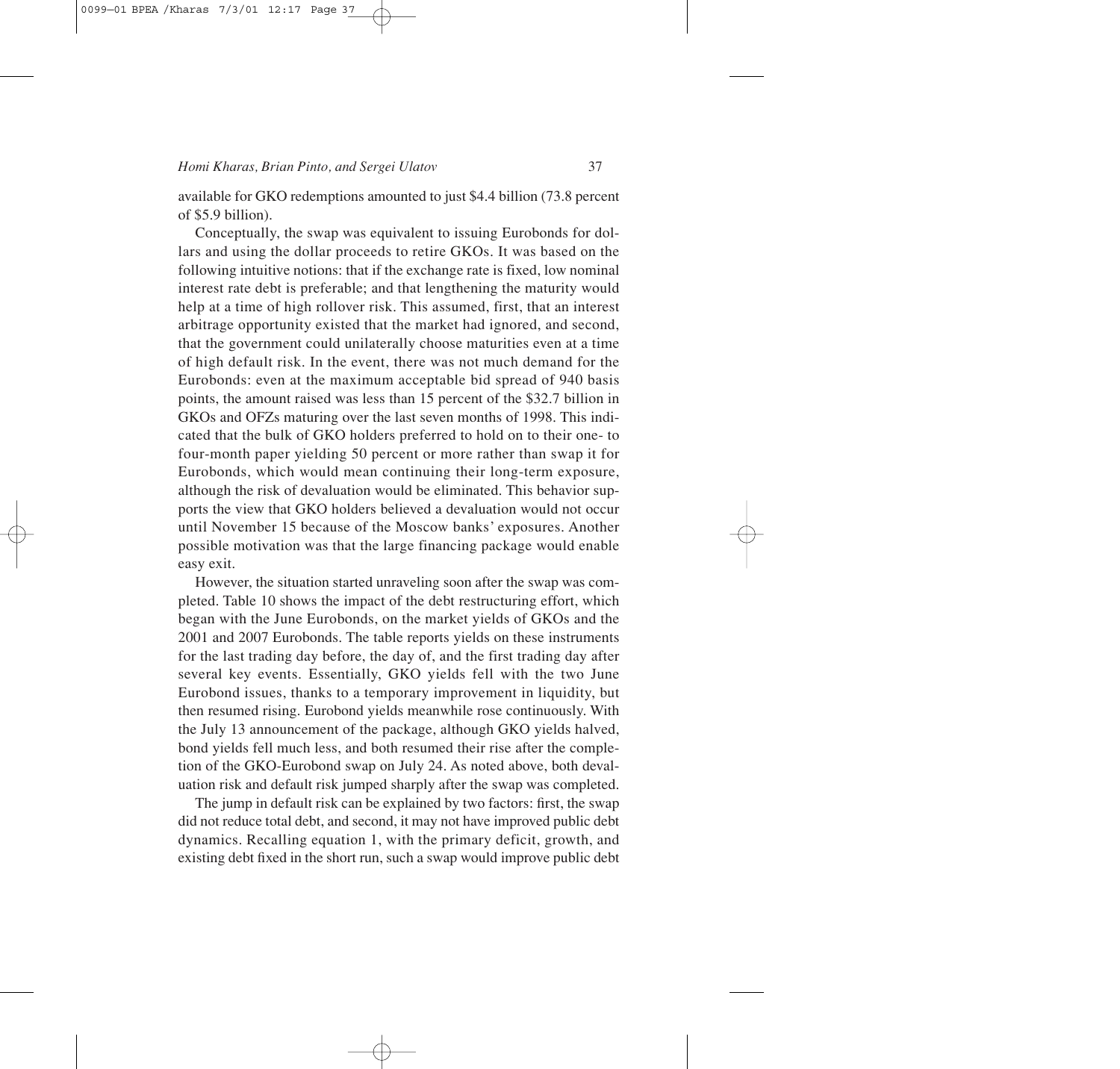| $Date^a$  | Event                                                   | One-year<br>GKO | Three-year<br>Eurobond | Ten-year<br>Eurobond |
|-----------|---------------------------------------------------------|-----------------|------------------------|----------------------|
| June 3    |                                                         | 56.7            | 11.3                   | 11.7                 |
| June 4    | \$1.25 billion in Eurobonds issued                      | 46.2            | 11.4                   | 11.8                 |
| June 5    |                                                         | 47.4            | 11.3                   | 11.7                 |
| June 17   |                                                         | 66.4            | 12.1                   | 12.2                 |
| June 18   | \$2.50 billion in Eurobonds issued                      | 54.6            | 12.3                   | 12.6                 |
| June 19   |                                                         | 56.1            | 12.6                   | 12.9                 |
| July 10   |                                                         | 107.1           | 16.1                   | 15.1                 |
| July 13   | Financing package and GKO-                              | 102.3           | 14.0                   | 14.2                 |
| July 14   | Eurobond swap announced                                 | 58.2            | 13.6                   | 14.3                 |
| July 17   |                                                         | 52.4            | 13.6                   | 14.6                 |
| July 20   | Financing package approved                              | 51.6            | 13.3                   | 14.6                 |
| July 21   | by IMF, \$4.8 billion released,<br>swap terms announced | 48.4            | 12.7                   | 14.0                 |
| July 23   |                                                         | 54.2            | 13.7                   | 15.1                 |
| July 24   | GKO-Eurobond swap completed                             | 66.4            | 15.5                   | 15.5                 |
| July 27   |                                                         | 75.1            | 16.7                   | 17.3                 |
| August 14 | Eve of crisis (Friday)                                  | 144.9           | 29.2                   | 23.1                 |

**Table 10. GKO and Eurobond Yields on Selected Dates, June–August 1998** Percent a year

Source: Brunswick UBS Warburg, Moscow.

a. Shows one trading day preceding and one trading day following the event.

dynamics only if it lowered *r*. Recalling that  $r = w r_d + (1 - w)(r_f - \rho)$ , and using  $\Delta r = dr/dw \times \Delta w$ , we get

(4) 
$$
\Delta r = (r_d - r_f + \rho) \Delta w + w \Delta r_d + (1 - w)(\Delta r_f - \Delta \rho).
$$

The idea that the swap would help was based on the first term on the righthand side of equation 4, namely, the real interest differential,  $r_d - r_f + \rho^{.53}$ We illustrate the importance of looking at all three terms on the righthand side with a simple numerical example based on numbers prevailing

<sup>53.</sup> Comparing equations 3 and 4, and noting that, with a constant ruble-dollar *real* exchange rate target, ex ante,  $\rho = 0$ , and that the *nominal* devaluation target is therefore given by the expected Russian-U.S. inflation differential, this expression is just the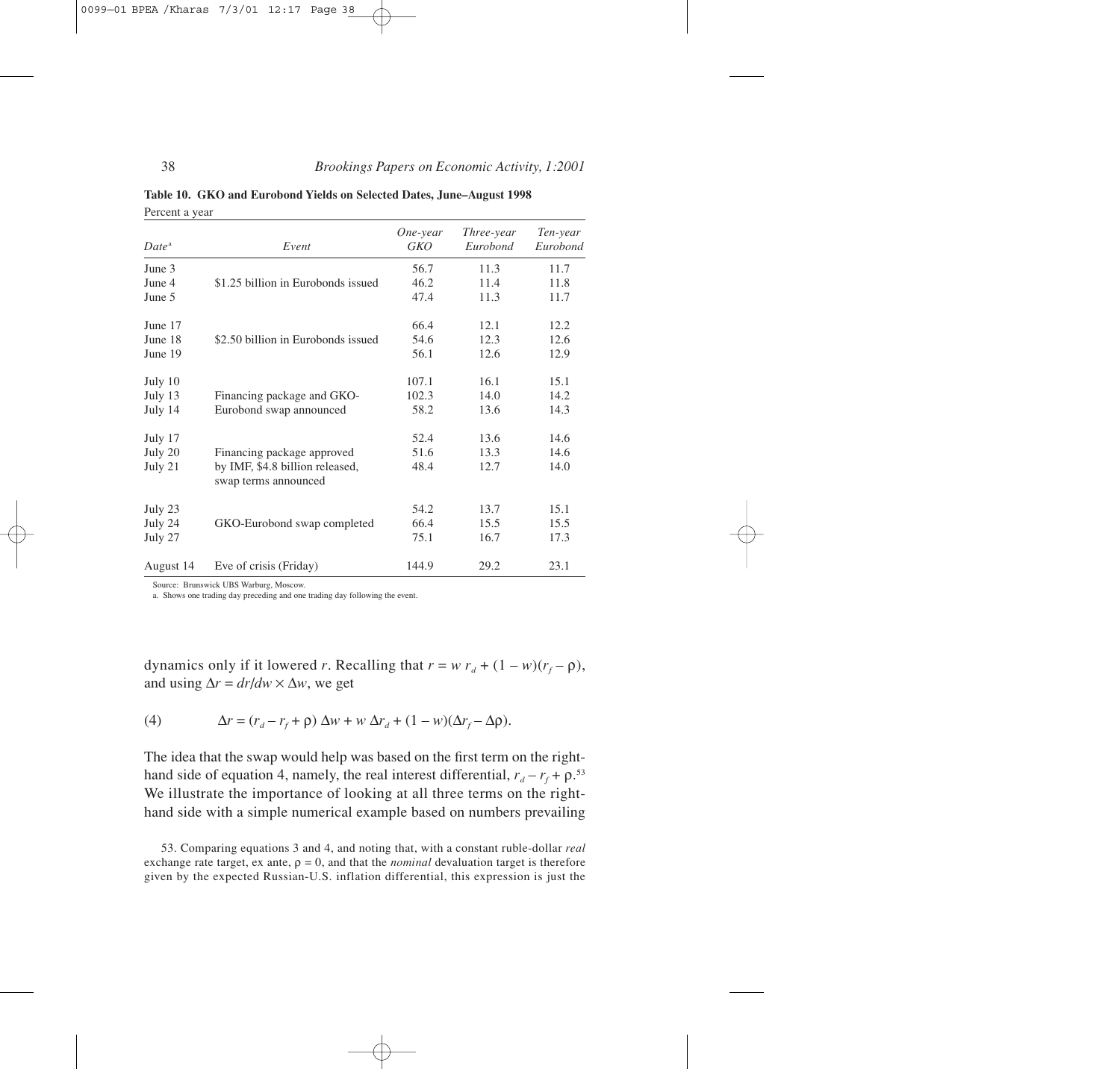just before the June 18 Eurobond was issued. At the time, GKO yields were around 50 percent; the inflation target was 8 percent; the real exchange rate was targeted to be kept flat;  $r_f$  based on the June 4 Eurobond was roughly 10.3 percent (total cost, including estimated commissions, was 12.5 percent versus U.S. inflation of 2 percent); *w* was about 30 percent; and Russia's total public debt was about \$180 billion.<sup>54</sup> A hypothetical \$20 billion swap out of GKOs into Eurobonds would give ∆*w* of about  $-0.11$ . It is assumed conservatively that this would raise  $r_f$  by 2 percentage points, as Russia would effectively exhaust its access to the Eurobond market with a swap of this size. We also assume that a temporary drop in  $r<sub>d</sub>$  would result from the swap; it would be only temporary because the primary deficit still needed to be financed, and the volume of maturing debt far exceeded \$20 billion, as shown in table 6. Russia would have to return to the GKO market to finance this. To summarize,  $r_d = 0.39$ ;  $r_f = 0.103$ ;  $\Delta w = -0.11$ ;  $\Delta r_d = -0.05$ .

Using equation 4, it can be calculated that if  $\Delta \rho$  was less than –0.047 that is, if the ruble depreciated in real terms by 4.7 percent or more, *r* would actually go up, and all the benefits from the swap would be nullified. This was well within the bounds of possibility. Forecasts for the trade surplus at the time were a maximum of \$15 billion; a \$20 billion increase in foreign debt at 12.5 percent interest would mean an increase in interest payments of \$2.5 billion a year, or 17 percent of this projected surplus. This example shows that the anticipated savings from a debt swap may be overstated if due consideration is not given to the impact on foreign interest rates and to the expected depreciation rate in circumstances where default risk and the share of foreign debt are high. As shown in table 8, the market's expectation of devaluation risk jumped by 12.6 percentage points, and default risk by 2.2 percentage points, between the announcement of the swap auction results on July 20 and its settlement on July 24.

These jumps did not occur without warning. As already noted, even though GKO yields halved after the package was announced on July 13,

devaluation risk premium. That is, it is that portion of the nominal ruble-dollar interest differential not explained by the targeted rate of nominal devaluation. The swap in effect assumed that there was no justification for the devaluation risk premium, or in other words that the ruble was not going to depreciate against the dollar by more than its target rate.

<sup>54.</sup> As noted in the introduction, there was a substantial increase in foreign debt during 1998.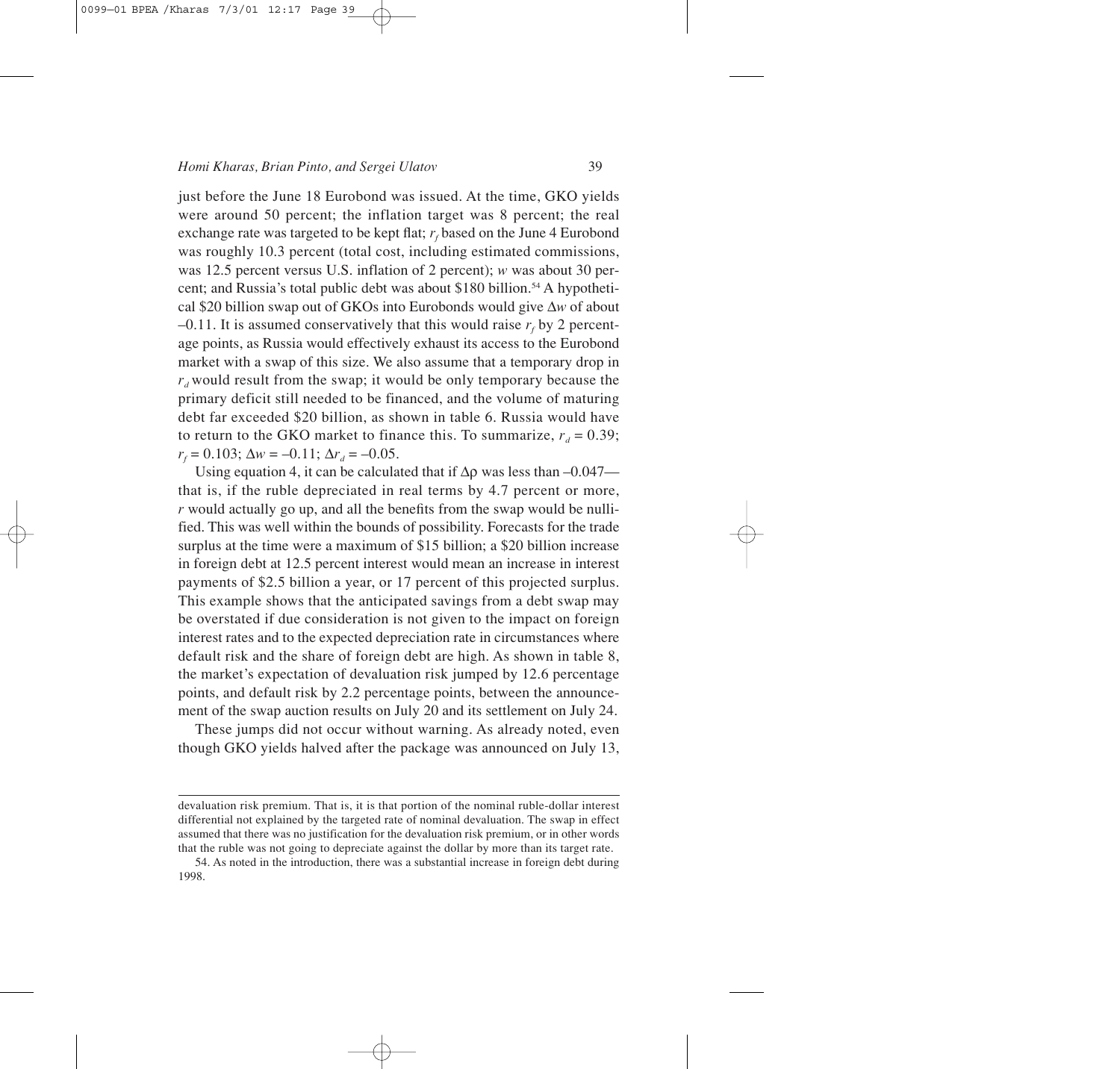they remained far above the crisis levels of mid-May. Further, in announcing the swap, the Ministry of Finance also said it would no longer issue debt of less than a year's maturity. On July 22 it issued three-year OFZs, but the proceeds raised were only 36 percent of the redemption amount of maturing paper, for a shortfall of \$0.9 billion. Both events indicated market skepticism about the package.

Nevertheless, initial reaction to the swap announcement had been positive. It was greeted as "The Great Rouble/Dollar Debt Swap" and "as the most positive aspect of the program."55 According to market participants, the following factors played a role as the situation unraveled.<sup>56</sup> Some felt they could take advantage of the price premium being offered on near-term GKOs to switch into Eurobonds, then immediately sell the Eurobonds and move back into GKOs. Others found that when they wished to sell the Eurobonds they had acquired in the swap to outside investors (hedge funds and big pension funds) as a way of exiting the Russian debt market, there was no appetite for the paper. The swap was soon followed by a large liquidation of dollar-denominated government paper by a major, cashstrapped Russian bank trying to meet margin calls.<sup>57</sup> The additional paper depressed the prices of Russian sovereign debt, leading to accelerated margin calls on repos entered into by Russian banks. This coincided with a large volume of syndicated loans falling due in August, a peak month for loan rollovers, which many banks had to repay in part or in full.<sup>58</sup> Margin calls and loan repayments meant a forced sale of GKOs to raise liquidity. This implied that had the swap been bigger in size, the effects would have been even worse. Finally, the CBR was losing reserves at a rate of \$1 billion a week. As GKOs were perceived to be the most risky asset, subject to

55. MFK Renaissance, "The Great Rouble/Dollar Debt Swap," Fixed Income Update, July 14, 1998; Brunswick Warburg, "Does IMF Package Mark the End of the Ruble Crisis?" July 14, 1998. However, the risk of unloading a large volume of Russian dollar debt onto an uneasy market, adding to the pressure from sales by cash-strapped Russian banks, was noted in the MFK Renaissance article.

56. Conversations with investment bank analysts by Brian Pinto in August and September 1998 and in February and March 2001.

57. The bank was identified as SBS-Agro. See also Andrew Higgins, "Insufficient Funds: How a Russian Banker Outfoxed Creditors to Rebuild an Empire—Alexander Smolensky's Return Lays Bare the Weakness Still Pervading the System," *Wall Street Journal,* October 4, 2000, p. A1.

58. Total bank debt maturing in 1998 was estimated at \$2.1 billion, of which \$0.6 billion would come due in the first half and \$1.5 billion in the second, with a peak in August at \$0.5 billion (Reuters, July 30, 1998).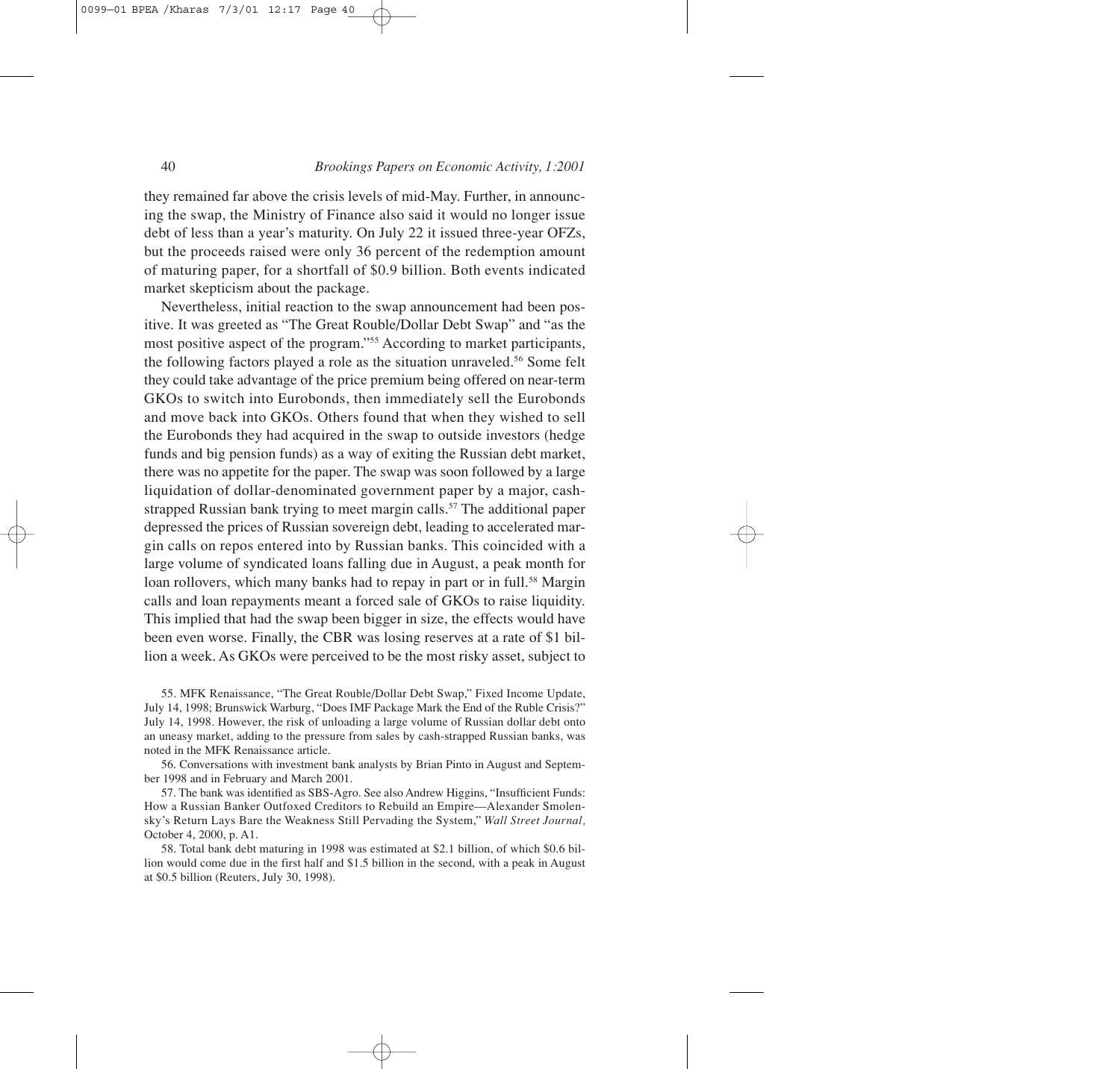both default and devaluation risk, exit from these obligations intensified, leading to the meltdown.

Cumulatively, Russian-era external debt had increased by close to \$16 billion between June 1 and July 24, 1998, compared with a debt stock of \$36 billion at the start of the year. This increase in indebtedness, combined with the exposures of Russian banks, was what triggered the August crisis.

## **Conclusions and Lessons Learned**

Large fiscal deficits locked in by the nonpayments problem, real appreciation caused by the disinflation strategy, and poor growth prospects all interacted to place Russia's public debt dynamics on an unsustainable footing. This eventually precipitated a crisis along the lines of the Krugman-Flood-Garber and Sargent-Wallace models.

Given the fundamentals, the twin financial innovations accompanying the promise of fiscal and structural reforms—the liquidity injection prior to the crisis and the public debt restructuring through the GKO-Eurobond swap—did not work as anticipated. The injection of reserves as part of the package improved liquidity but may have worsened the short-term public debt dynamics. It increased the public debt at a time when default risk was high, and it created a senior claim on resources at a point when time-consuming fiscal reforms would have been needed to meet the additional debt service requirements. The impact of the GKO-Eurobond swap was less than anticipated because of the upward-sloping marginal cost of foreign borrowing faced by the Russian government in an environment where default risk was already high. At the same time, this swap may have made the banks even more vulnerable to margin calls on loans and repos collateralized by Russian government dollar-denominated paper, forcing them to liquidate their assets, whose market value had already been substantially reduced by rising devaluation and default risk premiums. With GKOs considered the most risky asset, exit from them intensified, bringing the crisis forward in time.

With the fundamentals obviously weak, why did the market permit so much Russian debt to be built up in the first place? Four possible reasons come to mind. First, the large real appreciation of the ruble obscured the true underlying debt dynamics. Second, Russia was widely expected to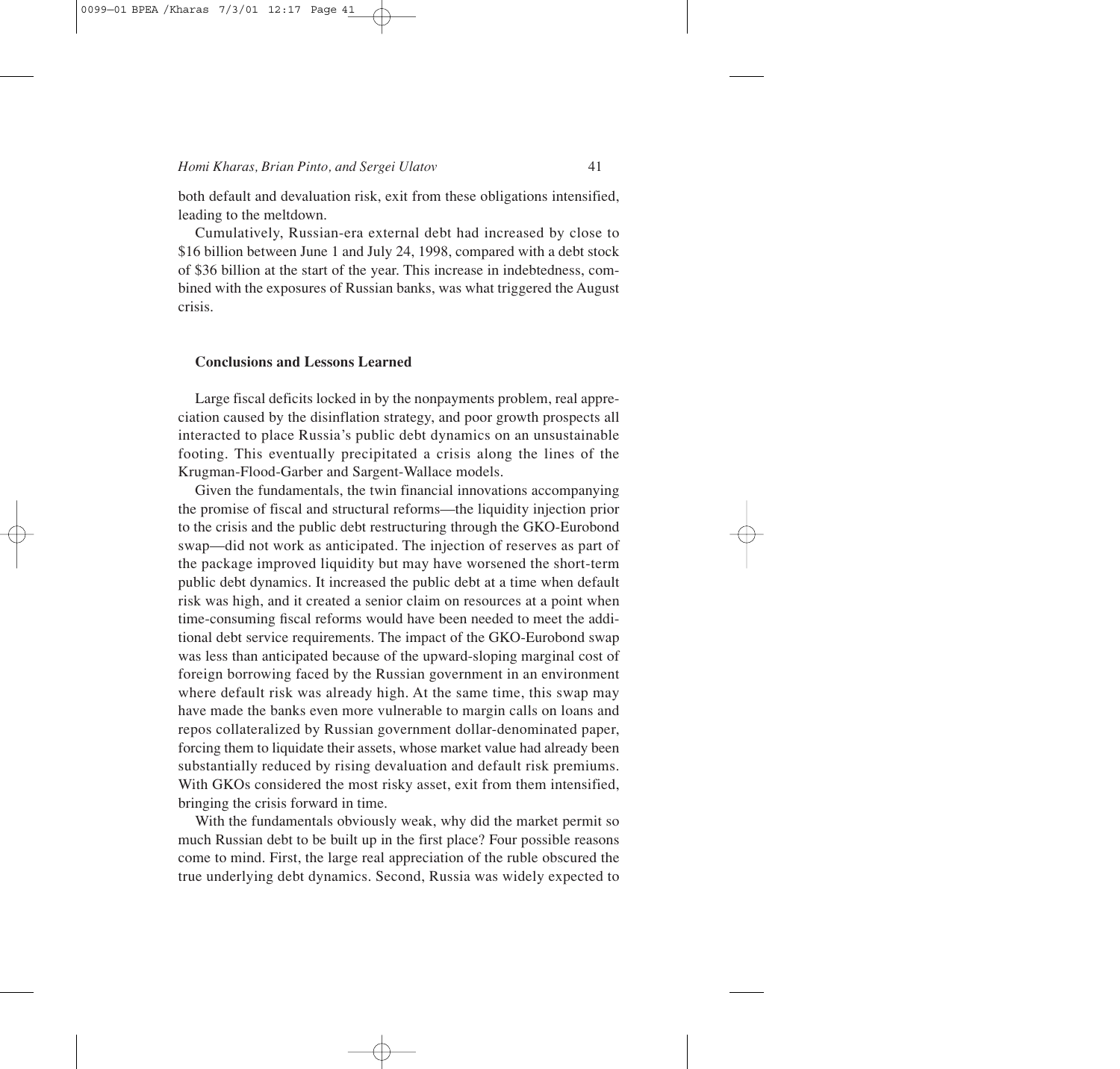resume growing by 1996 and achieve sustainable growth by 1997, creating the hope that the country would grow out of any debt trap. Third, there may have been a genuine belief that a devaluation would be bad for Russia.59 This was partly based on the view that stabilization would lead to a resumption of growth.60 In this view a devaluation and a rise in inflation would have reversed what were seen as hard-won stabilization gains. Fourth, moral hazard might have played a role. Portfolio investors might have been anticipating a large bailout that would at least postpone a crisis and keep their one-way bet alive for a few more lucrative months.61 Exiting the GKO market was believed to require only a couple of days by the spring of 1998. A domestic political factor pushing in this direction was the off-balance-sheet exposure of the large, well-connected Russian banks to currency forward contracts, which were known to have maturity dates bunching in mid-September, mid-October, and mid-November 1998. Therefore, it might have been reasoned, any devaluation would be postponed until at least after mid-November to protect the banks.

Based on the analysis presented here, it is very likely that the moral hazard explanation dominated after May 15, 1998, when market signals on devaluation and default risk took a decided turn for the worse, yet investors were willing to increase their exposure to Russia. The insurance argument in the form of an international financing package probably played an increasingly important role:<sup>62</sup> recall the estimates in box 2 of how large private sector analysts thought a financing package would have to be. As it turned out, Russia was offered a much smaller financing package (\$22.6 billion, or 5.8 percent of its GDP) than Indonesia (\$40 billion, 18.1 percent of GDP), Mexico (\$47 billion, 13.5 percent of GDP), or Korea (\$57 billion, 11.7 percent of GDP).<sup>63</sup> Moreover, only about a quarter of Russia's financing package was actually disbursed, minimizing moral hazard.

59. This was argued, for example, by Åslund ("Don't Devalue Ruble") and Wolf ("Russian Knife-Edge").

60. Fischer, Sahay, and Végh (1996).

61. Commenting on the June 18 Eurobond issue, Lawrence Mutkin ("Actually, Russia *Can* Fail," Market Commentary, Tokai Bank Europe, June 19, 1998) noted: "Readers should recognize that this issue was sold . . . essentially because investors believe that Russia will not be allowed to fail, rather than because its fundamentals are encouraging."

62. Dooley (1998).

63. Calvo and Reinhart (1999, table 3).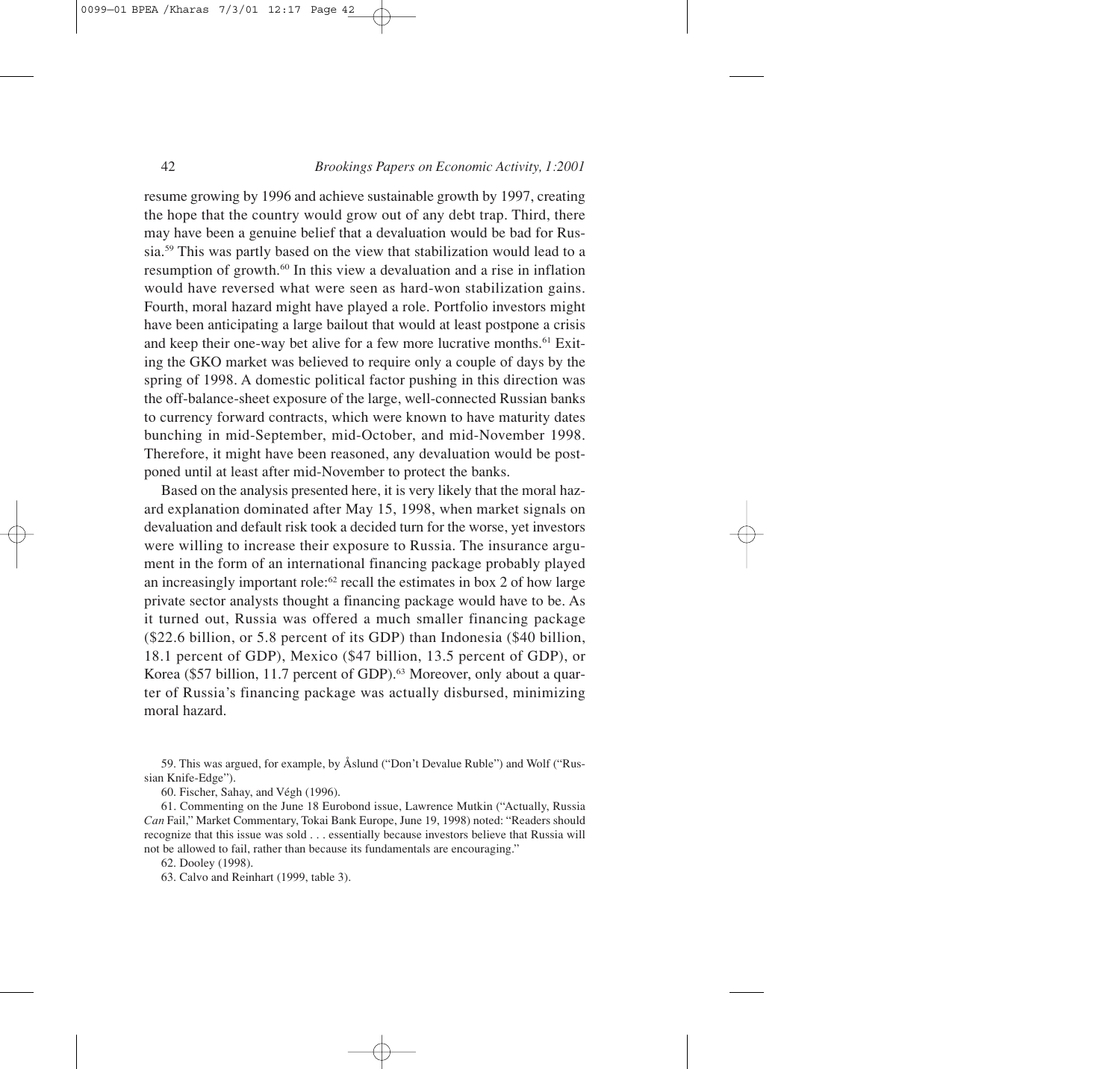At the same time, Russia managed to "bail in" both private investors in GKOs and OFZs and holders of Soviet-era debt under the auspices of the London and Paris Clubs after the crisis. It very successfully negotiated agreements with GKO and OFZ holders despite initial criticism that its offer was one-sided and discriminated against foreign investors. The face value of domestic debt covered by the August 17, 1998, restructuring amounted to some \$44 billion at the immediate precrisis exchange rate, of which 30 percent was held by nonresidents, who are estimated to have eventually received 5 cents on the dollar. The vast majority of creditors (over 99 percent by value) eventually signed on. In retrospect, the acquiescence of GKO and OFZ holders is not surprising given the high levels of default risk priced into these instruments.<sup>64</sup> London Club creditors ended with a loss estimated at 50 percent in present value terms. Paris Club creditors rescheduled most debt service payments due in 1999 and 2000.

Although some of its features are peculiar to the dynamics of transition countries or to the Russian situation specifically, Russia's meltdown does offer some general lessons for countries with fixed exchange rate pegs. First, it is extremely difficult to design an international package to deal with both wavering confidence and weak fundamentals at the same time, because the interaction between high default risk and high devaluation risk can be complex. A debt-based liquidity injection that aims to boost confidence could worsen public debt dynamics while offering heavily exposed investors a convenient selling opportunity. In this sense the financing portion of the package could actually trigger a crisis if the market is sufficiently skeptical about the implementation of fiscal and structural reforms. This argument is even stronger if the liquidity injection involves debt that is perceived to be senior to the existing claims of private creditors. Similarly, swaps between short-term, high-coupon domestic currency debt and long-term, low-coupon foreign currency debt may not work, as the interest arbitrage may be illusory, and the government may not be able to unilaterally select maturities at a time of high default risk. There might be other unintended effects. The Russian banks were exposed to margin calls on repos collateralized with dollar-denominated government paper, and the swap increased the outstanding volume of that paper, depressing its price and leading to the forced sale of GKOs to raise cash for these margin calls, setting off a downward spiral.

<sup>64.</sup> The devaluation alone accounted for over 70 percent of the loss.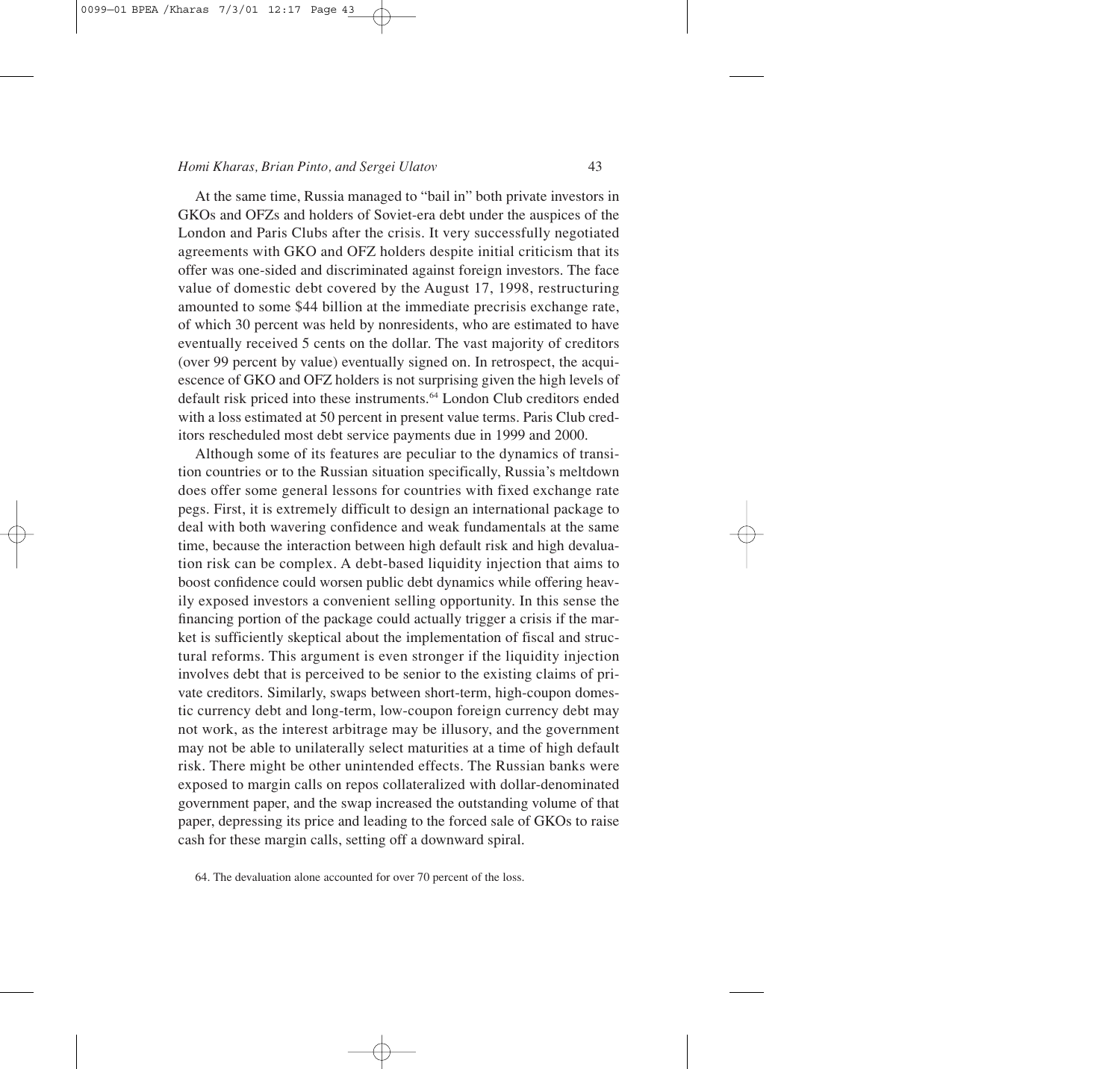In these circumstances, a judgment must be made about the probability that portfolio investors will force a devaluation by exiting the domestic securities market. For example, had it been judged in the Russian case that a defense was going to be unsuccessful because of economic fundamentals and market signals, an alternative strategy would have been to float the currency while restructuring agreements were sought with holders of GKOs and external debt in the context of a program to address fiscal and structural reforms. In either case—that of defending the currency unsuccessfully or that of a preemptive float—there would have been a common set of economic costs. The banks would still have failed, inflation would still have gone up, and a recession would still have occurred. There would also very likely have been some disruption in market access, creating an incentive to address the fiscal imbalance, and the devaluation would have increased domestic output and decreased nonpayments—much as actually happened after August 17.65 The main virtue of anticipating the crisis is that it would have avoided incurring incremental foreign debt in an unsuccessful defense.<sup>66</sup>

Another judgment pertains to the need for an early real exchange rate adjustment as an integral part of fixing the fundamentals. Even though the current account was roughly balanced in the Russian case, growth performance and prospects were weak, and the precrisis real appreciation had not been accompanied by rising productivity in the enterprise sector. Further, with chronic fiscal imbalances, the biggest threat to the exchange rate may have been the risk that the deficit and the public debt would ultimately have to be monetized, and this is what the market appeared to be signaling by early 1998. In fact, by then the Sargent-Wallace conditions were satisfied: real interest rates exceeded the growth rate; the government was financing the deficit by issuing debt and rolling it over to keep current inflation low; and the debt-GDP ratio appeared to be reaching an upper bound, as indicated by a high and rising default risk premium. If these conditions are met in a situation where growth prospects are deteriorating, the chances diminish that the government will be able to raise

<sup>65.</sup> Ahrend (1999); IMF (2000a); Pinto, Drebentsov, and Morozov (2000b). The potency of the real exchange rate stimulus became obvious only after the crisis, as indicated in output developments during 1999 and 2000.

<sup>66.</sup> In the Krugman-Flood-Garber model, the postattack inflation rate increases with the size of the fiscal deficit, which in turn increases with interest payments on government debt.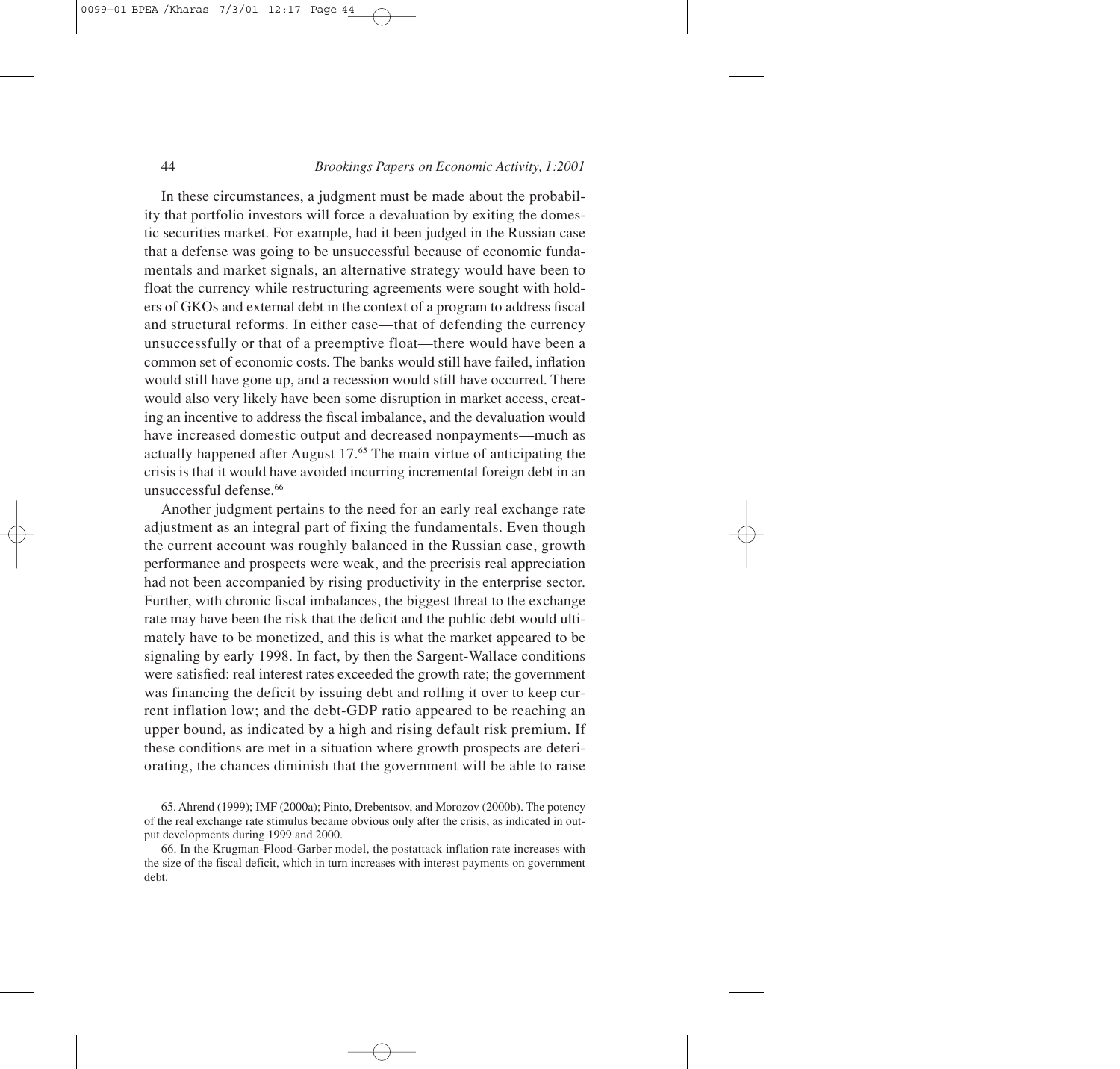taxes and fix the fundamentals. A real exchange rate correction may then become inevitable, partly to reduce the burden of domestic debt, and partly to give the enterprise sector some relief.

Second, a bail-in or the imposition of losses on private investors can be valuable in improving public debt dynamics; in practice, however, it may be difficult to include in a reform package ex ante, for several reasons. First, when default risk and devaluation risk are already high, the loss to creditors needed to restore fiscal balance may be so large that they head for the exits anyway. Second, given the different classes of debt, each with its own risk-return profile, apportioning the loss across different types of creditors may be difficult to accomplish in a short period. Third, if the imposition of losses has as its goal the preservation of market access, this could itself dilute the incentives for correcting the fiscal imbalance.<sup>67</sup> Thus a private investor haircut may best be undertaken in a crisis atmosphere such as that which followed the August 17 devaluation in Russia.

Third, it is important to understand the key market players, their payoffs under alternative scenarios, and their trading and likely exit strategies. It is unlikely that large, unexploited arbitrages exist for exploitation by financial engineering. The GKO-Eurobond swap provides a telling illustration. On July 24, 1998, a little less than \$3 billion worth of twenty-year bonds were issued at a price of 73.858 with a coupon of 11 percent, for an annual yield to maturity of 15.2 percent in dollar terms, in connection with the swap.68 If one takes the exchange rate as 24.2 rubles to the dollar by the time of the first coupon payment (the actual exchange rate in July 1999) and assumes a nominal devaluation of 8 percent a year thereafter up to 2008 and 5 percent after that to maturity (a plausible scenario), the internal rate of return on the ruble-equivalent cash flow stream is 65.6 percent

67. Eichengreen and Ruehl (2000) discuss the cases of Ecuador, Pakistan, Romania, and Ukraine in the wake of the East Asian and Russian crises. They identify avoiding a ". . . costly, extended interruption to market access" as a primary goal, and they argue for the same reason that the IMF and the World Bank are not credible when they seek to bail in the private sector as part of a new money package. The Russian case appears to contradict these arguments. As noted, only a quarter of the funds earmarked by the IMF and the World Bank as part of the package was eventually disbursed (\$5.1 billion out of \$21.1 billion). Russia was allowed to fail, private investors did take a big hit, and the disruption in market access stimulated reform.

68. Also issued on July 24 were slightly less than \$3.0 billion in 8 percent coupon bonds at a price of 73.8 and a seven-year maturity, and new money bonds of \$0.5 billion on the same terms as the twenty-year bonds, for a total of \$6.44 billion.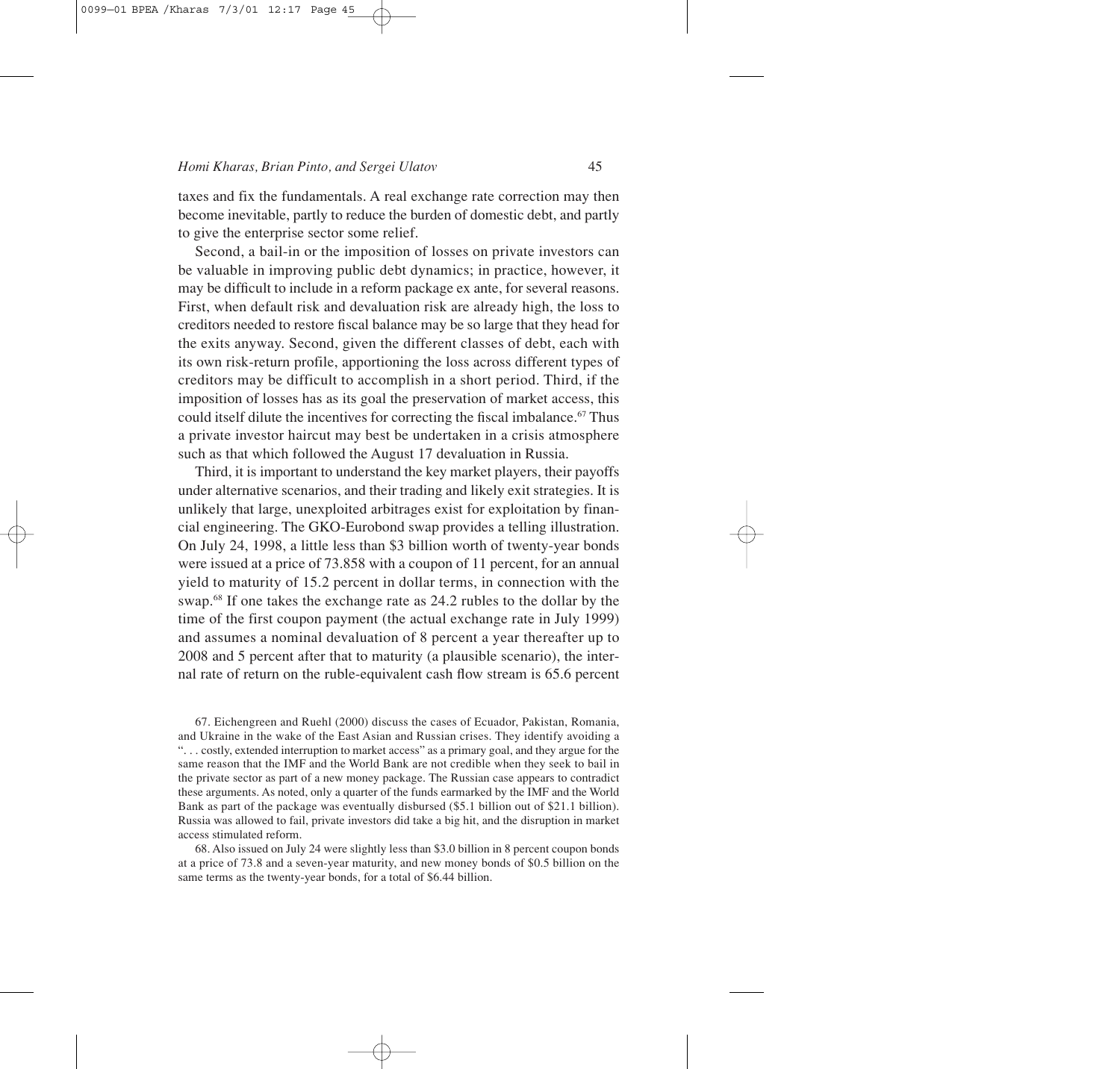per year for twenty years. This compares with a one-year GKO yield of 66 percent on July 24, the date the swap was settled. The general lesson is that the market was pricing both devaluation risk and default risk in a consistent fashion. In such circumstances, efforts to reduce devaluation risk by enhancing liquidity may not help if, by construction, this involves a simultaneous and matching increase in debt.

Fourth, there must be well-founded confidence that the package is indeed moving the economy to a "good" equilibrium through a transition characterized by a fixed exchange rate band and market access while reforms are bring implemented. If, instead, this is a low-probability event because of a basic policy inconsistency, then a defense of the currency only adds to the costs. In the case of Russia, the real appreciation of the ruble suppressed growth, and this, coupled with an inability to remedy fiscal deficits because of the nonpayments problem, precluded the "good" equilibrium from being realized. The very crisis that the package sought to avert contained within it the foundations for future recovery. It brought about the suspension of access to market borrowing for the government, which is forcing fiscal reform and the dismantling of the nonpayments system. It also brought about a real depreciation, which is helping domestic industry, and a reduction in the real value of public domestic debt through higher inflation.

To conclude, the fiscal reforms required to reduce borrowing needs and the structural reforms required to promote growth typically take time to implement and yield visible results. Although incumbent policymakers would obviously prefer to buy this time without any serious economic dislocation, once the country has entered serious default risk territory the market may simply be "unforgiving," to use Guillermo Calvo's term.<sup>69</sup> In such a case, designing a package based on deliberately changing the exchange rate, reaching an agreement with creditors, and simultaneously implementing fundamental reforms is by definition less costly than waiting for the market to force the same set of actions.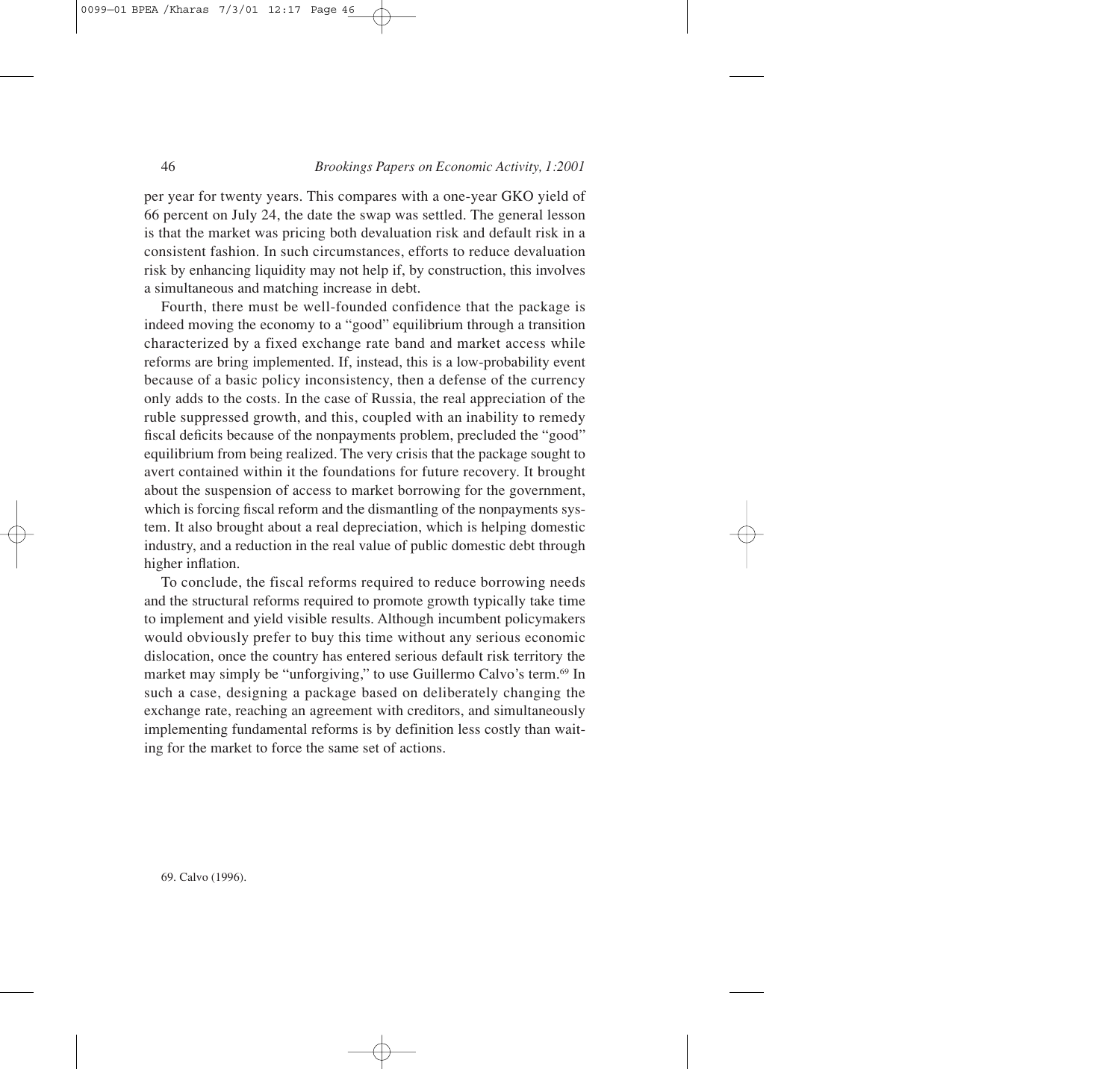## APPENDIX

## *Chronology of Key Events Surrounding the Russian Meltdown*

| Date                | Event                                                                                                                                                                                                                                                                                        |
|---------------------|----------------------------------------------------------------------------------------------------------------------------------------------------------------------------------------------------------------------------------------------------------------------------------------------|
| End of October 1997 | The IMF mission to Russia decides not to recom-<br>mend completion of the sixth quarterly review under<br>its Extended Fund Facility (EFF) program loan. This<br>action coincides with the first bout of foreign<br>exchange market instability as contagion from the<br>Asian crisis hits.  |
| November 10         | The CBR announces that, beginning January 1998,<br>the ruble will be targeted at a central rate of 6.2 to the<br>dollar within a $\pm 15$ percent band.                                                                                                                                      |
| November 11         | After losing reserves, the CBR raises the refinance<br>rate from 21 percent to 28 percent. Reserves fall by<br>\$6.1 billion for the month as a whole.                                                                                                                                       |
| December 2-12       | The IMF mission decides to recommend completion<br>of the sixth quarterly review in view of the crisis situ-<br>ation and the willingness of the Russian government<br>to take much tougher measures, as laid out in the<br>Fiscal Action Plan, to raise revenue and control<br>expenditure. |
| December 18         | The World Bank board of directors approves the sec-<br>ond Structural Adjustment Loan (\$800 million) and<br>the second Sectoral Adjustment Loan to the govern-<br>ment to support reforms in the coal-mining industry<br>(\$800 million).                                                   |
| January 8, 1998     | The IMF board of directors approves completion of<br>the sixth quarterly review; the corresponding<br>\$700 million tranche of its EFF loan is released.                                                                                                                                     |
| Late January 1998   | A second bout of foreign exchange market instability<br>occurs; portfolio investors complain of policy drift as<br>concerns mount over Russian fundamentals and pol-<br>icy credibility.                                                                                                     |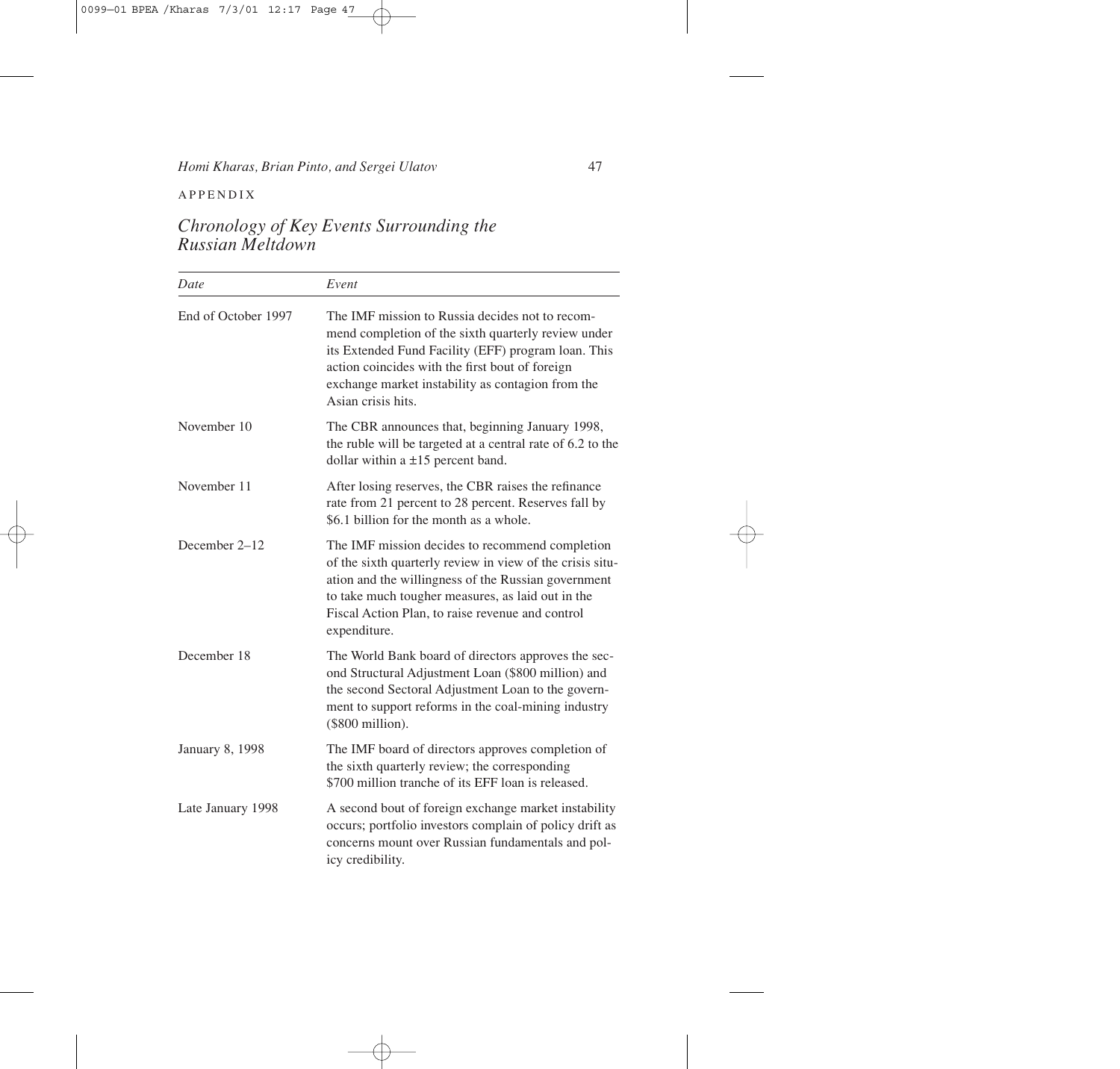| Early to mid-February | President Boris Yeltsin makes tough pronouncements<br>on protecting minority shareholder rights, renouncing<br>tax offsets, and creating a good investment climate<br>for foreign direct investment, including through tax<br>reform and passage of the 1998 budget. He uses his<br>February 17 State of the Nation address to reinforce<br>these positive signals. |
|-----------------------|---------------------------------------------------------------------------------------------------------------------------------------------------------------------------------------------------------------------------------------------------------------------------------------------------------------------------------------------------------------------|
| March 4               | The Duma passes the 1998 budget with the Ministry<br>of Finance's tough expenditure control mechanisms<br>intact.                                                                                                                                                                                                                                                   |
| March 23              | Prime Minister Viktor Chernomyrdin is dismissed.                                                                                                                                                                                                                                                                                                                    |
| April 24              | Prime Minister Sergei Kirienko is confirmed on the<br>third vote after a protracted delay.                                                                                                                                                                                                                                                                          |
| Mid-May               | The Indonesian political and financial crisis erupts,<br>igniting a third and eventually conclusive episode of<br>foreign exchange market instability in Russia.                                                                                                                                                                                                    |
| May 23                | The IMF mission leaves without finalizing the 1998<br>EFF program.                                                                                                                                                                                                                                                                                                  |
| End of May            | Financial volatility intensifies.                                                                                                                                                                                                                                                                                                                                   |
| June 4                | Russia issues five-year dollar Eurobonds for<br>\$1.25 billion at face value, at a spread of 650 basis<br>points over U.S. Treasuries.                                                                                                                                                                                                                              |
| June 18               | Russia issues a thirty-year dollar Eurobond for<br>\$2.5 billion at face value with a put-at-par option<br>after ten years, at a spread of 753 basis points.                                                                                                                                                                                                        |
| June 23               | Negotiations begin on a new IMF-World Bank-<br>Government of Japan enhanced package.                                                                                                                                                                                                                                                                                |
| June 25               | Meanwhile, the IMF board approves the 1998 EFF<br>program, under discussion since early 1998; a<br>\$670 million tranche is released.                                                                                                                                                                                                                               |
| July 13               | An emergency \$22.6 billion international package is<br>announced. GKO yields halve. The GKO-Eurobond<br>swap is also announced; bids are invited with a dead-<br>line of July 17.                                                                                                                                                                                  |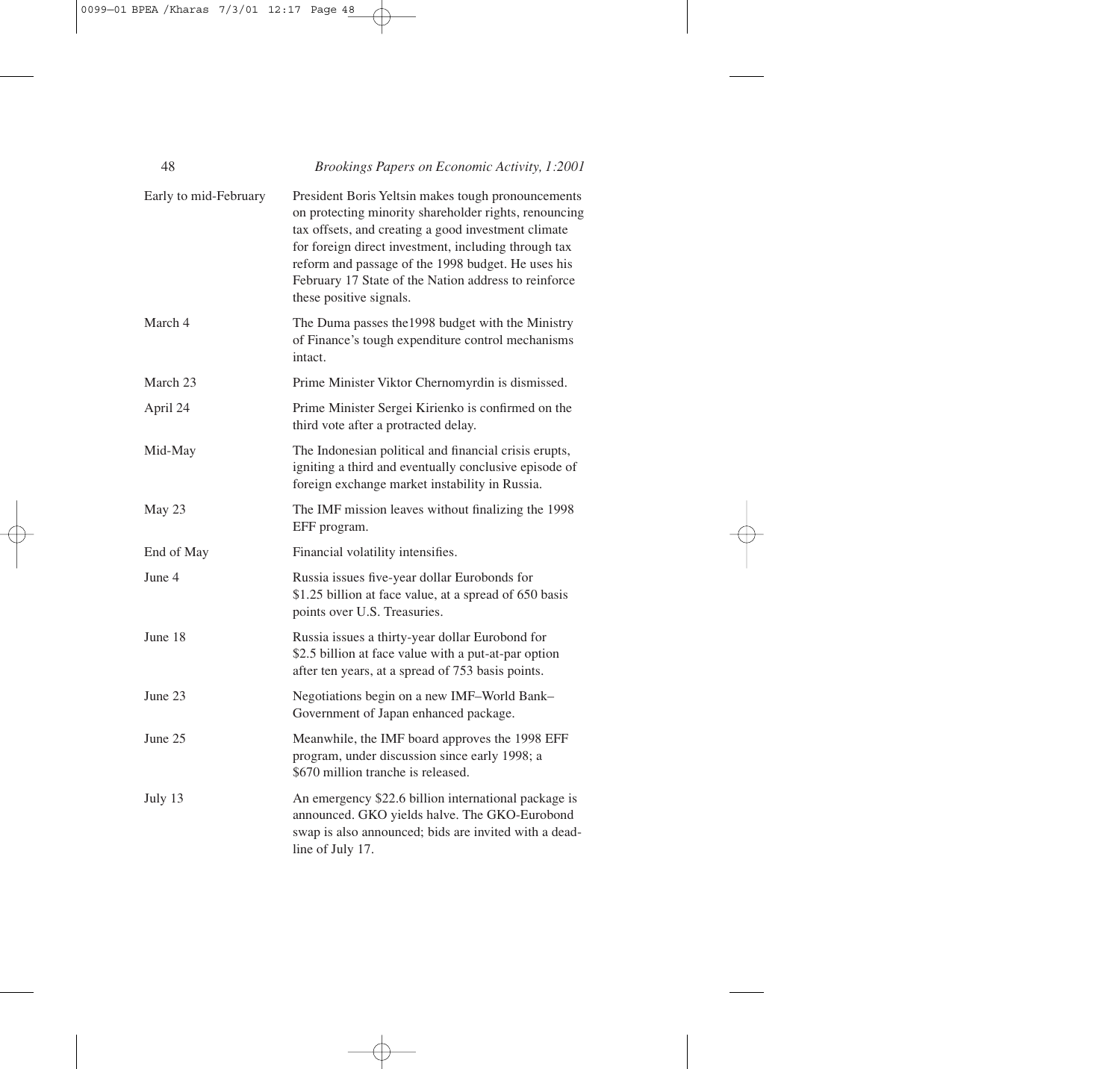| July 20               | The IMF board approves the emergency package, but<br>the size of the first disbursement is reduced from<br>\$5.6 billion to \$4.8 billion as the Duma stalls on key<br>expenditure control and tax measures. Results of bids<br>under the GKO-Eurobond swap are announced. |
|-----------------------|----------------------------------------------------------------------------------------------------------------------------------------------------------------------------------------------------------------------------------------------------------------------------|
| July 24               | GKO yields return to levels of mid-June, coinciding<br>with completion of the GKO-Eurobond swap. Includ-<br>ing new money of \$0.5 billion, the total face value of<br>bonds issued is \$6.4 billion, at a spread of 940 basis<br>points over Treasuries.                  |
| August 6              | The World Bank's board of directors approves the<br>third Structural Adjustment Loan; \$0.3 billion out of<br>\$1.5 billion is disbursed, in keeping with the Bank's<br>backloading strategy.                                                                              |
| Week ending August 14 | The CBR loses \$1.7 billion in reserves as portfolio<br>investors exit, bringing the total loss from July 10 to<br>August 14 to \$10.5 billion. The CBR also bails out<br>SBS-Agro with a \$100 million loan. Meltdown week.                                               |
| August 17             | Devaluation, debt restructuring, and a partial pay-<br>ments moratorium are announced.                                                                                                                                                                                     |
| August 23-24          | Prime Minister Kirienko is dismissed.                                                                                                                                                                                                                                      |
| August 28             | The CBR places SBS-Agro under temporary admin-<br>istration; this move is overturned by a court ruling on<br>August 31.                                                                                                                                                    |
| September 2           | The ruble is floated after \$2.8 billion in reserves is<br>lost between August 17 and September 2.                                                                                                                                                                         |
| September 3           | The CBR places Inkombank under temporary admin-<br>istration; this action, too, is overturned in court on<br>September 7.                                                                                                                                                  |
| September 11          | Prime Minister Yevgeny Primakov is confirmed.                                                                                                                                                                                                                              |
| Mid-September         | Accusations of manipulation are made as the CBR<br>exchange rate rises from a low of 20.8 rubles to the<br>dollar on September 9 to 8.67 on September 15, the<br>maturity date for a significant batch of currency for-<br>ward contracts.                                 |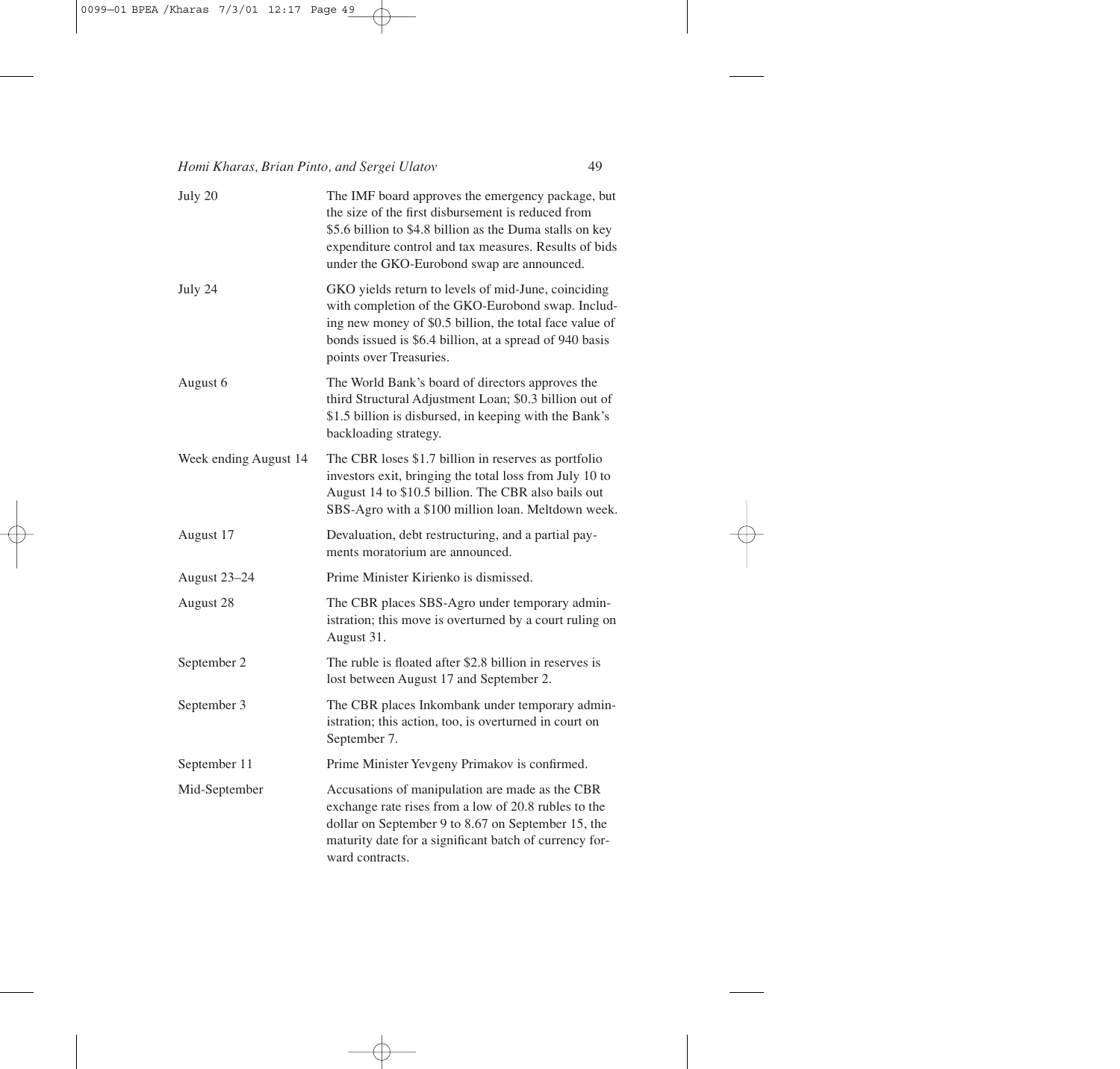| 50         | <i>Brookings Papers on Economic Activity, 1:2001</i>                                                                                 |
|------------|--------------------------------------------------------------------------------------------------------------------------------------|
| October 6  | A segmented foreign exchange market is introduced.                                                                                   |
| October 28 | First Deputy Prime Minister Yuri Maslyukov gives<br>the IMF mission a copy of a draft economic emer-<br>gency plan.                  |
| October 30 | The IMF mission leaves, with large unresolved dif-<br>ferences on the budget as well as on the action plan<br>to address the crisis. |
| November 4 | Maslyukov admits that Russia will not be able to<br>meet its sovereign debt payments.                                                |
|            |                                                                                                                                      |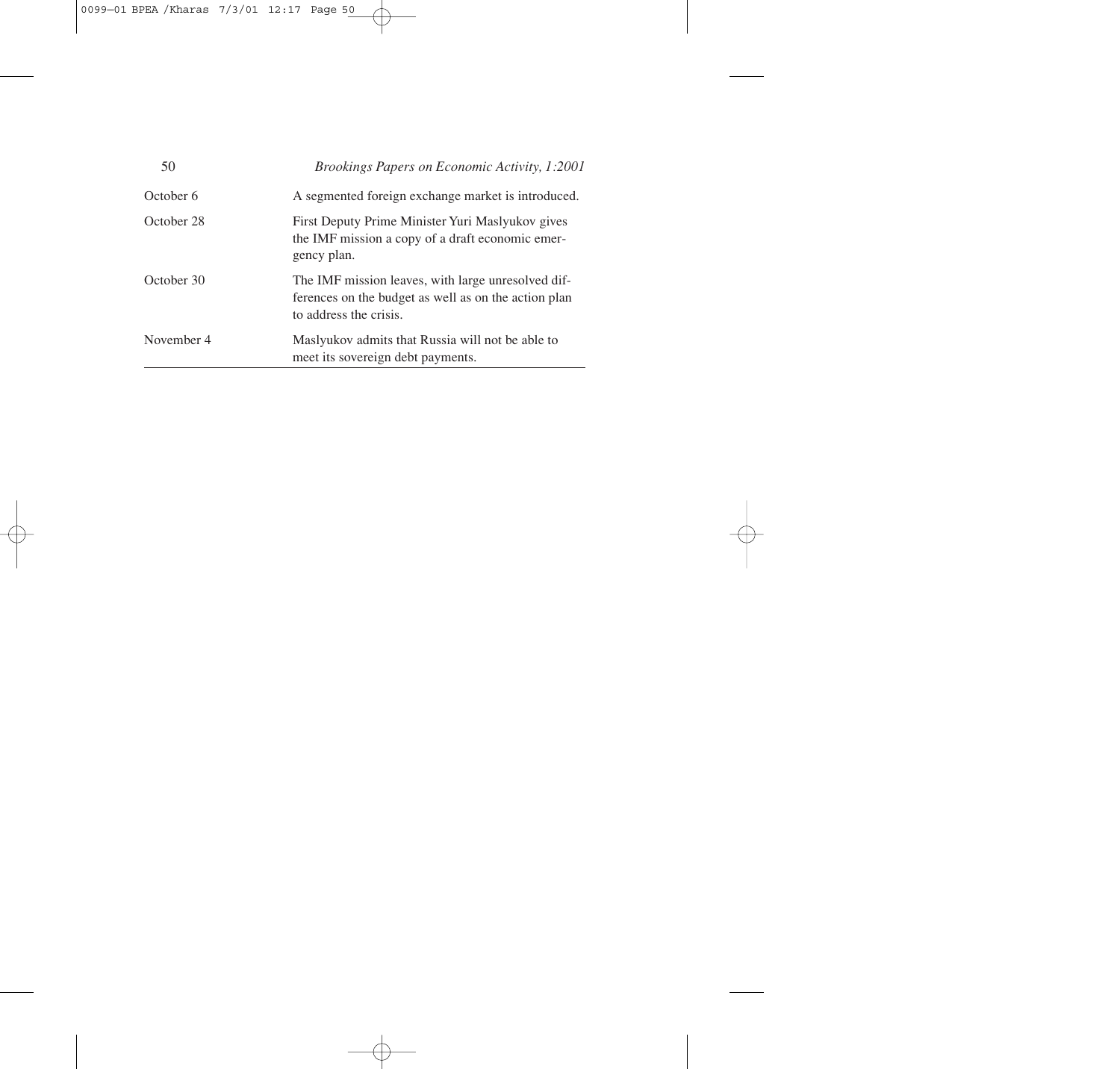## *Comments and Discussion*

**Lawrence H. Summers:** Just as it is useful in medicine to do post mortems and autopsies, so in economic and financial policy it is useful to conduct reviews of episodes in which things do not work out in ways that are completely satisfactory to any of the participants. So it is with the Russian financial crisis and the emergency international operation undertaken to resolve it. I must confess, however, that in listening to the oral presentation of this review of the episode, I was reminded of my first several sessions as a participant on this panel. Back then I was always surprised that people like Arthur Okun and James Duesenberry, who were much more experienced and knowledgeable than I, seemed so much in doubt about some issues to which I was sure I knew the answers. There is an air of breathless revelation to the analysis in this paper, as if the authors believed that those involved in the design of the international rescue package were unaware of the fiscal situation in Russia, unaware of interest parity conditions, unaware of first-generation crisis models, unaware of Sargent and Wallace's unpleasant arithmetic, and unaware of the need to restore confidence by getting the fundamentals right. To my knowledge, which is that of a close participant, there was general awareness of all these issues at the time.

Indeed, I found the paper somewhat misleading in *not* emphasizing what the IMF regarded as a central part of its strategy, namely, imposing conditions on Russia with respect to its fiscal policy. These conditions were intended to have the effect of bringing the budget more closely into balance, and so precisely to address the fiscal fundamentals. The conditions, and the effort to apply them, were central to the timing of disbursements under the program, and central to its design. And at least on the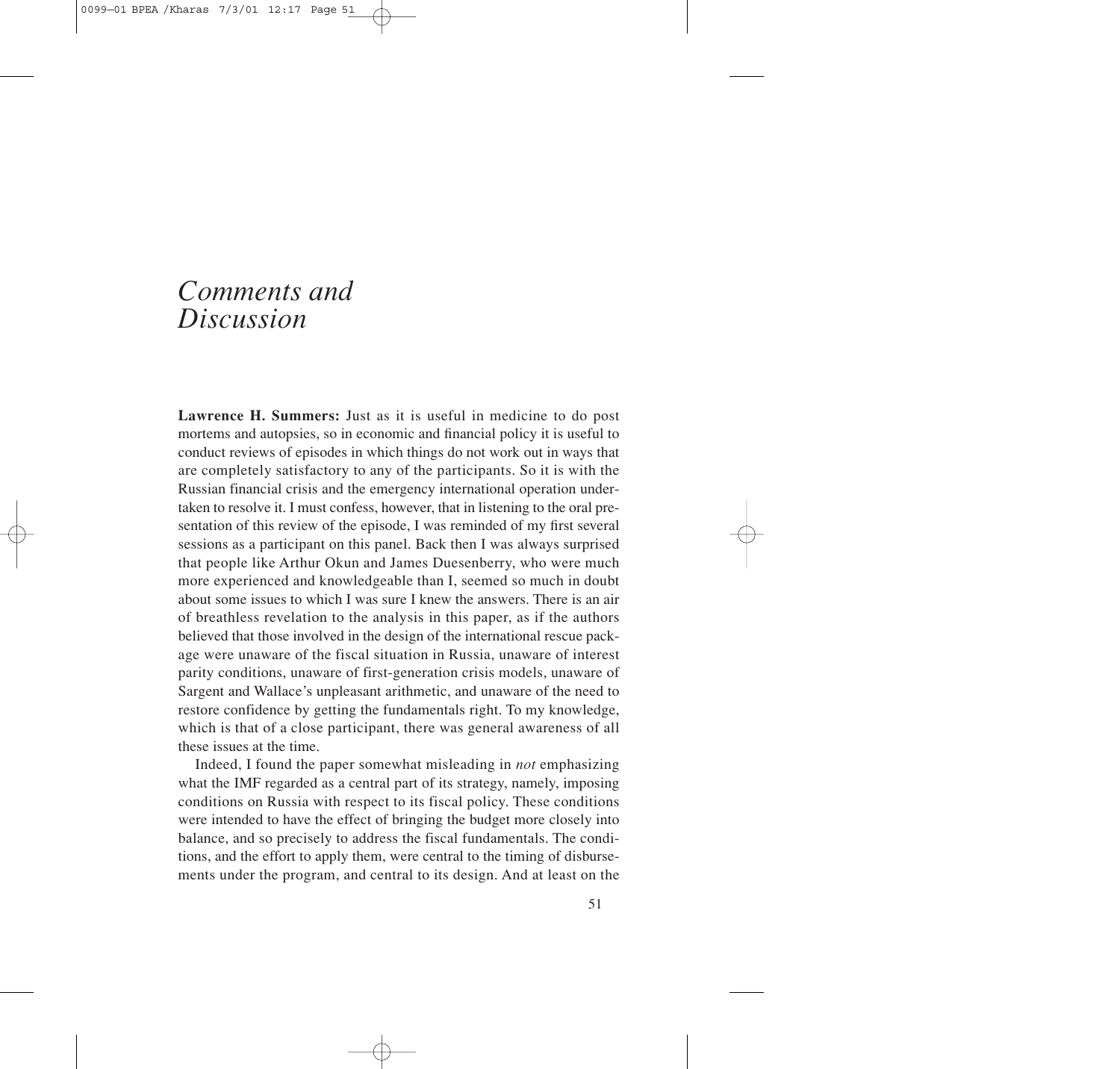interpretations that the IMF has offered in the wake of the crisis, the failure of the Russians to meet those conditions was central to the program's failure.

One can debate whether those conditions were well designed. One can debate whether, if those conditions had been met, it would have made any difference in the end. But to portray the program as essentially a financial engineering strategy that hoped to restore confidence while taking the Russian fiscal situation as given is not consistent with my recollection of the program at the time. In addition, one can debate whether, in fact, the effort to shave a couple of tenths of a percent of GNP off the fiscal deficit did more to reduce confidence than the fiscal improvement itself would have increased it, and whether the fiscal component of the program was, therefore, well managed. But to write fifty pages about the program while ignoring a main feature of its policy content does not, in my view, do the program justice.

To be sure, the premise of the program was that, in a very uncertain environment, there was the prospect—not the certainty, not even necessarily the high likelihood—that properly provided financial support, in conjunction with policy conditions, could restore confidence and bring about a material improvement in the Russian situation. It was self-evident to all involved that the steps being taken would be of value only in the context of a successful effort to restore confidence. If confidence were not restored, it would prove to have been unwise to have lent money and built up debt, and to have allowed the existing debt to have its maturity extended and be redenominated in dollars.

There can be no mistake that the program did fail in more or less the way that its authors would have predicted had they been asked the question, "If this program doesn't succeed, what will happen?" The failure scenario played out, more or less, in the way that was expected. Therefore it seems to me that the right questions to ask about this episode are threefold: First, was the strategy a plausible one, or was it just a misguided, confused attempt from the start? Second, given the strategic objective of maintaining confidence and working within the existing regime, could the program have been carried out in a more effective way? Third, what are the broader lessons to be learned?

On the question of whether the strategy was plausible, three points should be noted. The first is that, at the time the program was initiated, the ratio of debt to GNP in Russia would have met the Maastricht criteria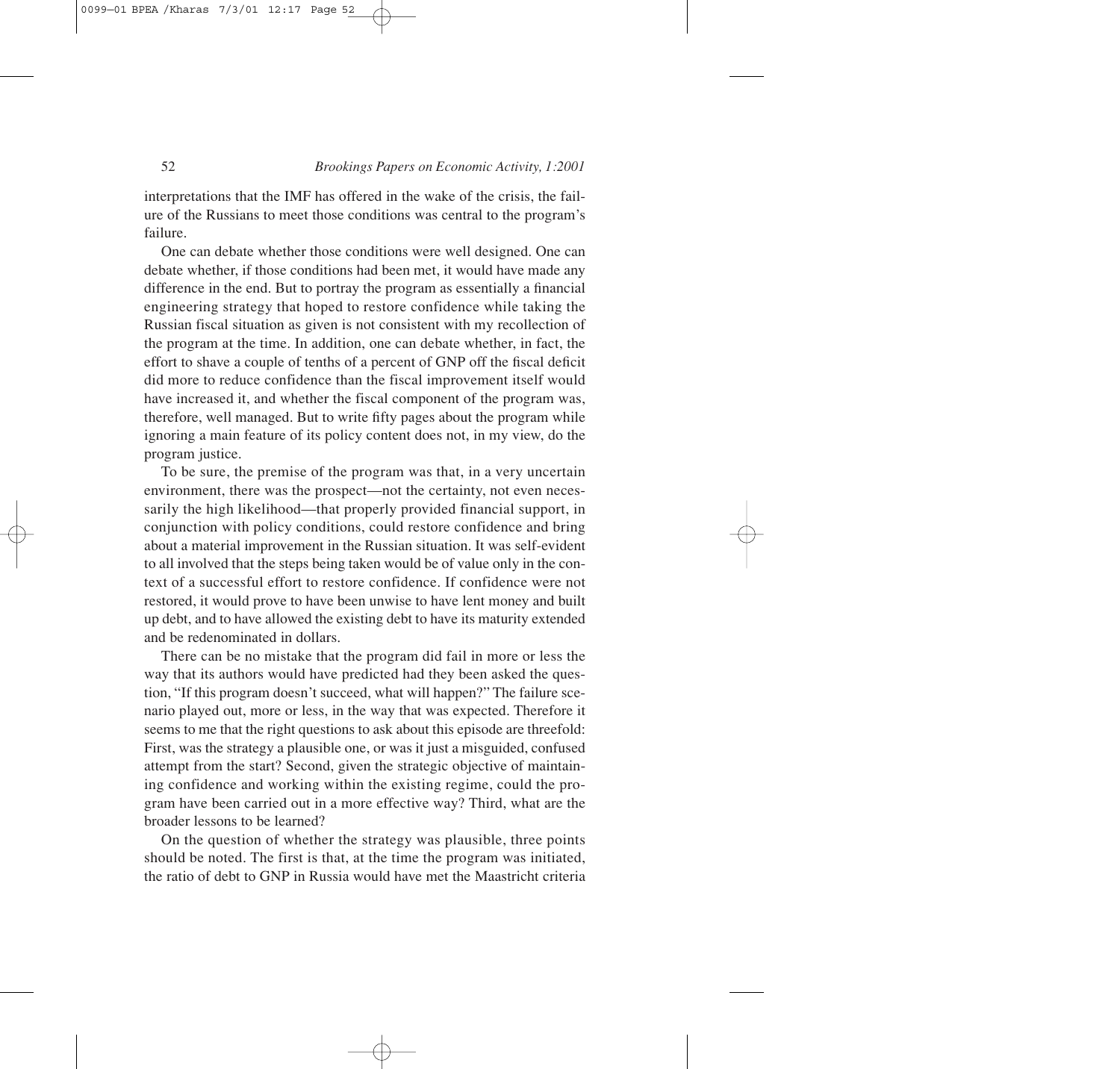for entry into European monetary union. Indeed, it was lower than the ratio of debt to GNP in the average G-7 country. The primary fiscal deficit was less than the average primary deficit of the United States over the preceding decade. The disastrous debt dynamics derived from the 27 percent marginal real interest rate, which in turn derived from the combination of interest parity considerations and the expectation that the exchange rate would not hold. So the notion was that, if confidence were restored—if there were an expectation that the exchange rate would hold and that interest rates would fall to a reasonable level—there was then the prospect that the fiscal arithmetic was ultimately sustainable. Was that a highly likely scenario? It is difficult to be certain. But it is important to remember that the primary deficit and the debt-to-GNP ratio were in a relatively normal range.

The second point—and a consideration that drove the choice of a program, at least as I recall—was that there was no alternative strategy that the Russian authorities were prepared to pursue. Now, one can argue that, if a country declines to pursue strategies recommended by the international community, it should not get any support from the international community. However, those who frequently criticize the international financial institutions for their high-handedness and imperiousness in dealings with democratic countries need to contemplate that there was no other strategy that the Russian authorities were willing to consider in the early summer of 1998.

Third, there was the plausible argument, adduced with great force at the time and in some ways justified by events, that a devaluation and its aftermath would represent the shattering of the Russian reform effort. It was feared that the collapse of the ruble would lead to quite substantial backtracking on reforms across a broad front, not to mention adverse foreign policy consequences from the perception that the West was pulling away from Russia.

Was it the judgment of those involved that the strategy chosen was guaranteed of success? No. Was it the judgment of those involved that it had a high likelihood of success? No. Was it their judgment that it had a reasonable chance of success? Yes. Was the judgment that a reasonable chance of success, given the stakes involved, constituted a chance worth taking? Yes, that was the judgment that was made.

Given that this is how the decision was framed, it seems to me that informed critiques of the decisionmaking process must do one of two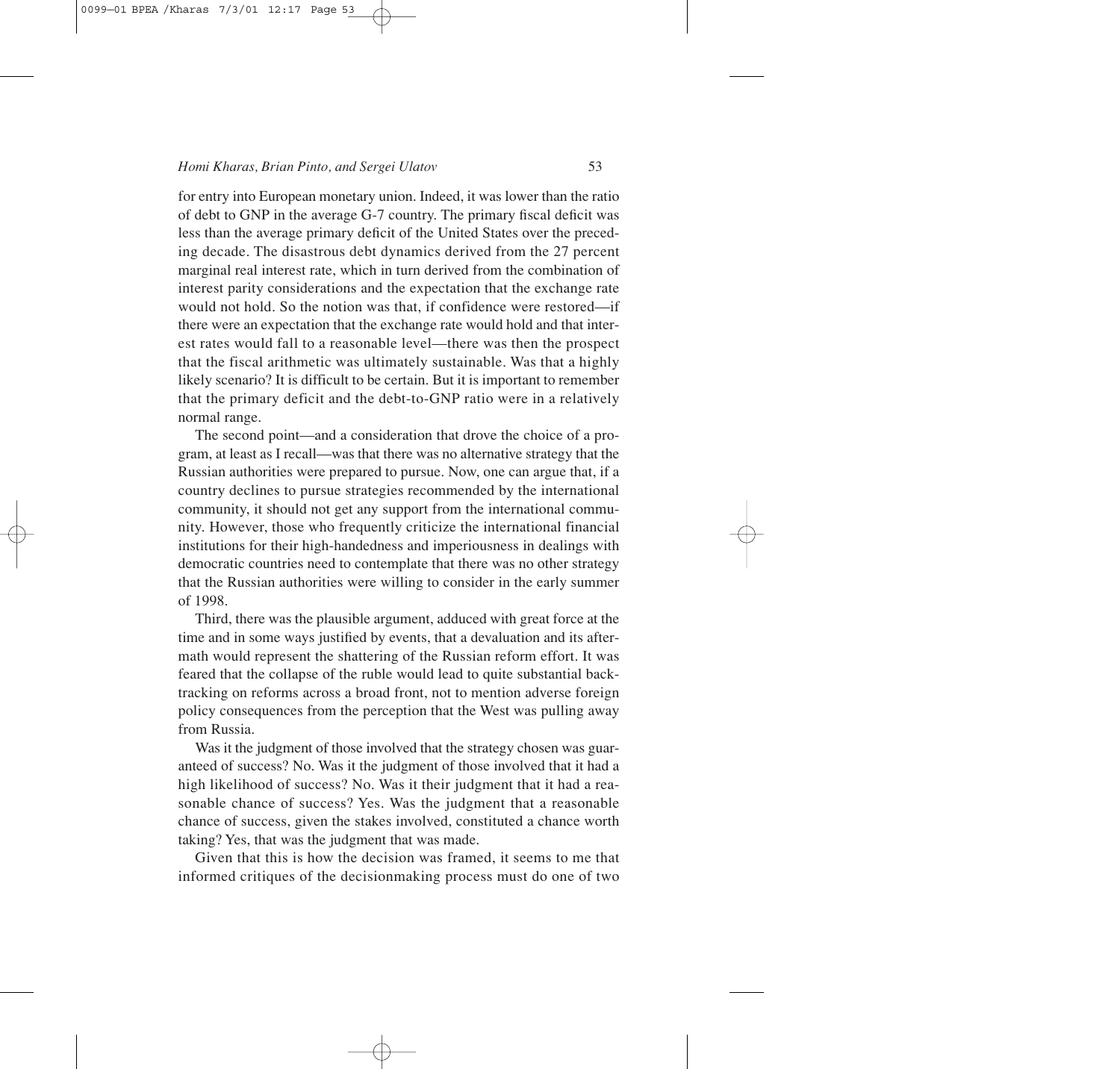things. Either they must argue that it was not worth taking a reasonable, but by no means certain, chance given the stakes involved in Russia. Or they must argue that it was wrong to suppose that the program had even a reasonable chance of success. Those arguing the latter need to account for the behavior of the rather large number of prominent financial institutions that, in June and July of 1998, were prepared to invest very substantial amounts of money in Russian paper.

A doctrine that former Treasury Secretary Robert Rubin has stated with great frequency is that it is naïve to judge decisions only by outcomes. One can make wrong decisions and have things turn out right, or one can make ex ante right decisions and have bad outcomes nonetheless. An analysis of this episode should recognize that point more explicitly than is done in this paper.

Turning to the second question, given the decision to support Russia in, broadly speaking, the policy regime then in place, would different tactics have offered a greater prospect of success? Was there an alternative model that would have worked better? Here it seems to me there are four questions that one can ask. The first concerns the handling of Russia's fiscal policy. The Fund felt very strongly that it was important to have meaningful signs of fiscal progress that materially reduced the deficit, and to have those not just taken by executive action, but pass the Duma. True, that did have the effect of giving the Duma enormous leverage vis-à-vis the Russian administration, since the Duma could then control the possibility of IMF tranche releases. On the other hand, it had the benefit of actually forcing real fiscal action.

It is, I believe, debatable whether the Fund should have insisted on more fiscal action, addressing the debt dynamics, or insisted on less, because the imperative of the situation was restoring confidence. One could argue that giving the Duma a knife to hold at the throat of the Russian administration undermined rather than bolstered confidence and added more to the deficit through higher real interest rates than it took away through any policy leverage. The fact that one can make either argument with a certain plausibility suggests that the Fund may well have found an optimum in between those two choices, but that remains an open question. At the time, I subscribed somewhat to the second view, but with the benefit of hindsight, I am not sure that I was right.

Second, was the swap of GKOs for long-term dollar-denominated bonds well conceived? In the context of the overall failure of the rescue,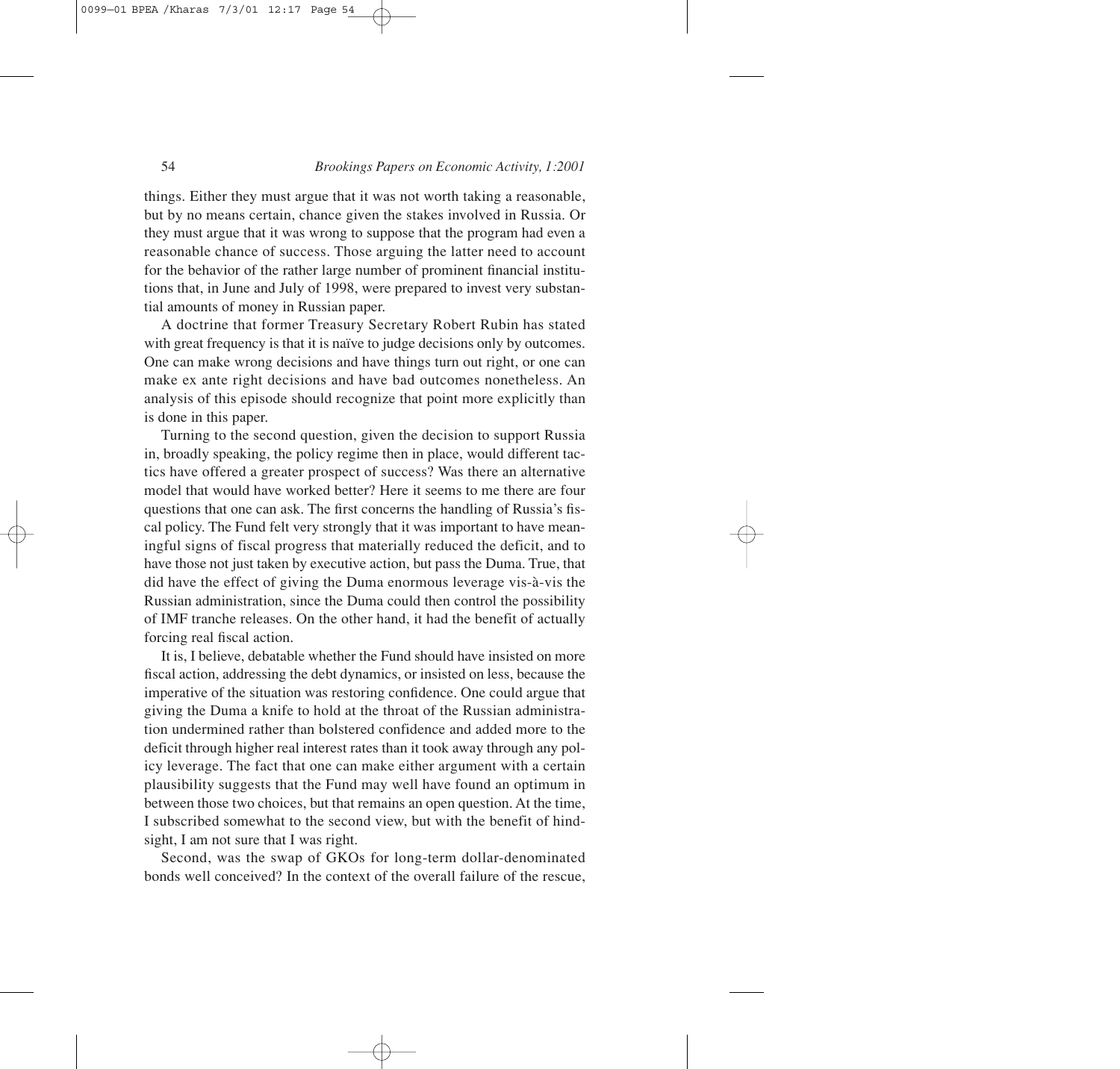the swap was not very successful. Few investors were prepared to exchange short-term Russian obligations for long-term Russian bonds even at attractive interest rates. I cannot quite tell from the authors' presentation, however, whether they think the problem with the swap was that too many people took it, and therefore the creation of senior debt made the situation worse, or that not enough people took it, and therefore the swap failed to create more liquidity. I believed at the time, and still believe, that the effort to replace short-term with long-term debt, to reduce immediate cash needs in a situation where one is facing a run, was well conceived. In the context of a successful restoration of confidence, it could easily have made a substantial contribution to improving the situation. The right question to ask, in my view, concerns the validity of the general doctrine that the authors enunciate, namely, that seeking to extend debt through lower-yielding hard currency debt is always a misbegotten strategy. I would be surprised if that were the case.

The third tactical question that can be asked is, Should the emergency financing package have been larger or smaller? One can argue—and the authors hint at this in one or two places—that there is a kind of Powell Doctrine in financial rescues: if resources are insufficient to redeem all the GKOs, or at least a large fraction, then providing more limited resources only invites the rush to the door. One can counter that, in a very uncertain environment, one should not put too much money at risk. And here, too, an interior solution was found in the Russian case. My guess, in retrospect, is that if the attempt was going to be made, it should have been made a little bit more confidently, on a somewhat greater scale. But that, too, is a question that seems reasonable to debate.

The fourth question about the program, and the one that virtually everyone who is not a macroeconomist asks first, is the following. What is the point of fretting over debt ratios and sustainability and debt dynamics when the whole country is completely corrupt? How can you ever hope to restore confidence in such a situation? Whether some greater attempt to address the corruption issue was possible in some relevant time frame and should have been a larger part of the program is, it seems to me, another question that reasonable people can debate, and that serious analysis should engage.

Let me turn, finally, to three broader lessons from this episode. The first relates to the choice of exchange rate regime. We have witnessed time and again the dangers of pegged but not institutionalized exchange rates.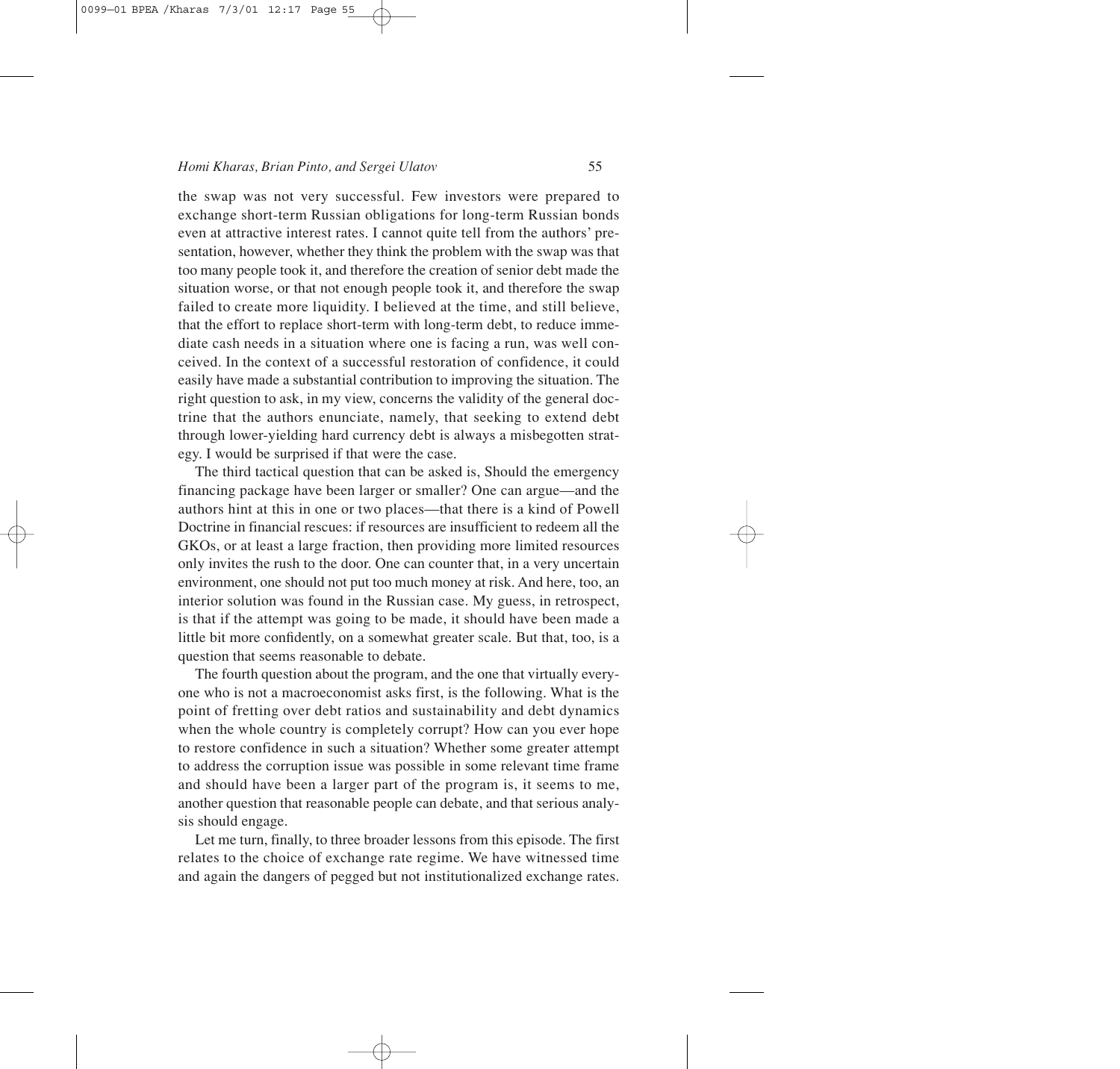The single common element in Mexico in 1994 and in Thailand, Korea, Indonesia, Russia, and Brazil in 1997 and 1998 was an exchange rate that was pegged without sufficient institutionalization of the measures necessary to make the peg stick. This is a constant temptation to policymakers. And as the considerations I have mentioned in explaining some of the motivations for the Russian program indicate, once a pegged regime is in place, it is very difficult not to defend it.

The problem is not unlike that of the Coast Guard or the National Park Service. It is all very well to tell people that they should not climb mountains at night or take their boats out in stormy weather. But if people choose to do these risky things, allowing them to die in the name of preventing moral hazard is not a plausible option. One can try to charge people for rescuing them, or one can try to devise rules of various kinds to stop people from doing those things.

It seems to me that, in the interest of the international community, which pays for supporting bailouts like that of Russia, the Fund needs to militate more strongly against pegged exchange rate regimes that lack proper institutionalization. And it should do so on an ex ante basis, because it is very difficult to do ex post. That position is accepted with a certain amount of lip service by the Fund board and Fund management, but historically it has not been put into practice, as evidenced by the recent crisis in Turkey, which of course happened after Mexico, Thailand, Russia, and the rest. My hope is that this position, which is perhaps the only one on which 90 percent of economists who have studied these matters agree, will come to find wider application in the years ahead.

The second broad lesson is that macroeconomics cannot be divorced from the broader structural challenges of reform. Despite rather extensive analysis after the fact of the IMF's rather substantial efforts in Russia over the last seven years, the ex post analysis of the World Bank's efforts or nonefforts—in Russia to address structural challenges has been rather more attenuated. It would be useful to think through whether the amount of money that has been moved is in due proportion to the amount of genuine progress made in support of structural reform in Russia.

The third and final lesson concerns whether international financial institutions are the appropriate vehicle for efforts like that in Russia, or whether they are more appropriately done bilaterally. There is an argument that, given the broad political stakes involved, such efforts should be undertaken outside of the international financial institutions, with direct political sup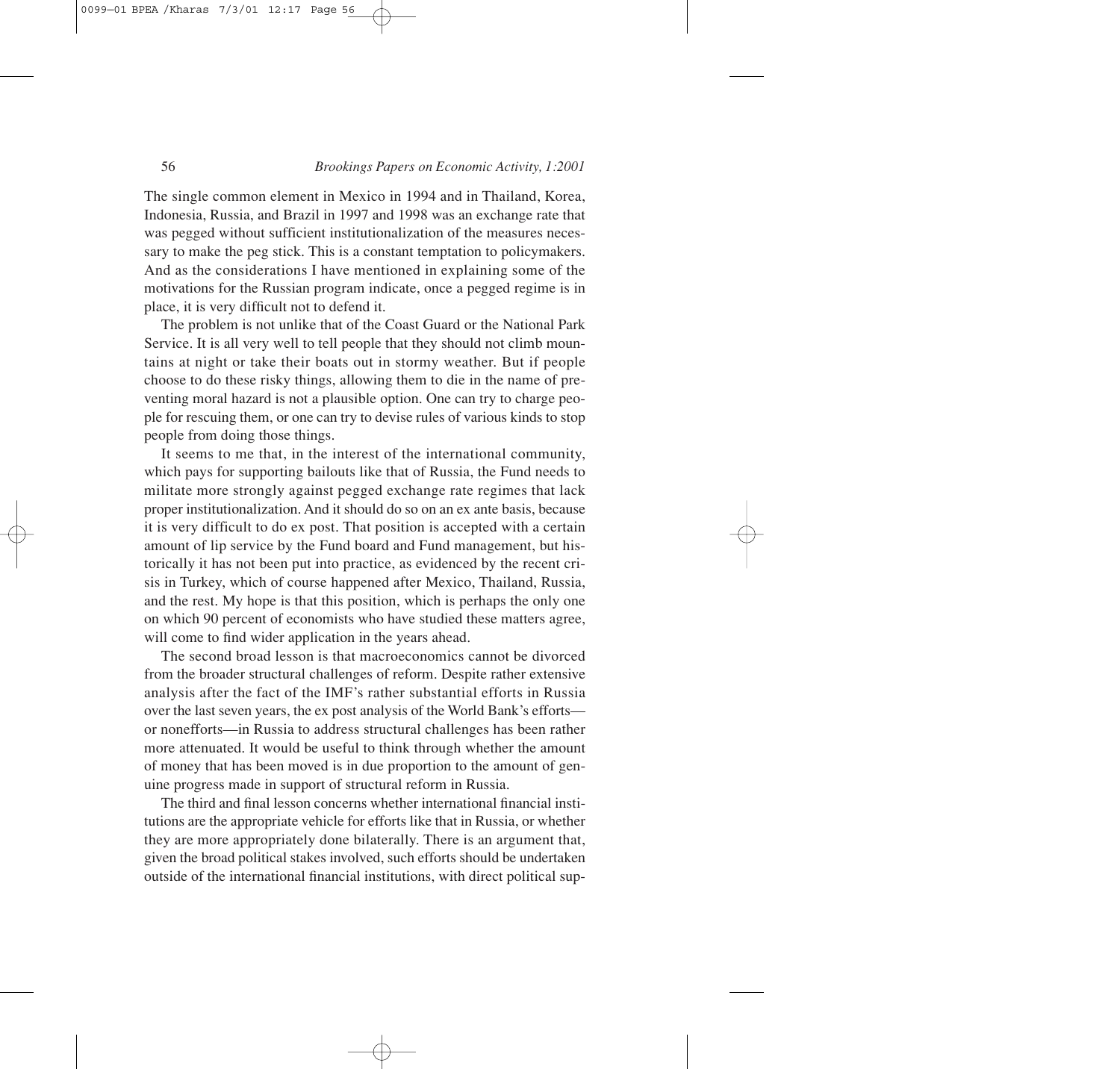port. But I believe a stronger argument is that these efforts are very difficult for one country or group of countries to take explicit political responsibility for, that doing them well requires substantial technical expertise, and that they are therefore best divorced, to some degree, from foreign policy concerns and instead done through international financial institutions.

Let me conclude by thanking the authors for what I think is a serious attempt to raise real issues of understanding about what took place in Russia. Reviews of this kind are timely and will initiate a useful dialogue, which will lead, over time, to improvements in the policy process.

John Williamson<sup>1</sup>: This paper contains a vivid and thoughtful account of the events that led up to the meltdown of the Russian economic program in August and September 1998. The authors ask the right questions about what underlay the crisis, and I find their answers persuasive.

I have not followed the Russian economy in any detail since I was there a couple of times for brief periods when the transition was just getting under way. At that time I did not feel that I fully grasped what was going on, nor, I confess, was I convinced that most of my colleagues in the advice-dispensing business had a much more profound understanding than I did. Sadly, these doubts came flooding back as I read the advice that Western economic institutions were dispensing to the Russian government before the crisis.

The paper attributes the crisis to unsustainable debt dynamics. Russia had a large fiscal deficit, principally because the government was tolerating underpayments of tax both by the manufacturing sector and by energyproducing enterprises, in the latter case as a quid pro quo for extending soft budget constraints to their manufacturing clients. These subsidies were intended to prevent manufacturing from being completely eviscerated by the real overvaluation of the ruble and the high real interest rates that had resulted from the 1995 stabilization program, which was built around the use of the exchange rate as a nominal anchor. The concerns were justified, in the sense that Russia is chronically susceptible to Dutch disease because of the strength of its energy sector. For a while, in 1995–97, the unfavorable debt dynamics were suppressed by the real appreciation: the debt-GDP ratio stayed constant despite the fiscal deficit because debt was mostly denominated in dollars, and dollar GDP was

<sup>1.</sup> The author acknowledges helpful comments from David Snelbecker.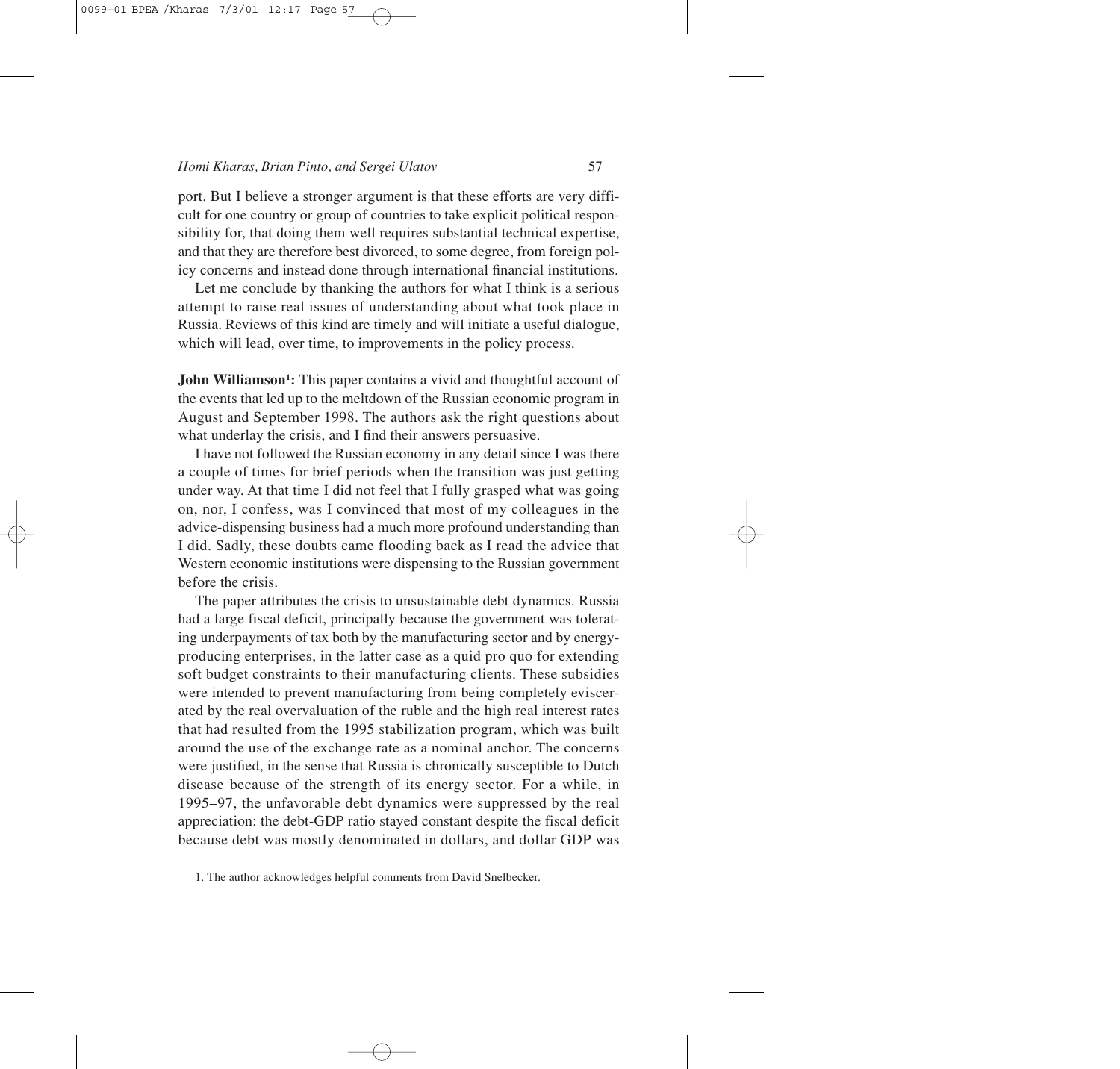still increasing even though real GDP was falling. But in 1998 the government targeted a constant real exchange rate, which removed this clearly unsustainable prop. By May 1998 it was therefore clear to the markets that the fiscal situation was unsustainable. The stage was set for a first-generation balance of payments crisis.2

There are three interesting features of the policy response to this predicament. One is that an attempt was made to salvage the stabilization program despite the unpromising debt dynamics. The second is that the attempt failed. The third is that everyone is now convinced that the failure was a blessing in disguise. All three features merit some discussion.

Why were the Russian authorities and their Western advisers so keen to save the 1995 program? The paper suggests that there were two reasons. One is that they feared devaluation would jeopardize the one great economic policy success that Russia had finally achieved, at great cost, namely, the stabilization of inflation. The paper argues that the view was widely held, at least among the Western advisers, that inflation stabilization was a necessary and sufficient condition for the revival of growth. This was based on a paper by Stanley Fischer, Ratna Sahay, and Carlos Végh, who did indeed argue that, in the transition economies, "stabilization appears close to being both a necessary and sufficient condition for growth."3

Unfortunately, that paper really had no justification for drawing such a strong conclusion: a lot of things tended to go together when a country progressed through the transition, and there was no empirical evidence for concluding that inflation stabilization was the critical element. Indeed, the authors went on to include a liberalization index in their econometrics, and to conclude that "the state of market-oriented reforms . . . appears to have been critical in spurring growth."4 The same reforms also turned out to exert a strong negative impact on inflation. This suggests that it is

2. Here I follow what is the most familiar distinction between first- and secondgeneration crisis models, according to which the former are driven by inconsistent fundamentals whereas the latter result from self-fulfilling expectations. Krugman (2000, p. 2) draws a different distinction, in which first-generation models describe crises caused by reserve depletion, whereas second-generation models are those where the costs of avoiding reserve depletion become so great as to lead a government to make an essentially political decision to devalue. (Krugman defines third-generation models as ones where crises are caused by features of the financial system such as loan guarantees and bank runs.)

3. Fischer, Sahay, and Végh (1996, p. 59).

4. Fischer, Sahay, and Végh (1996, p. 61).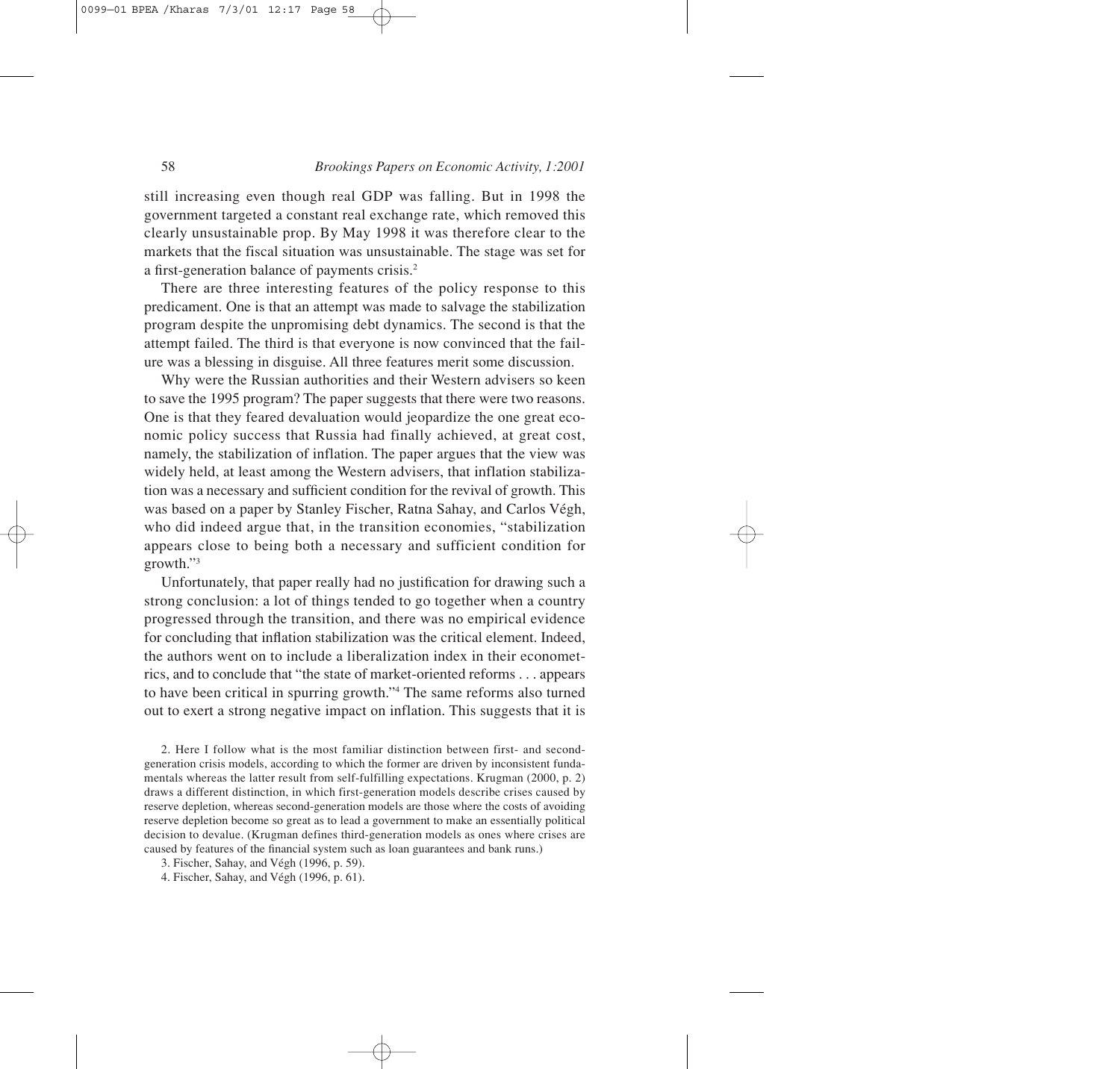at least possible that, in the more successful transition economies, microeconomic reforms played a major role in simultaneously reducing inflation and reviving growth, rather than that the fall in inflation caused the recovery of growth. This interpretation does not suggest that repressing inflation by means of an overvalued currency and widespread barter and arrears, with market-oriented reforms left in limbo, was a likely formula for reviving growth.

The second reason given for the resistance to devaluation in Russia is that the world had recently watched devaluations produce catastrophes in East Asia, most particularly by imploding the Indonesian economy. A broader view suggests that Indonesia was actually an exception in terms of the damage done by devaluation: most other countries that devalued in the 1990s found the experience less inflationary than they had expected. Where devaluation was truly damaging was where the private sector had extensive dollar liabilities, which was most true in Indonesia and Ecuador, and to a lesser extent in Korea and Thailand. But the Russian private sector held dollar assets rather than dollar liabilities; even the banking sector does not appear to have been heavily indebted in dollars.

In any event, the Russian government and its Western advisers decided that these two reasons justified an attempt to save the stabilization program. In June and July 1998 the government and the IMF therefore went through another round of negotiations and program design. The upshot was a package with three features: a resolve to aim for a significant primary fiscal surplus in 1999, to be achieved by a series of reforms intended to harden budget constraints; \$23 billion in foreign loans; and a market-based debt swap from short-term, high-interest GKOs into long-term dollar Eurobonds so as to reduce interest costs. We all know that this package signally failed to restore confidence and was followed by complete collapse within weeks. This meant that the refinancing into dollar-denominated bonds served to increase rather than reduce the burden of debt service.

What caused the collapse? The Duma did not help by turning down some of the conditions in the package that were intended to harden budget constraints, but the paper attributes more significance to perverse effects of the new foreign loans and the debt swap. By creating senior debt, the paper argues, these actions actually undermined confidence in GKOs while providing the resources for holders of GKOs to get out, which they did. Hence the continuing reserve losses that led to moratorium, unilateral debt reconstruction, and the floating of the ruble.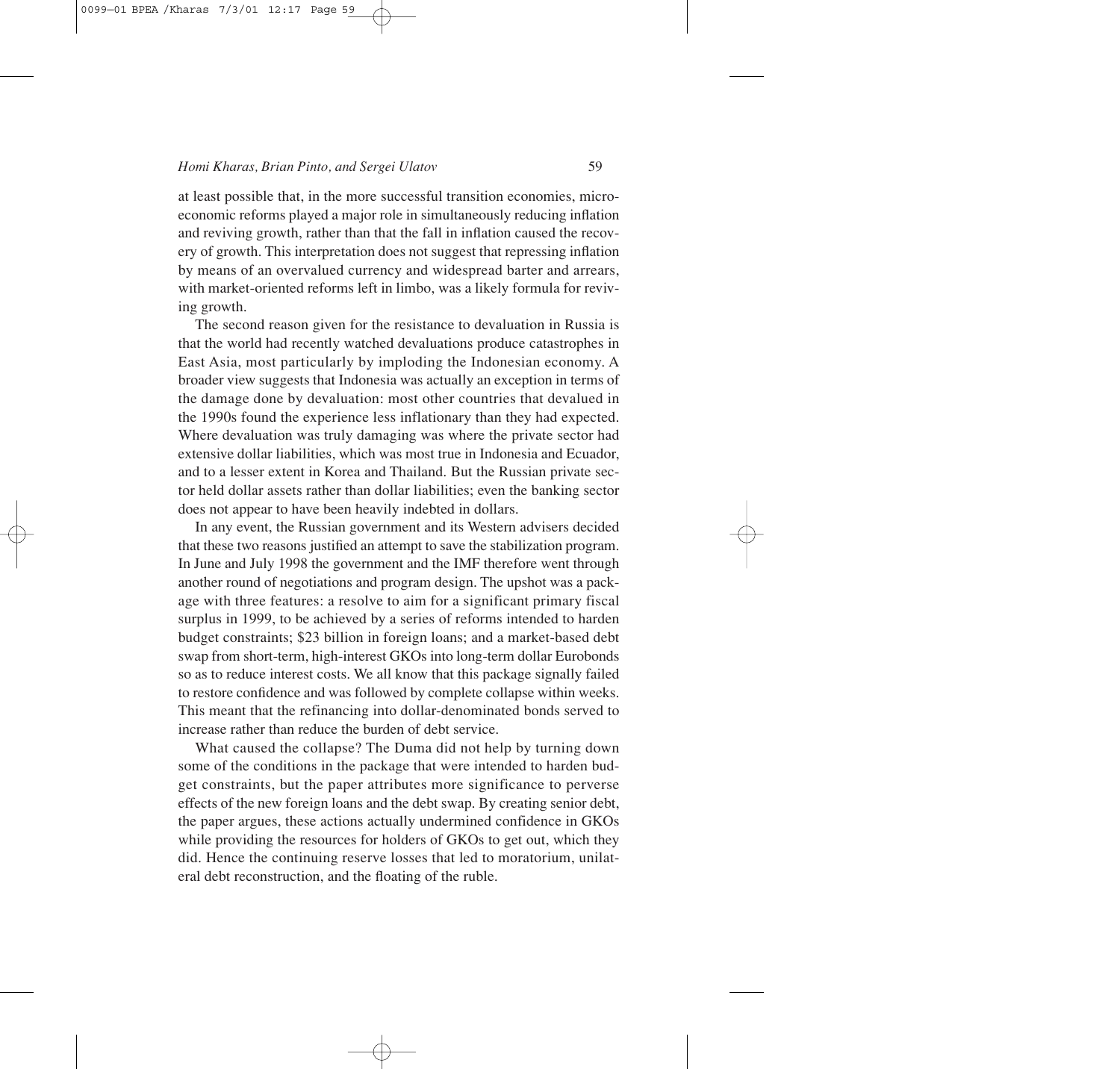The weeks following the collapse of the Russian program marked the apogee of the most dangerous economic crisis that the world has seen in recent decades. Brazil immediately came under renewed pressure, after a Deutsche Bank conference call warned investors worldwide that they could no longer rely on being bailed out. Investors accordingly rushed for safety, which upset Long Term Capital Management's gamble that the regressions of the preceding *n* years could be extrapolated into the future. Yet a few weeks later the crisis was all over. Brazil was shored up by a new IMF package, which lasted just long enough to get President Fernando Henrique Cardoso reelected and to allow Brazil to devalue under safer circumstances. The carry trade collapsed, restoring the yen to a sensible level that no longer threatened a new round of competitive devaluations in East Asia. The attacks that were threatening a series of emerging market currencies (whose success, incidentally, would have put paid to the naïve notion that floating currencies are crisis-proof) were called off as the hedge funds and their ilk were forced to pull back.<sup>5</sup> The Federal Reserve and the European Central Bank lowered interest rates, and Fannie Mae injected liquidity. The world economy hardly hiccuped.

And the Russian economy revived. Although the immediate impact of floating the ruble was indeed devaluation, a spike in inflation, and a further decline in output, this did not lead to the renewed downward spiral that had been feared. On the contrary, it soon became clear that the devaluation was just what was needed to revive the import-competing sector in Russia and had finally created the circumstances in which it was possible to harden budget constraints. The authorities also got around to imposing a sensible level of taxation on energy exports,<sup>6</sup> thus giving some hope that Russia would not relapse into Dutch disease the moment confidence began to return. One can at last dare to hope that the transition has the prospect of bringing a decent prosperity to Russia in the medium term.

5. See the report of the Market Dynamics Study Group in Financial Stability Forum (2000).

6. Let me offer one personal anecdote in this connection. One of the recommendations that I offered when in Moscow in December 1991 was something close to free trade apart from an export tax on energy, motivated by concern over the danger of Dutch disease. This failed to resonate for two reasons. One was that an energy export tax is a distortion, and at least a part of the hierarchy for which I was consulting regarded our mission in Moscow as being to eliminate distortions. The other was that such an assault on the rents of the energy czars could threaten the personal safety of the minister responsible. One has to be relieved that apparently neither of these considerations is any longer regarded as decisive.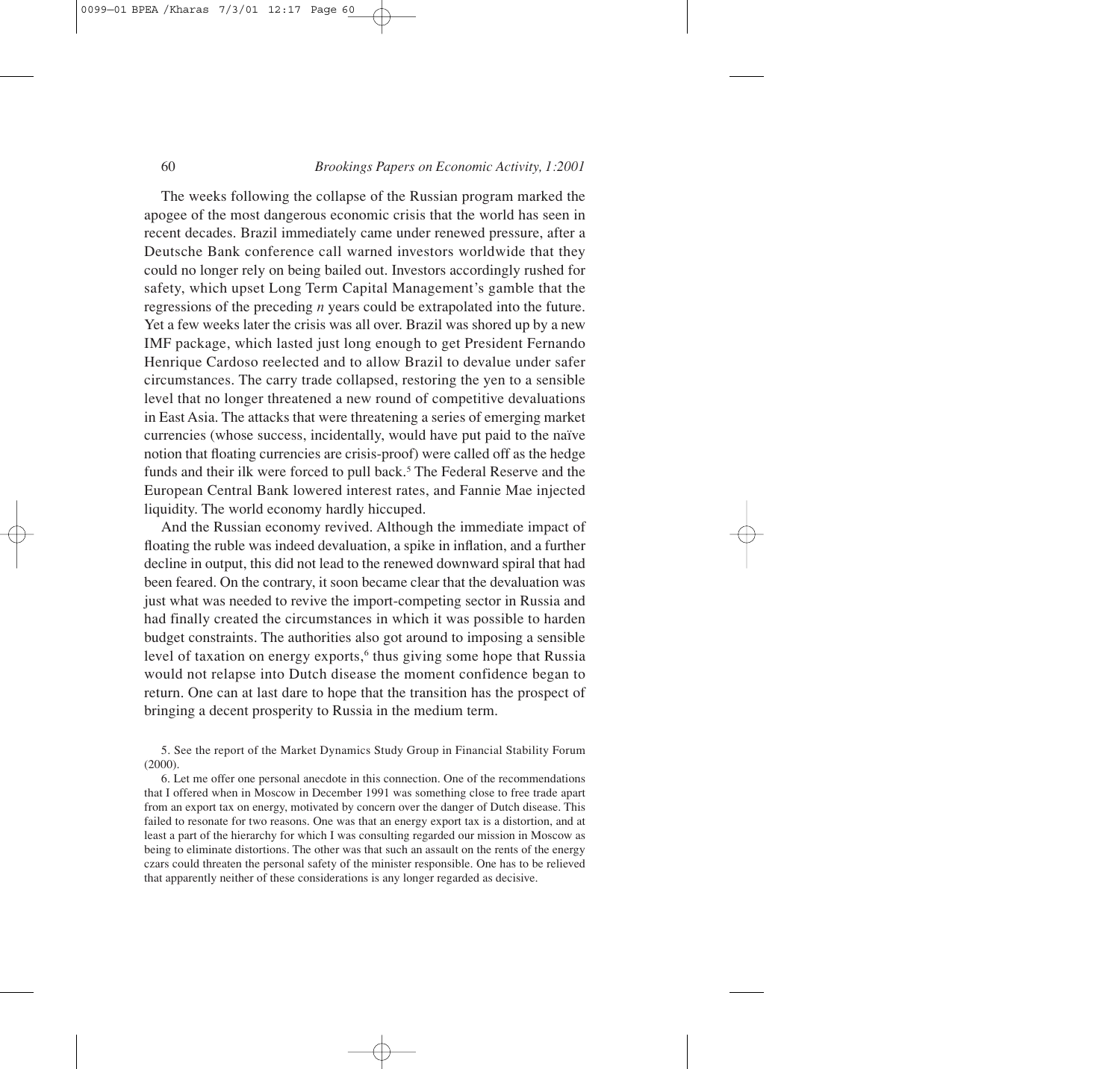What morals should we draw from this story? Doubtless there are others, but let me focus on four. First, Russia was able to devalue without catastrophe because it had avoided dollarization of its liabilities. Other countries would be well advised to take the cue and minimize the holding of foreign currency liabilities by the private sector, if necessary by imposing a tax surcharge on interest payments on foreign currency debt.

Second, the absence of overvaluation cannot be inferred simply from the absence of a current account deficit. Import demand in Russia was low because the economy had a lot of excess capacity in the importcompeting sector. Exports were high because the economy had a strong energy sector. The precrisis macroeconomic equilibrium was a highly undesirable one. Neither Russian officials nor their foreign advisers get high marks for having failed to appreciate that.

Third, price stability achieved at the cost of overvaluation should not be considered successful stabilization. It is a way of repressing inflation temporarily, by passing to the foreign sector the costs of resolving the distributive inconsistencies that underlie most inflationary episodes. It should accordingly be expected to blow up, and it is a mistake to give foreign support to programs based on such insecure foundations. The idea that devaluations are always to be avoided, irrespective of the degree of overvaluation, is the sort of nonsense one expects to read on the *Wall Street Journal* editorial page rather than to find being taken as the basis for serious policymaking.7

Fourth, by creating a lot of senior debt, throwing money at a country with doubtful solvency may increase the incentive as well as the potential for foreign investors to exit. Bailouts should be confined to cases where the balance of the evidence suggests that the problem is one of illiquidity and not insolvency.

Let me address in closing the issue of whether the paper and this discussion provide reasons for censuring the Western policymakers who tried to save the Russian program in the summer of 1998. With the benefit of hindsight, I think it is clear enough that it would have been better to persuade the Russians to devalue in May. Indeed, I like to think that, on the

<sup>7.</sup> Unfortunately, exchange rate policy in some quarters in Washington at the time consisted in endlessly averring love for a strong dollar, a formulation that may conceivably have desensitized those who made such proclamations from recognizing that exchange rates can be too strong as well as too weak.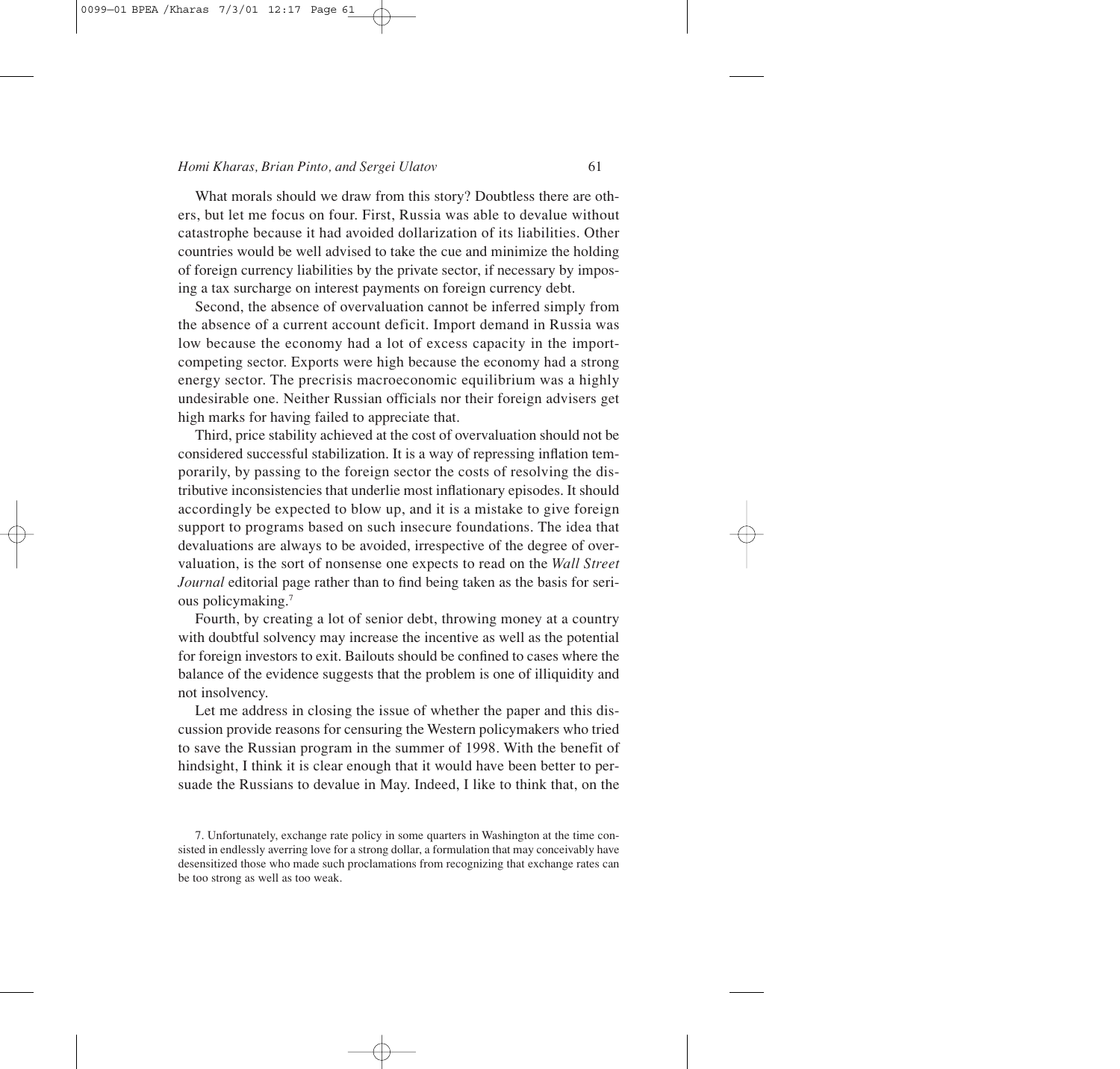evidence then available of the ruble's overvaluation, I would have argued in favor of a program that included devaluation in one way or another had I been involved in that discussion. But such a course of action would have had its own risks.<sup>8</sup> And if I had been in Stanley Fischer's shoes, I, too, would have blanched at forcing the Russians to devalue, or to float, if they could not be persuaded by reason to do so. Hence I hesitate to assign blame about the past, and in any event what is more important is to learn lessons regarding the future.

**General discussion:** Stanley Fischer remarked that Lawrence Summers' comments on the paper provided an accurate description of official thinking at the time of the crisis, and of subsequent reflections on the crisis and rescue program. He went on to offer a number of supplementary remarks.

The IMF had made financing conditional on decisions by the Duma to raise revenue because the alternative, decisions imposed by decree, had proved ineffective. Fund management also believed that if the Russian government could not obtain the Duma's support at this time of major economic crisis, it would be unable to carry out the rest of the program—in which case financial support for Russia would not be justified.

Fischer agreed with the authors' suggestion that it was critical in mid-1998 to restore confidence, but he did not believe that merely providing more money would have achieved that goal. The restoration of confidence needed both money and a change in the policies that had produced the crisis. Accordingly, the program linked the provision of financing to the implementation of fiscal and structural measures, in the belief that investors would be persuaded to continue holding Russian assets by the combination of the provision of liquidity in the short run and the assurance that policy changes were under way to reduce the fiscal deficit and ensure the stability of debt dynamics.

Fischer argued that it was and is far less clear that the ruble was overvalued before the crisis than the paper implied. Russia had massive current account surpluses until the oil price collapsed. It has massive surpluses again today, and only capital flight—which should not be welcomed in a

8. Some of these are emphasized by Stanley Fischer in the general discussion of the paper.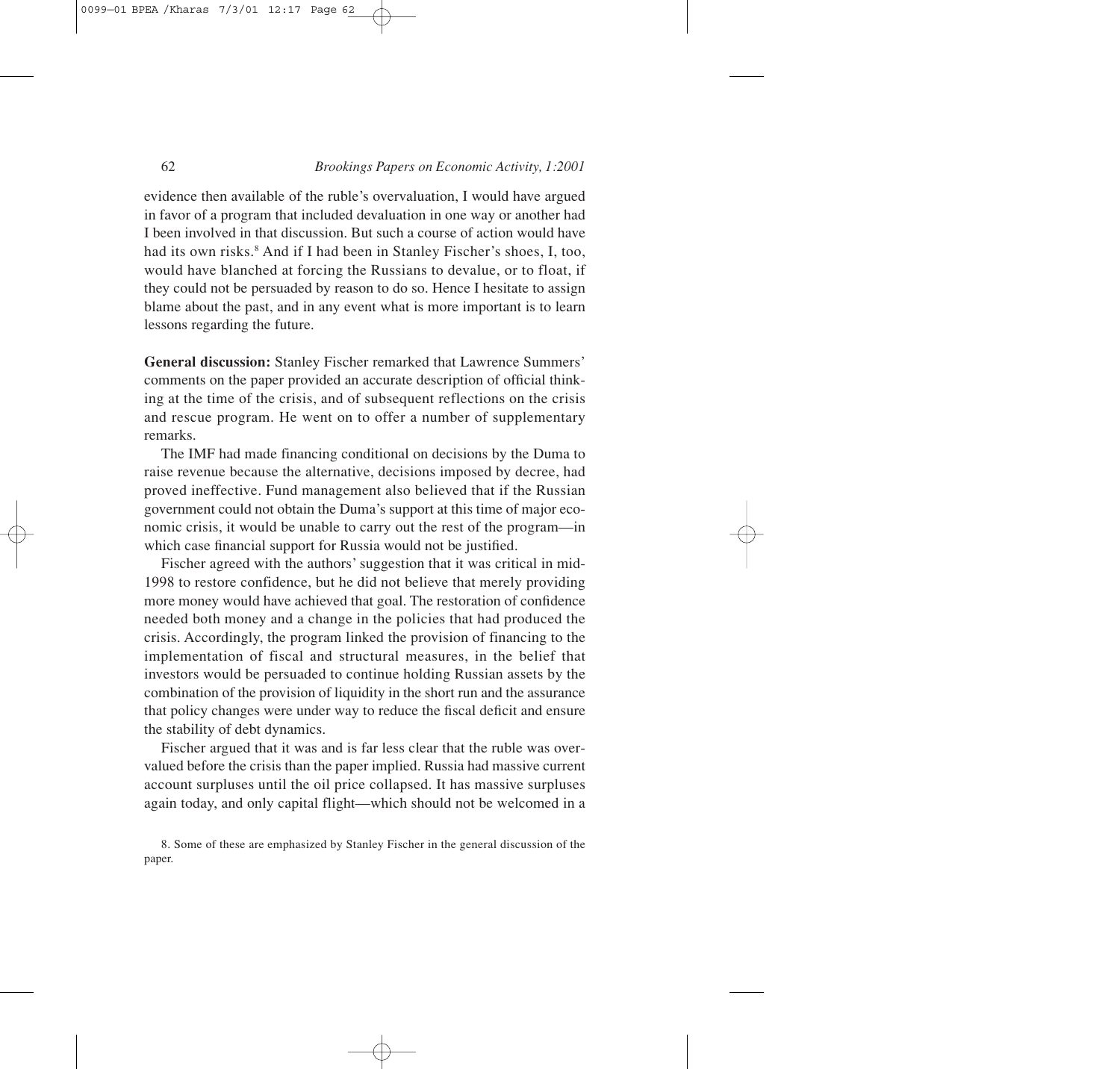country with such enormous financial needs—keeps the overall balance of payments surplus at a reasonable level. One of the goals of the Russian package in July 1998 was to reverse the persistent capital flight that was then taking place. In attempting to gauge the real exchange rate, the IMF looked at real wages and other indicators, which had not provided clear evidence of overvaluation. There was no strong case for a large devaluation, unless one relies entirely on the argument that devaluation is always helpful—and the more the better.

Fischer turned to the strategy of pegging the exchange rate. He noted that there have been few instances of reducing very high inflation rates without pegging the exchange rate, but he observed that finding an exit from that strategy was both key and difficult. Given how infrequently triple-digit inflations have been stabilized without an exchange rate peg, he observed that it was a difficult judgment in these circumstances whether to keep trying to stabilize from high inflation with a floating rate—and failing repeatedly—or to attempt to disinflate by using an exchange rate peg, with the intention of exiting in time but recognizing that this involves a higher risk of crisis. Along the same lines, he raised the theoretical possibility that the social costs of a stabilization achieved with a peg and a crisis, but that ends with a low rate of inflation, might be less than the costs of an alternative path that avoids crisis but does not reduce inflation.

Regarding the restructuring of debt, Fischer was skeptical that a marketfriendly restructuring alone can fundamentally change a country's debt dynamics. Such restructurings take place at market prices, and thus almost by definition do not significantly change the present value of the country's debt obligations, unless they in effect reduce the value of existing claims by creating new claims that are more senior. He reported that the Russians had discussed whether it would be possible to restructure the debt without devaluing, or to devalue without restructuring the debt, but had concluded that doing one would immediately force the other.

Finally, Fischer noted several qualifications to John Williamson's statement that the changes resulting from the crisis showed it to be "a blessing in disguise." This ignored the contagion effects of the crisis, which hit many countries—including for a short while the United States—and contributed to Brazil's 1999 devaluation and Argentina's present difficulties. Further, Russia was fortunate to avoid pitfalls that were widely feared in August 1998 and that could have produced much worse outcomes. The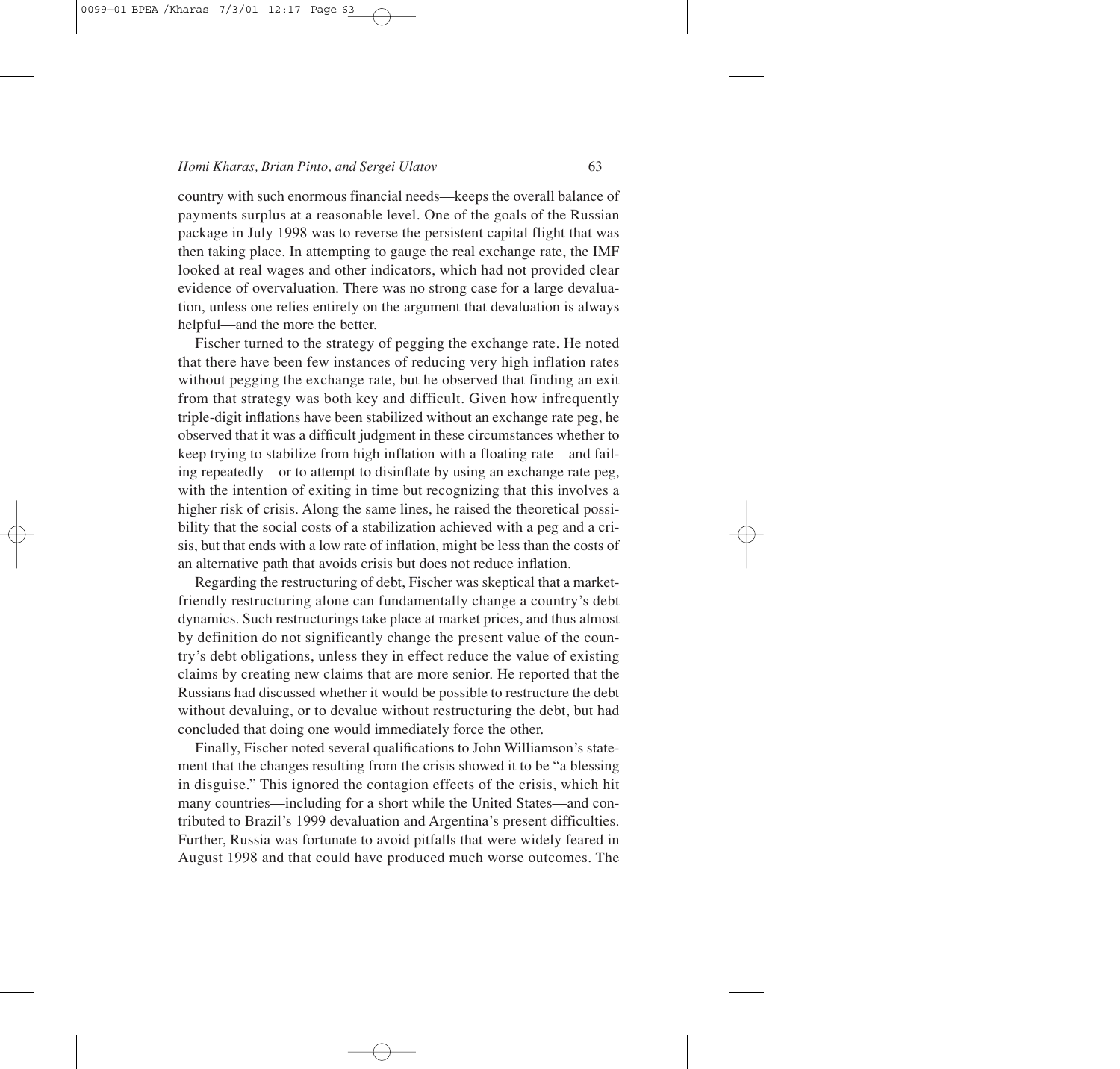Kirienko government fell, and the Primakov government initially declared its intent to undo many of the reforms of the previous seven years, and to accept rapid inflation.

As it turned out, the Russian public wanted neither higher inflation nor to roll back the reforms—lower inflation had surely been one of the most important achievements of Russian economic reform during the previous years. With the help of higher oil prices, the economy started a recovery in 1999. But these fortunate outcomes could not have been counted on when the decision to help Russia try to maintain the peg was made in the summer of 1998.

Ronald McKinnon saw the genesis of the Russian problem in the big bang of 1992, when capital controls were eliminated and the government's ability to impose prudential regulation on the banking system was greatly limited. Under these circumstances, when ruble interest rates became very high, it was almost impossible to keep banks and other institutions from borrowing in dollars, without hedging their foreign currency exposure, to lend at the high ruble rates. He contrasted the Russian situation with that in China, where capital controls have been used to prevent Chinese banks and corporations from taking on undue exchange rate risk. He also suggested that the depth of a country's financial system, rather than the size of its GDP, indicated its ability to sustain fiscal deficits, since the former reflects the capacity of the banking system to finance deficits. China has no immediate problem financing its fiscal deficits, which are much larger relative to GDP than Russia's, because the huge stock of domestic bank deposits (broad money) permits the Chinese government to borrow heavily from its banks without causing inflation.

Martin Baily emphasized that geopolitical considerations justified attempting a rescue package for Russia even if the chances of success were not high. That market participants understood this helps explain the willingness of many to remain exposed on the eve of the crisis. Baily also remarked that the weakness in the Russian economy, including the need to subsidize industries to maintain employment and the government's inability to collect revenue, should have been evident to any investors who took the trouble to look. This reinforced the idea that investors were relying on a "too big to fail" argument. He reasoned that the large losses many investors suffered would reduce their reliance on such reasoning in the future. Baily disagreed with Fischer about the exchange rate, observing that all reports he had received in the months just before the crisis indi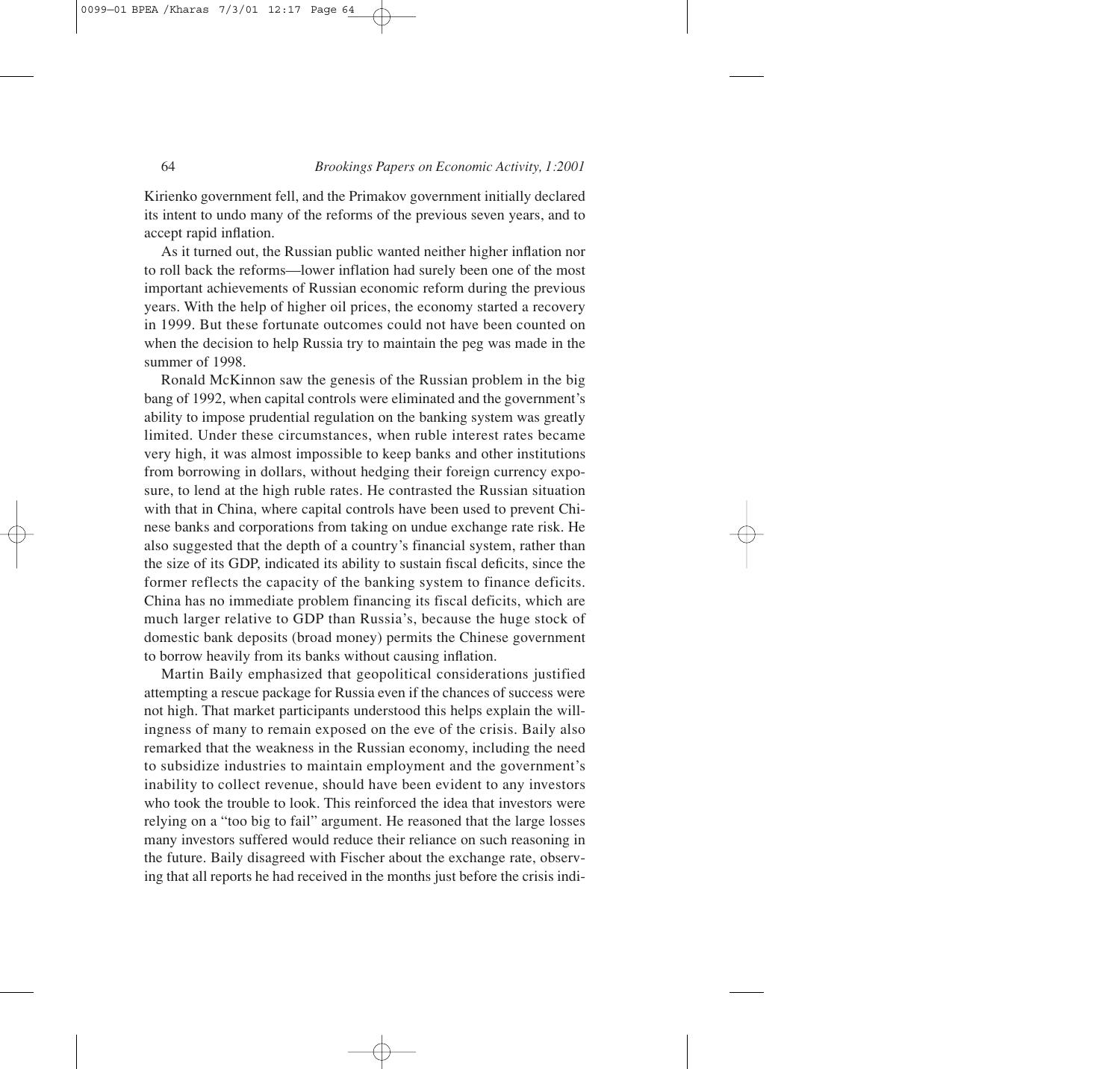cated that the tradable goods sector was uncompetitive. He reasoned that such an uncompetitive rate could not have been sustained for any extended period.

Richard Cooper felt that the role of oil prices in the crisis should have received more attention in the paper. The price of oil, Russia's major export, dropped below \$10 a barrel in early 1998. The paper dismissed the importance of this decline because revenue was not tied to oil prices at that time. However, Cooper reasoned, market participants either may have been unaware of this or might well have counted on higher oil receipts as a revenue source in the future. Either way, market confidence in the ruble would have been greater, and projections of the Russian fiscal situation more favorable, had the oil price not crashed. In the same vein, he suspected that rising oil prices helped stabilize the Russian situation in the two years following the crisis.

William Branson recalled a study conducted in the summer of 1998 that provided a direct indication of sovereign risk from forward markets, supporting the paper's analysis of default risk. Using daily data, the study showed large deviations from covered interest parity in the ruble-dollar forward market, with the deviations growing with the maturity of contracts.

Shang-Jin Wei argued that corruption played an important role in the crisis and in the dynamic of capital flight because it biased the composition of foreign investment. Most foreign investment went into GKOs and was easily reversed. Very little took the form of foreign direct investment or investment in equities. He concluded that Russia would have been less vulnerable if eliminating corruption had been a larger part of the reform effort.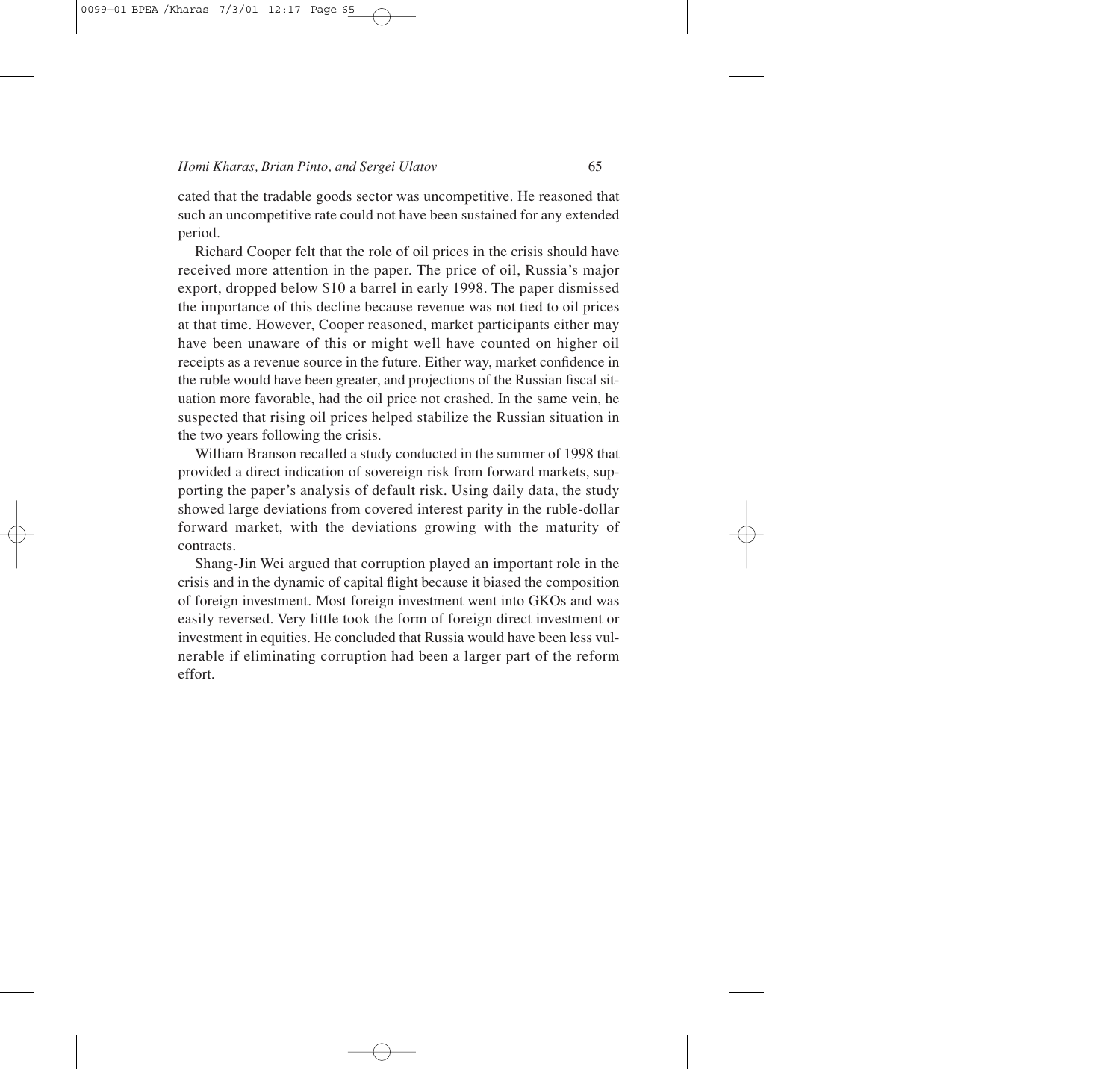#### **References**

- Ahrend, Rudiger. 1999. "Russia's Post-Stabilization Decline, Crash and Revival: Don't Blame the Corruption—It's the Exchange Rate, Stupid." *Russian Economic Trends* 3: 20–24.
- Åslund, Anders. 1995. *How Russia Became a Market Economy.* Brookings Institution Press.
- Black, Bernard, Reinier Kraakman, and Anna Tarassova. 2000. "Russian Privatization and Corporate Governance: What Went Wrong?" *Stanford Law Review* 52: 1731–1808.
- Blasi, Joseph R., Maya Kroumova, and Douglas Kruse. 1997. *Kremlin Capitalism: The Privatization of the Russian Economy*. Cornell University Press.
- Buckberg, Elaine, and Brian Pinto. 1997. "How Russia Is Becoming a Market Economy. A Policy Maker's Checklist." Unpublished paper. Washington: International Finance Corporation (September).
- Burnside, Craig, Martin Eichenbaum, and Sergio Rebelo. 1999. "Prospective Deficits and the Asian Currency Crisis." Working Paper 2174. Washington: World Bank.
- Calvo, Guillermo A. 1996. "Why Is 'the Market' So Unforgiving? Reflections on the *Tequilazo*." Unpublished paper. University of Maryland (September).
- Calvo, Guillermo A., and Carmen M. Reinhart. 1999. "When Capital Inflows Come to a Sudden Stop: Consequences and Policy Options." Unpublished paper. University of Maryland (June).
- Commander, Simon, and Christian Mumssen. 1998. "Understanding Barter in Russia." Working Paper 37. London: European Bank for Reconstruction and Development.
- Dooley, Michael P. 1998. "A Model of Crises in Emerging Markets." International Finance Discussion Paper 630. Washington: Board of Governors of the Federal Reserve System (November).
- Dornbusch, Rudiger, Ilan Goldfajn, and Rodrigo D. Valdés. 1995. "Currency Crises and Collapses." *BPEA*, *2:1995,* 219–70.
- Dornbusch, Rudiger, and Alejandro Werner. 1994. "Mexico: Stabilization, Reform, and No Growth." *BPEA*, *1:1994,* 253–97.
- Eichengreen, Barry, Andrew K. Rose, and Charles Wyplosz. 1996. "Contagious Currency Crises." *Scandinavian Journal of Economics* 98(4): 463–84.
- Eichengreen, Barry, and Christof Ruehl. 2000. "The Bail-in Problem: Systematic Goals, Ad Hoc Means." Working Paper 7653. Cambridge, Mass.: National Bureau of Economic Research (April).
- Financial Stability Forum. 2000. *Report of the Working Group on Highly Leveraged Institutions*. Basel.
- Fischer, Stanley, Ratna Sahay, and Carlos A. Végh. 1996. "Stabilization and Growth in Transition Economies: The Early Experience." *Journal of Economic Perspectives* 10(2): 45–66.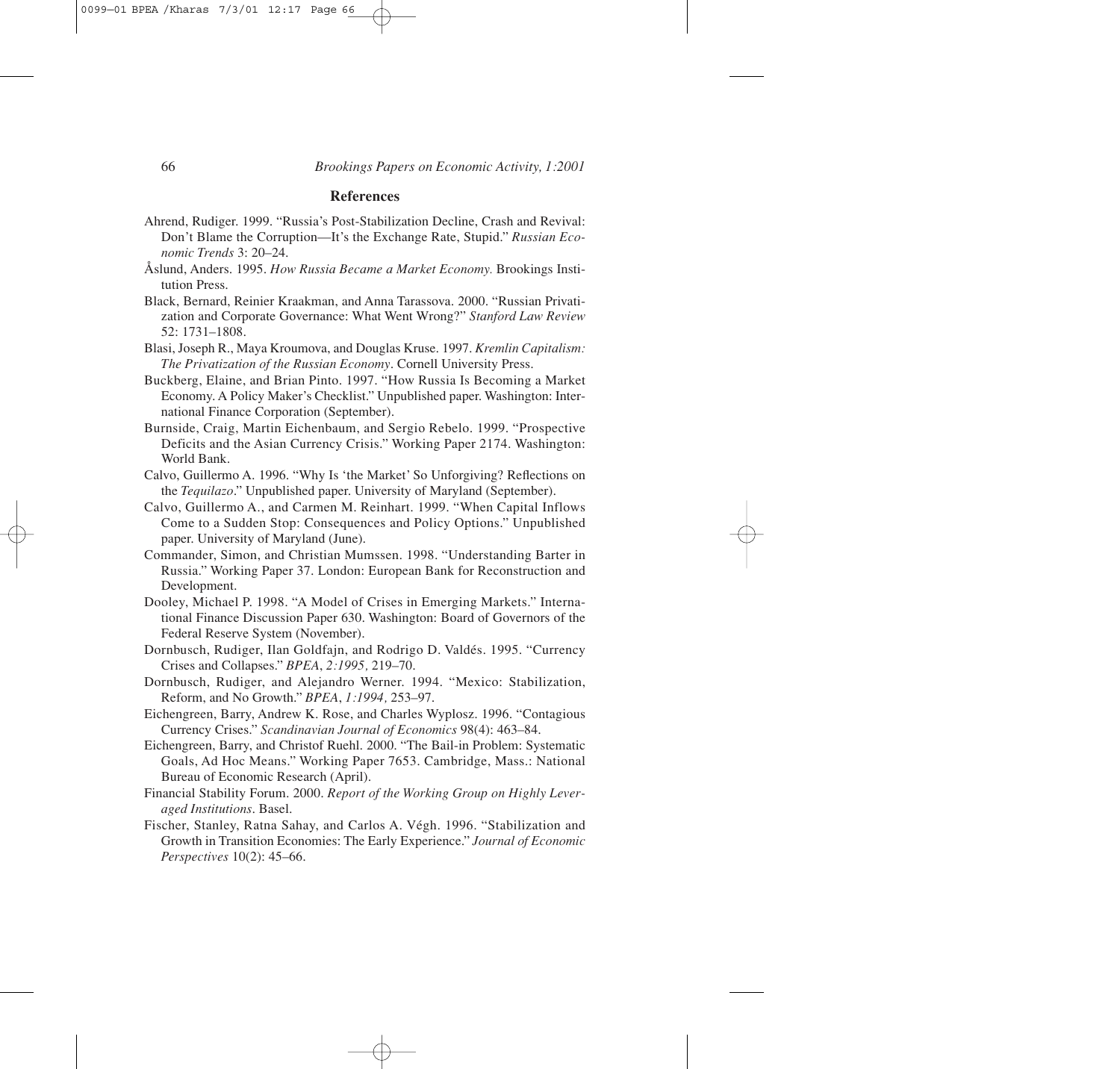- Flood, Robert P., and Peter M. Garber. 1984. "Collapsing Exchange-Rate Regimes: Some Linear Examples." *Journal of International Economics*  $17(1-2): 1-13.$
- Flood, Robert P., and Olivier Jeanne. 2000. "An Interest Rate Defense of a Fixed Exchange Rate?" IMF Working Paper WP/00/159. Washington: International Monetary Fund (October).
- Frankel, Jeffrey A., and Alan T. MacArthur. 1988. "Political vs. Currency Premia in International Real Interest Differentials: A Study of Forward Rates for 24 Countries." *European Economic Review* 32(5): 1083–1114.
- Furman, Jason, and Joseph E. Stiglitz. 1998. "Economic Crises: Evidence and Insights from East Asia." *BPEA*, *2:1998,* 1–114.
- General Accounting Office. 2000. *Foreign Assistance: International Efforts to Aid Russia's Transition Have Had Mixed Results.* Report GAO-01-8. Washington.
- International Monetary Fund. 2000a. *Russian Federation: Staff Report for the 2000 Article IV Consultation and Public Information Notice Following Consultation.* Staff Country Report 00/145. Washington.

———. 2000b. "Debt- and Reserve-Related Indicators of External Vulnerability*.*" Washington (www.imf.org/external/np/pdr/debtres/debtres.pdf [March 23]).

- Kharas, Homi, and Deepak Mishra. 2001. "Fiscal Policy, Hidden Deficits and Currency Crisis." In *World Bank Economists' Forum,* edited by Shantayanan Devarajan, F. Halsey Rogers, and Lyn Squire. Washington: World Bank.
- Krugman, Paul R. 1979. "A Model of Balance-of-Payments Crises." *Journal of Money, Credit and Banking* 11(3): 311–25.
	- ———. 2000. "Introduction." In *Currency Crises,* edited by Paul R. Krugman. University of Chicago for the National Bureau of Economic Research.
- Lieberman, Ira W., and Rogi Veimetra. 1996. "Rush for State Shares in the 'Klondyke' of Wild East Capitalism: Loans-for-Shares Transactions in Russia." *George Washington Journal of International Law and Economics* 29(3): 737–68.
- Loungani, Prakash, and Paolo Mauro. 2000. "Capital Flight from Russia." IMF Policy Discussion Paper 00/06. Washington: International Monetary Fund (April).
- Organization for Economic Cooperation and Development. 1997. *OECD Economic Surveys: Russian Federation.* Paris.
- Pinto, Brian, Vladimir Drebentsov, and Alexander Morozov. 2000a. "Dismantling Russia's Nonpayments System: Creating Conditions for Growth." World Bank Technical Paper 471. Washington: World Bank.

———. 2000b. "Give Macroeconomic Stability and Growth in Russia a Chance: Harden Budgets by Eliminating Non-payments." *Economics of Transition* 8(2): 297–324.